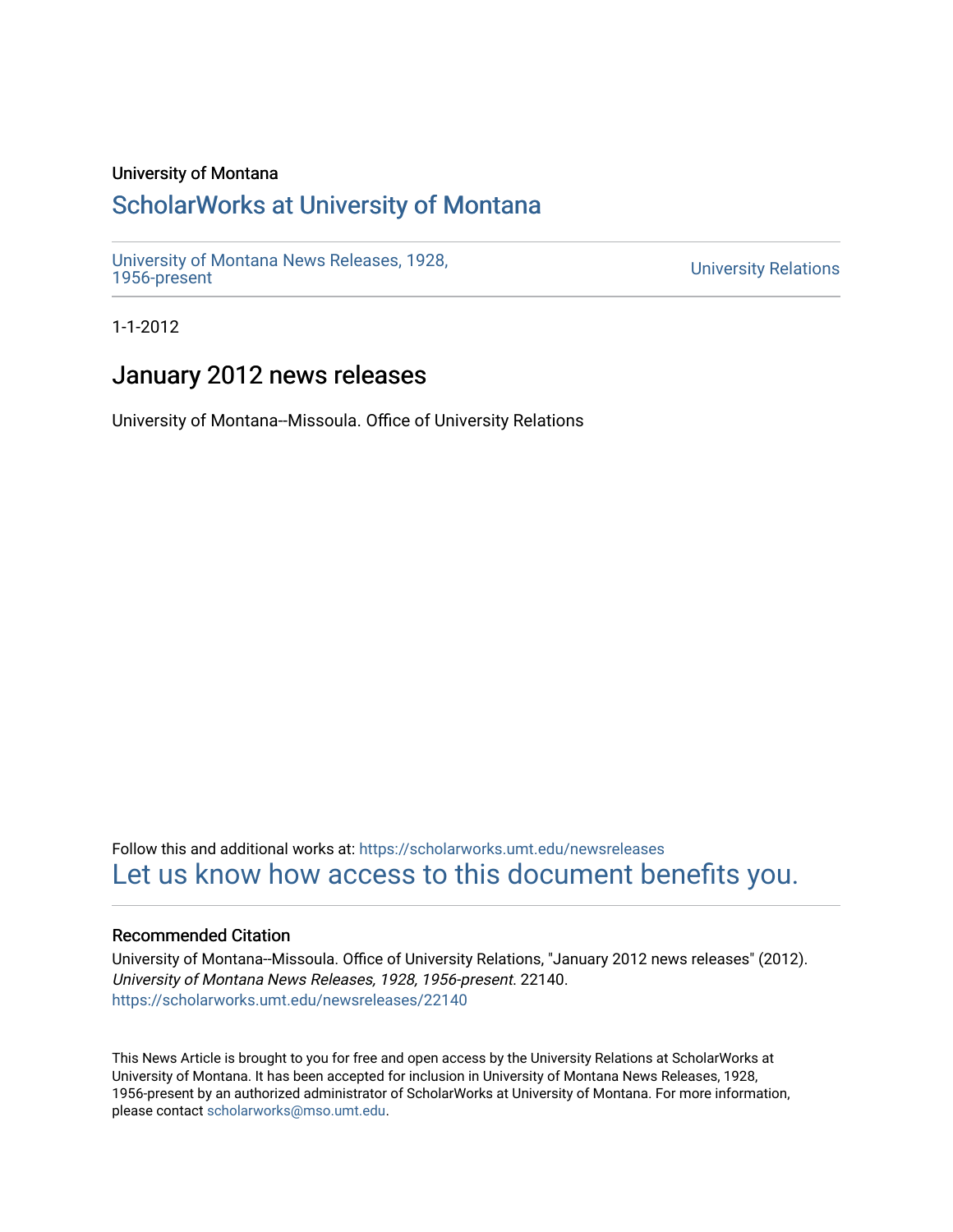





## **January 2012 News**

- **01/31/2012** - [Report Submitted Regarding Sexual Assault Allegations](#page-3-0)  Jim Foley
- **01/31/2012** - [Suicide Prevention Training Scheduled For Feb. 7 At UM](#page-4-0)  Ryan Norton
- **01/31/2012** - [UM Radio-TV Student Places Ninth In National Competition -](#page-5-0)
- **01/31/2012** - [UM Announces Creation Of Retirees' Association -](#page-6-0) Amy Kinch
- **01/30/2012** - [UM Offers Volunteer Income Tax Assistance Program -](#page-7-0) Margarita Dorzhiyeva
- **01/30/2012** - [Lecture Will Explore Cultural Aspect Of U.S.-Arab Relations](#page-8-0)  Richard Drake
- **01/30/2012** - [Forum Series Features Renowned Environmental Policy Experts -](#page-9-0) Sarah Bates
- 01/30/2012 - [UM Transportation Breaks Ridership Records -](#page-10-0) Nancy Wilson
- **01/30/2012** - ['Bridge Of Dreams' Exhibit Opens At UC Art Gallery -](#page-11-0) Gwen Landquist
- **01/27/2012** - [UM Art Historian To Speak About Montana Artist Fra Dana](#page-12-0)  Brandon Reintjes
- **01/27/2012** - [Roxy Theater Hosts Labor Film Festival Feb. 3-4 -](#page-13-0) Clare Kelly
- **01/27/2012** - [Lecture Will Examine Legacies Of Civil Rights Icons](#page-14-0)  Michael Mayer
- **01/27/2012** - [UM Students Earn Degrees](#page-15-0)  UM Registrar's Office
- **01/26/2012** - [Mansfield Center Hosts Brown Bag Lecture Series -](#page-16-0) Deena Mansour
- **01/26/2012** - [UM School Of Music Hosts Keyboard Benefit Recital](#page-17-0)  Steven Hesla
- **01/26/2012** - [Office Seeks Nominations for Student Employee Award -](#page-18-0) Janay Whisman
- **01/26/2012** - [UM To Host Griz Garden City Glam Jam Jan. 29](#page-19-0)  Christie Anderson
- **01/25/2012** - [UM Holds Standing On Peace Corps Top College Rankings List -](#page-20-0) Dana Foster
- **01/25/2012** - [UM Receives \\$150,000 To Study Wolves](#page-21-0)  Tara Jensen
- **01/24/2012** - [UM Launches Branding Research With Consultant Visit](#page-22-0)  Beth Hammock
- 01/24/2012 - [UM Hosts Open House Events For Prospective Students](#page-24-0)  Kevin Molm
- **01/23/2012** - [Visitors From Near And Far Flock To Art Museum At UM -](#page-25-0) Barbara Koostra
- **01/23/2012** - [Students Make UM Dean's List -](#page-26-0)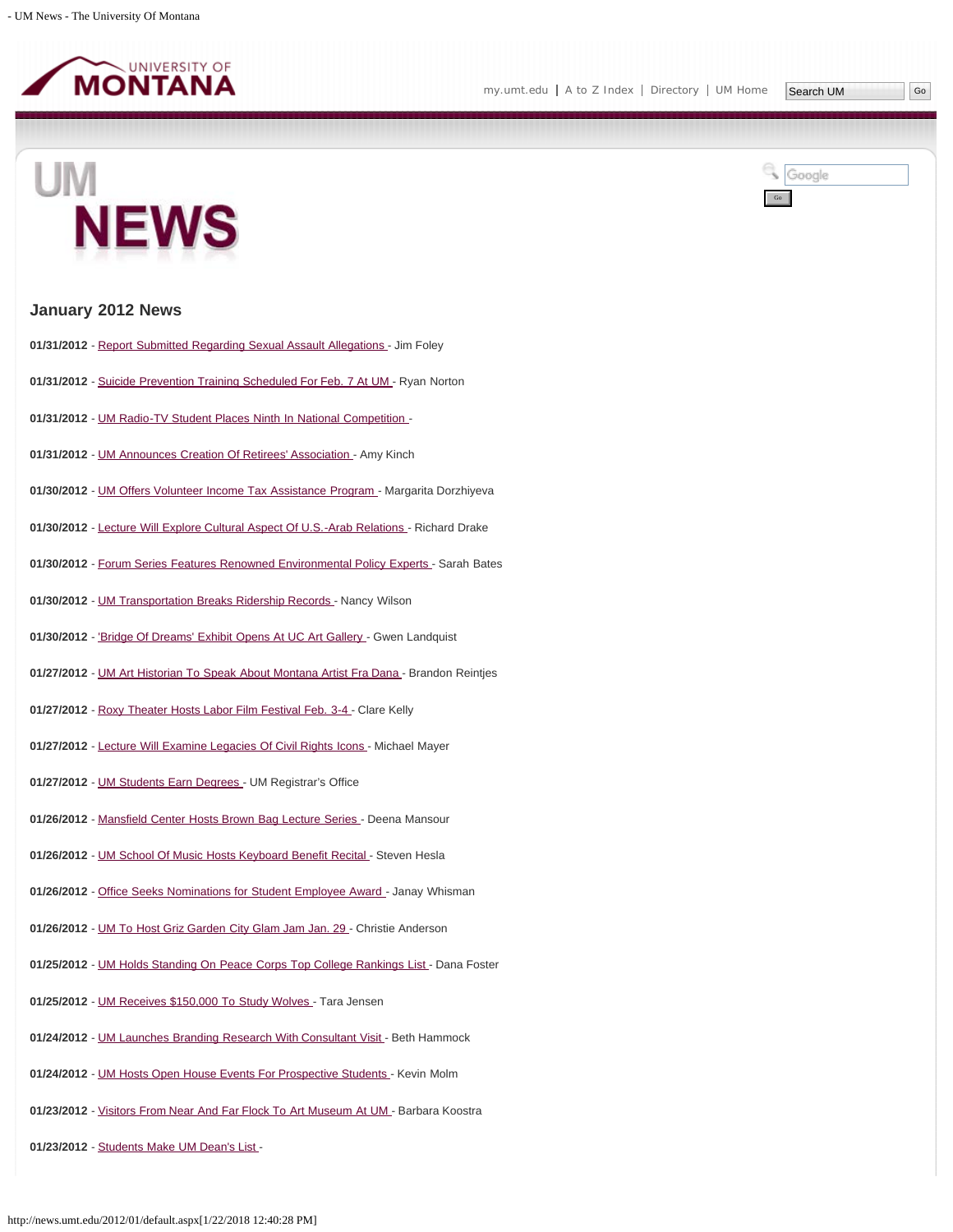### - UM News - The University Of Montana

**01/20/2012** - [Higher Education Commissioner To Hold Listening Session At UM](#page-27-0) - Kevin McRae **01/19/2012** - [UM President To Give Midyear Update Jan. 25 -](#page-28-0) Jim Foley 01/19/2012 - New Shanghai Circus To Perform At UM<sub>-</sub> Aaron Reynolds 01/18/2012 - [Montana Joins Collaborative On Science Education For Girls](#page-30-0) - Jennifer Fredette **01/18/2012** - [MOLLI Cancels All Classes Jan. 19-20](#page-31-0) - Janie Spencer **01/17/2012** - [Annual Bringing The U To You Lecture Series Kicks Off Jan. 26 -](#page-32-0) Jodi Moreau 01/17/2012 - ['Wild Waters In The West' Lecture Series Kicks Off At UM -](#page-33-0) Laurie Yung **01/17/2012** - [Southside Johnny And The Asbury Jukes To Play At The Wilma -](#page-35-0) Aaron Reynolds 01/17/2012 - [UM To Hold Community Forum On Current Investigation](#page-36-0) - Jim Foley 01/13/2012 - [UM Office Hosts Martin Luther King Jr. Day Clothing Drive -](#page-37-0) Shanna Ungate 01/11/2012 - [Historian To Speak On Copper King Daly, Artist Granddaughter](#page-38-0) - Brandon Reintjes **01/11/2012** - [Storyteller Bill Harley To Perform At UM -](#page-39-0) Montana Public Radio **01/11/2012** - [UM Physician Selected To Serve At Youth Olympic Games -](#page-40-0) Dave Bell **01/11/2012** - [UM Launches Searchable Directory Of Social Media Channels](#page-41-0) - Gordy Pace 01/10/2012 - [University Bus System Operating During Wintersession -](#page-42-0) Nancy Wilson **01/10/2012** - [Economic Outlook Seminar Headed To Nine Montana Cities](#page-43-0) - Christina Henderson **01/09/2012** - [Country Music Icon George Jones To Perform At UM -](#page-45-0) Thomas Webster **01/09/2012** - [Dramatic Links Found Between Climate Change, Wildlife](#page-46-0) - Thomas Martin **01/05/2012** - [UM Jazz Band Annual Tour Slated For Jan. 18-20](#page-47-0) - Lance Boyd **01/03/2012** - [UM Releases Status Report On Sexual Assault Allegations -](#page-49-0) Jim Foley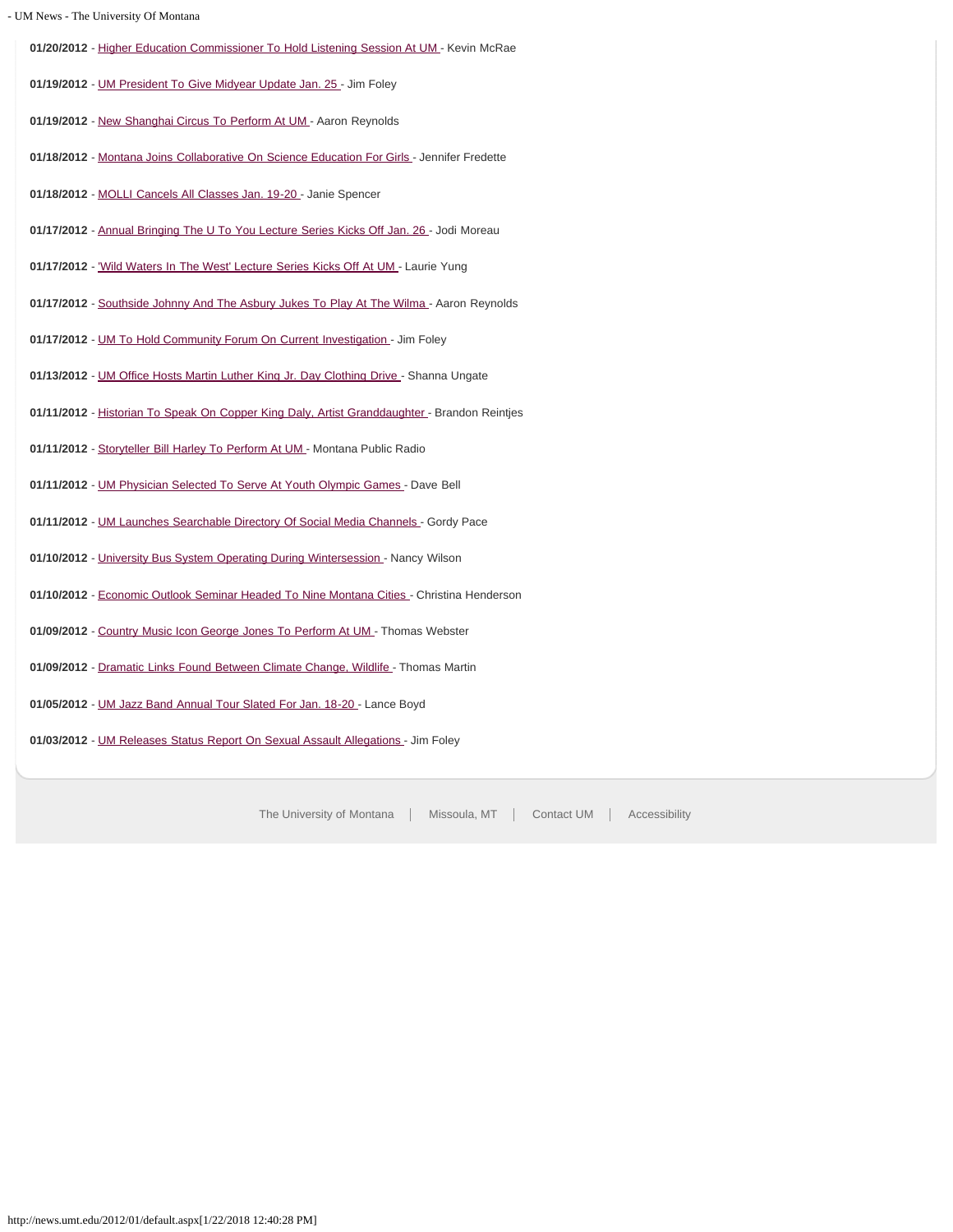<span id="page-3-0"></span>





January 31, 2012

## **MISSOULA –**

A report on allegations of sexual assault involving University of Montana students was submitted to President Royce Engstrom on Tuesday, Jan. 31.

The report was prepared by Diane Barz, the former district and Montana Supreme Court judge who directed an investigation into the allegations for the University. The report will be released in the next several days after Engstrom has had time to read and review the information.

The president will discuss the status of the investigation at two upcoming public meetings on Tuesday, Feb. 7. The first will be UM's regularly scheduled University Council meeting from 2 to 3 p.m. in University Center Rooms 332-333. The second is a community forum at 5:30 p.m. in the Holiday Inn Downtown, located at 200 S. Pattee St. in Missoula.

###

CBS Local 013112rept

**Contact:** Jim Foley, UM vice president for external relations, 406-243-2311, 406-544-9099, [james.foley@umontana.edu](mailto:james.foley@umontana.edu).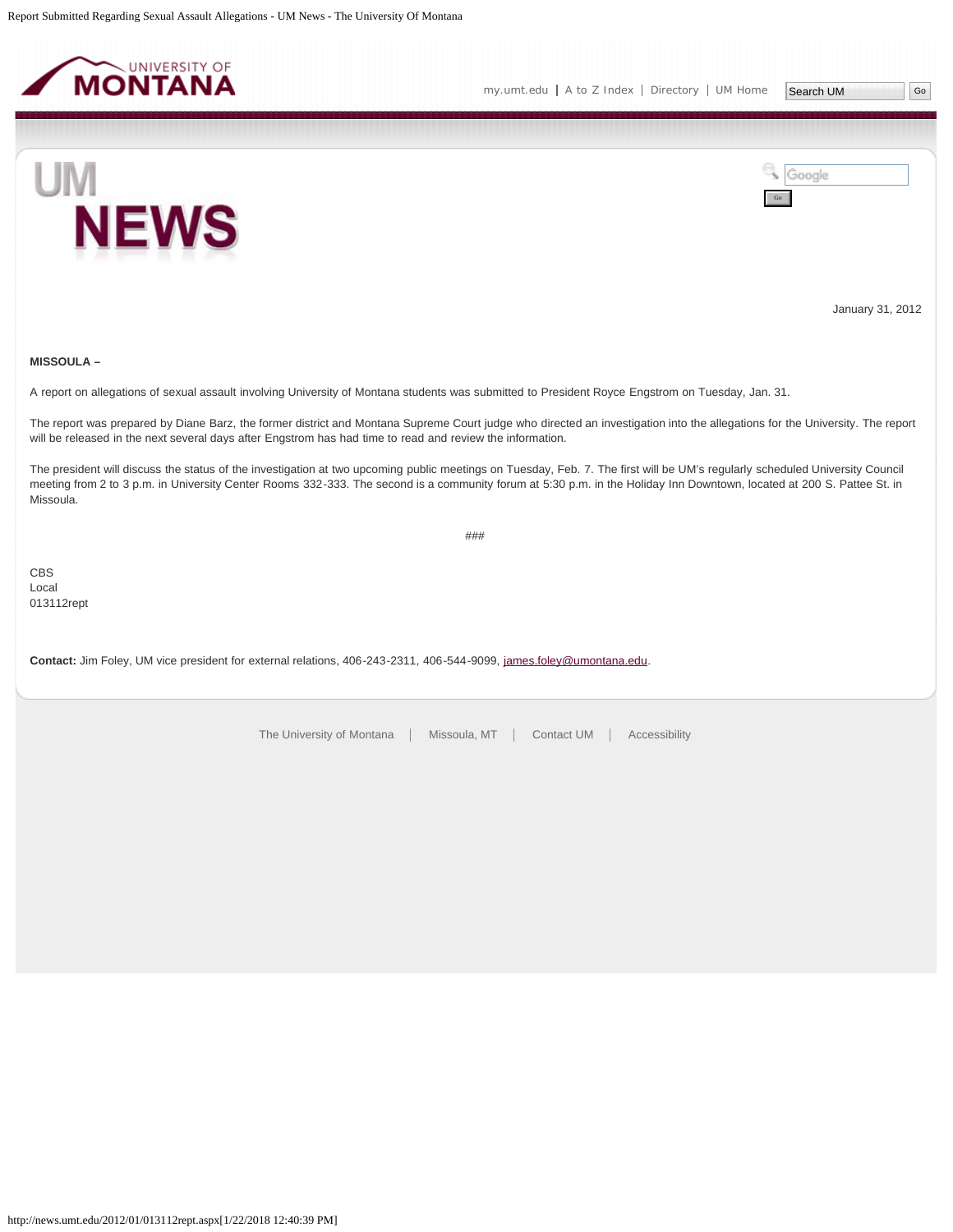<span id="page-4-0"></span>



January 31, 2012

## **MISSOULA –**

Counseling and Psychological Services at The University of Montana will hold a training seminar Tuesday, Feb. 7, on how to assist someone who is having suicidal thoughts.

Dr. Brian Krylowicz, CAPS director, will lead the free seminar, "Help Someone – Help Yourself: First Responder Training," from 3:30 to 5 p.m. in University Center Room 329. The seminar is open to all UM students, faculty and staff, and snacks and drinks will be provided.

The seminar also will be offered Friday, March 23, and Thursday, April 12. To reserve a spot, call 406-243-2809.

The seminar is designed to raise awareness about suicide issues on campus and present several basic strategies and techniques that can be helpful when dealing with suicide.

Participants will learn how to assist students, colleagues and friends who are experiencing depression or suicidal thoughts; become familiar with available services such as CAPS and the national suicide hot line; and learn how to refer those in need of professional help.

###

RN/als

Campus

013112

**Contact:** Ryan Norton, UM Office of Health Enhancement, 406-243-2809, [helpsomeonehelpyourself@yahoo.com](mailto:helpsomeonehelpyourself@yahoo.com).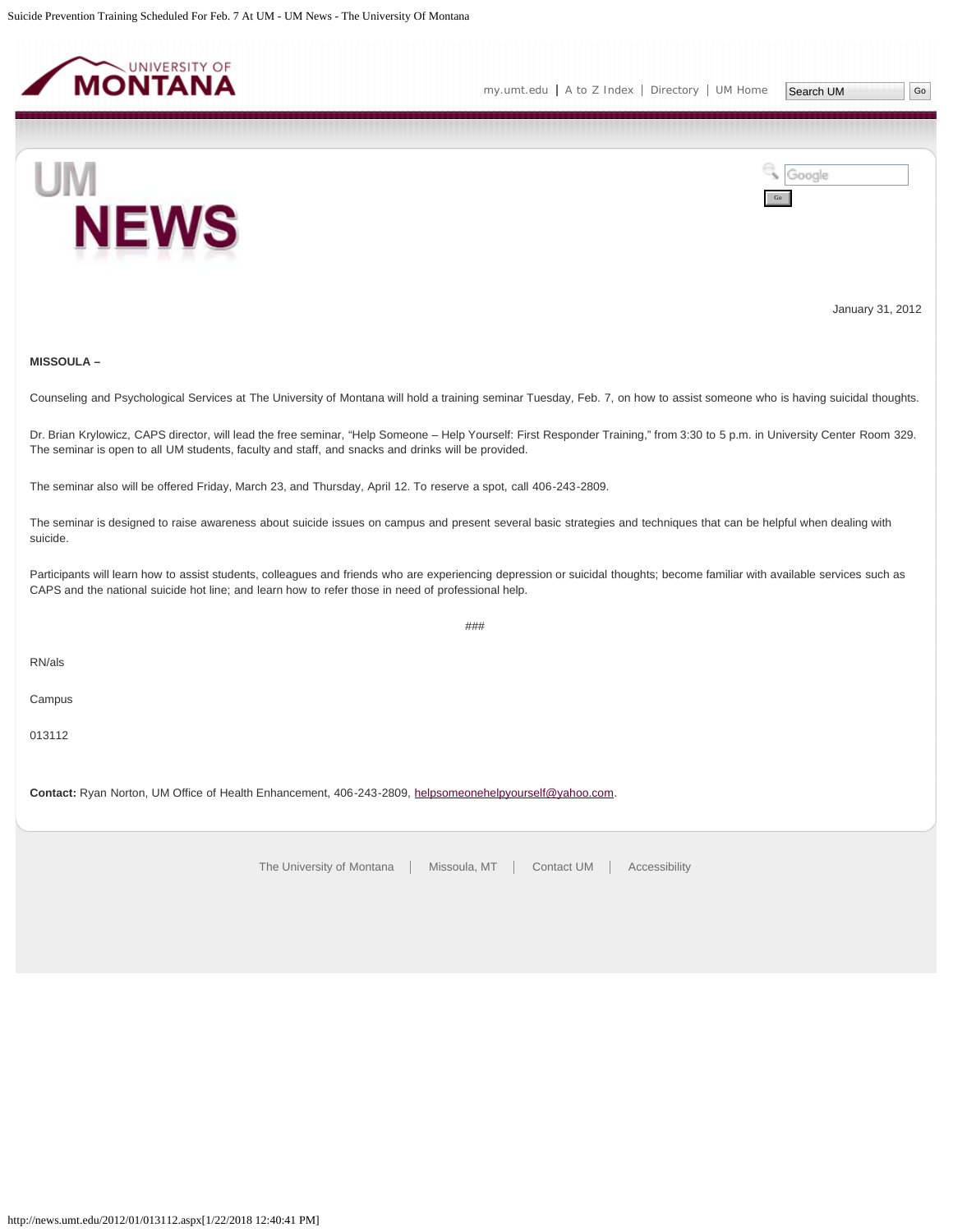<span id="page-5-0"></span>

**NEWS** 



January 31, 2012

## **MISSOULA –**

UM

A University of Montana radio-television student has earned ninth place in the television features category of the national Hearst Journalism Awards.

Emily Foster, a senior from Whitehall, earned the honor with stories on topics ranging from the Undie Run charity event on campus to the Brain Zone neuroscience learning center at spectrUM Discovery Area.

Foster's stories originally aired on "UM News," a program produced by journalism students highlighting happenings on campus. The program airs weekly on KPAX in Missoula and other Montana News Station outlets.

The Hearst Awards, often referred to as the "college Pulitzers," accepts contest submissions from students at nationally accredited journalism programs. The program annually awards more than \$500,000 in prizes, stipends and grants.

Judges considered a record 79 entries in the television features category, placing Foster among the ranks of students from the University of Southern California, Arizona State University and Syracuse University.

###

DD/als

Local, hometown (Whitehall Ledger)

013112hrst

**Contact:** UM School of Journalism, 406-243-4001, .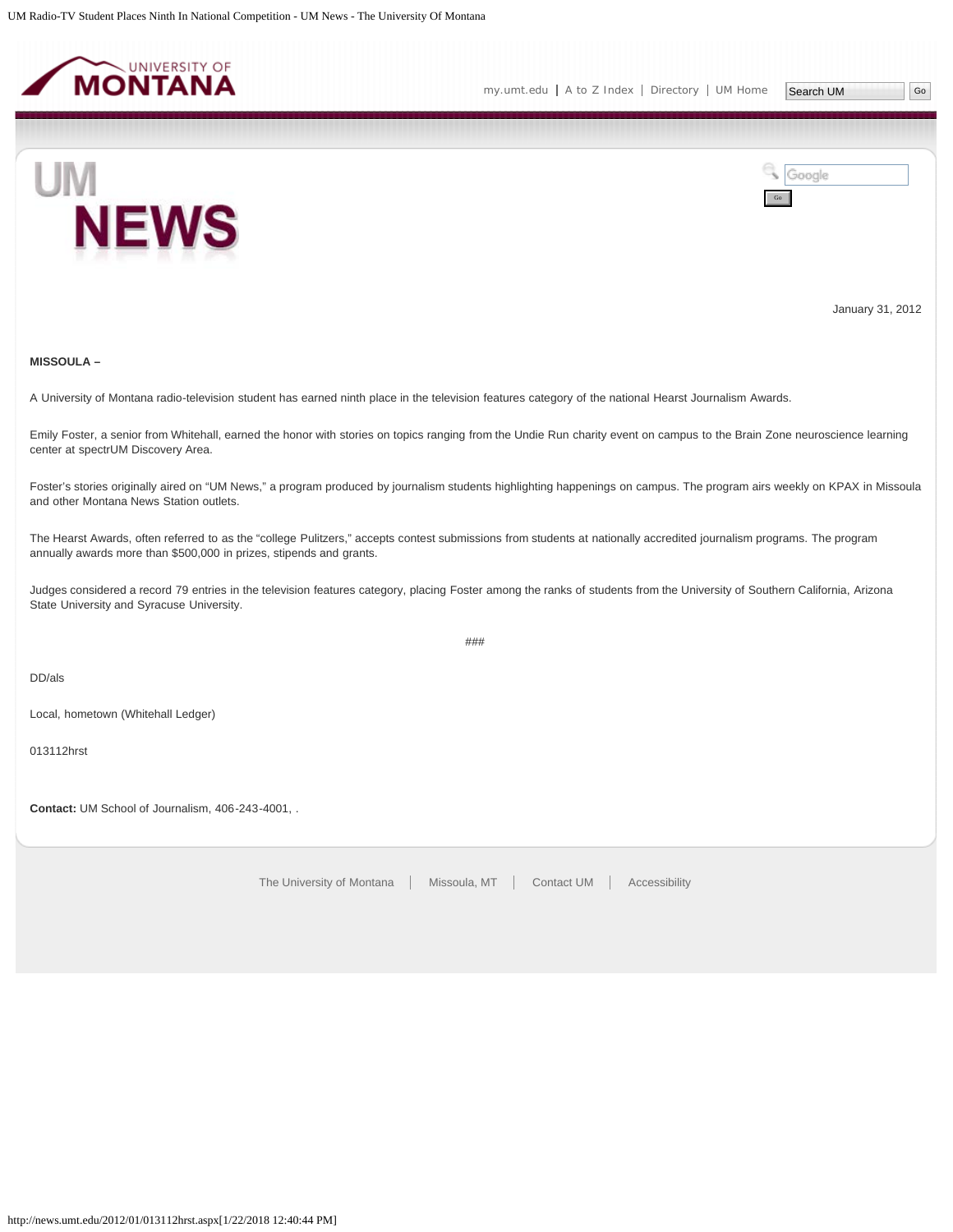<span id="page-6-0"></span>



January 31, 2012

#### **MISSOULA –**

The University of Montana recently created its first Retirees' Association. The association will provide all UM retirees the opportunity to remain involved with the University community through a variety of specially designed activities, events and service opportunities.

"The creation of this new association acknowledges the significant contributions retirees have made to The University of Montana and facilitates their active engagement in the campus community," said Amy Kinch, UM faculty development coordinator.

The association is in the process of developing a set of bylaws and will elect its first set of officers in the next two months.

"The intention of the Retirees' Association is to allow and encourage retirees of all kinds — faculty, administrators, staff and others — to remain connected to UM through social activities, extended-learning opportunities, interest groups and information sessions," said Jerry Fetz, a member of the planning committee for the new group. "It also will help the University take advantage of [retirees'] expertise, wisdom, skills and advice in both formal and informal ways."

The group recently hosted its first social, during which President Royce Engstrom provided an update on developments at the University. This spring the association is planning activities such as a guided art gallery tour, a birding outing, a highway cleanup event, informational meetings on the health care plan and the retirement system, and an evening of theater.

In June, the association will co-host the annual retiree recognition luncheon with the Office of the President. Other activities, such as luncheons, lectures, excursions and retiree interest groups, are being considered for the future.

The UM Retirees' Association is open to all faculty, staff and administrator retirees of UM-Missoula, including those from the College of Technology, as well as their spouses/partners and the spouses/partners of deceased retirees. Retired employees of other units closely affiliated with UM, such as the UM Foundation, also are welcome to apply to participate in the organization.

 $#HH$ 

For more information call Kinch at 406-243-5897, email [amy.kinch@umontana.edu](mailto:amy.kinch@umontana.edu) or go to the association's website at [http://www.umt.edu/retirees.](http://www.umt.edu/retirees)

ALL

Local, campus

013112reti

**Contact:** Amy Kinch, coordinator, UM Faculty Development Office, 406-243-5897, [amy.kinch@umontana.edu](mailto:amy.kinch@umontana.edu).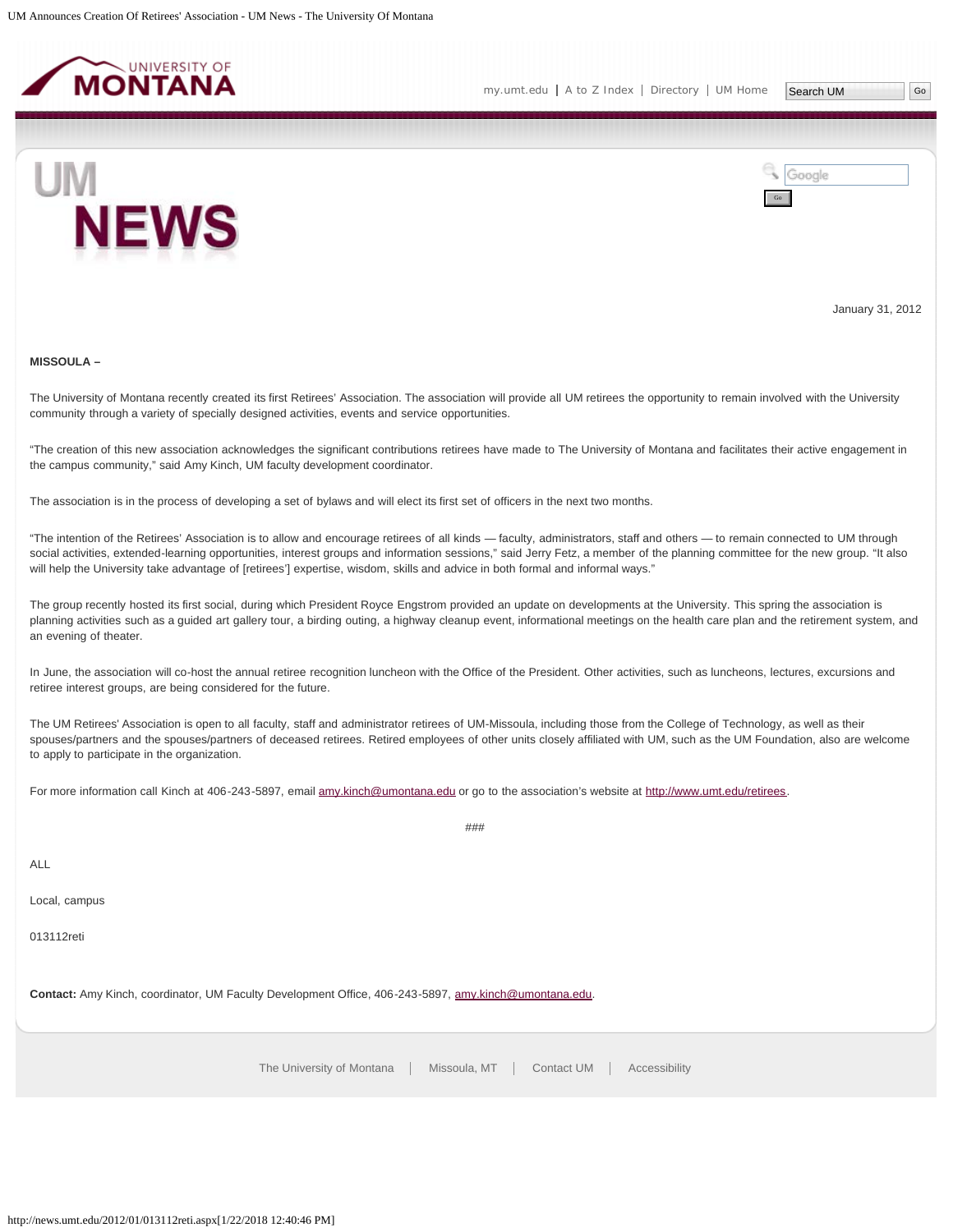<span id="page-7-0"></span>



Go

Google



January 30, 2012

**MISSOULA –**

The University of Montana will offer the Volunteer Income Tax Assistance Program from 9 a.m. to 4 p.m. each Saturday from Feb. 4 to March 10 in Gallagher Business Building Room 209.

VITA-certified UM student volunteers will complete free basic tax returns for those who make \$50,000 or less annually. Appointments are not necessary, and tax help will be available on a first-come, first-served basis.

Participants should visit <http://www.irs.gov/individuals/article/0,,id=107626,00.html>beforehand for a list of items to bring. For more information call the UM School of Business Administration at 406-243-4831.

###

CM/als

Local

013012vita

**Contact:** Margarita Dorzhiyeva, VITA student coordinator, 406-930-1211, [margarita.dorzhiyeva@umontana.edu.](mailto:margarita.dorzhiyeva@umontana.edu)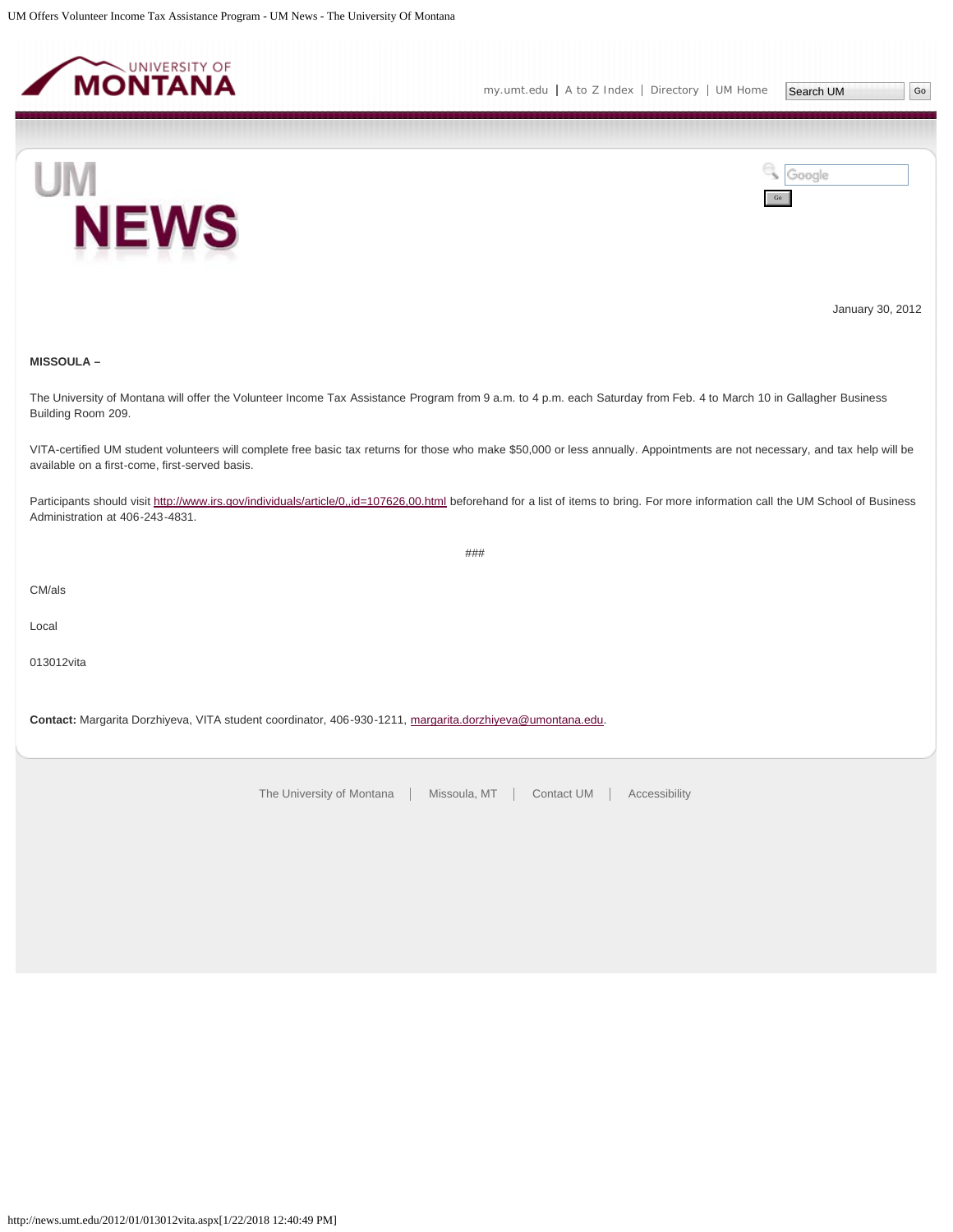<span id="page-8-0"></span>



January 30, 2012

#### **MISSOULA –**

A leading scholar on the Ottoman Empire, the modern Arab world and Islam in the West will deliver the next installment of the President's Lecture Series at The University of Montana.

Ussama S. Makdisi will present "America and the Arab Struggle for Self-Determination" at 8 p.m. Monday, Feb. 6, in the University Theatre. The first holder of the Arab-American Educational Foundation Chair of Arab Studies at Rice University, Makdisi will discuss missed opportunities for cultural understanding between the United States and Islam, countering notions of an inevitable clash of civilizations.

Makdisi also will give a seminar, "The Origins of Sectarianism in the Modern Middle East," from 3:10 to 4:30 p.m. that day in Gallagher Business Building Room 123. The seminar is held in conjunction with UM's Philosophy Forum, while his evening lecture also will serve as the University's annual Ezio Cappadocia Memorial Lecture on Politics and History. Both events are free and open to the public.

The author of 2010's "Faith Misplaced: The Broken Promise of U.S.-Arab Relations, 1820-2001," Makdisi primarily explores Arab perspectives and archives in his prizewinning research. The Carnegie Corporation named him a Carnegie Scholar in 2009 as part of its efforts to promote original scholarship about Muslim societies and communities in the United States and abroad.

Makdisi also is the author of "The Culture of Sectarianism: Community, History, and Violence in Nineteenth-Century Ottoman Lebanon" and "Artillery of Heaven: American Missionaries and the Failed Conversion of the Middle East." His articles on Ottoman and Arab history have appeared in the Journal of American History, the American Historical Review and other major journals. He received his doctorate in history from Princeton University in 1997.

###

More information on the President's Lecture Series is available online at<http://umt.edu/president/events/lectures>.

ALS

Western Montana

013012makd

**Contact:** Richard Drake, UM history professor and lecture series organizer, 406-243-2981, [richard.drake@umontana.edu.](mailto:richard.drake@umontana.edu)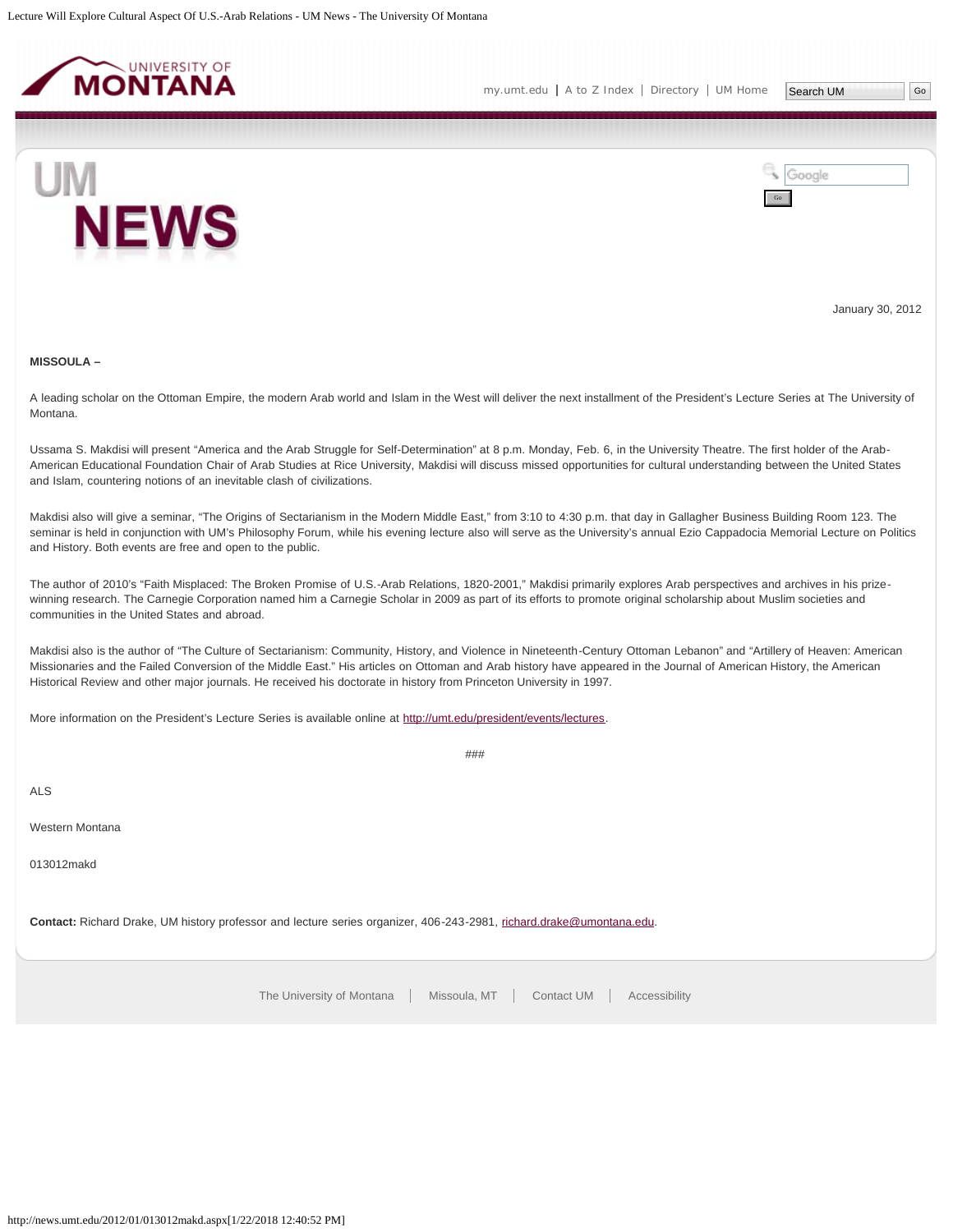<span id="page-9-0"></span>



January 30, 2012

#### **MISSOULA –**

A noted conservationist specializing in aquatic ecology, the Endangered Species Act, river management and research coordination will present the first installment of the spring semester Natural Resource and Environmental Policy Forum at The University of Montana.

Yvette Converse with the U.S. Fish and Wildlife Service will deliver a talk, "The Great Northern Landscape Conservation Cooperative: A Collective Vision for our Landscape," at noon Tuesday, Feb. 14, in Law Building Room 101. The lecture and interactive discussion are free and open to the public.

Converse coordinates the cooperative initiative, which brings together various agencies and organizations to develop conservation planning for sage/steppe ecosystems, high elevation mountain habitats, diverse wetland ecosystems and important river basins, including the Upper Missouri River.

Since 2010, UM's Natural Resource and Environmental Policy Forum has featured speakers from a variety of disciplines, providing insights into the ways we make decisions, resolve conflicts and plan for sustainable use of our air, water and lands.

UM will host two other lectures in the forum series this spring:

- **7 p.m. Thursday, March 22, Urey Lecture Hall:** Ian Stirling, Canadian polar bear biologist, "The Ecology of Polar Bears, Climate Warming, and the Effects on Human-Polar Bear Interactions" (in cooperation with the fourth International Human-Bear Conflicts Workshop).
- **Noon Tuesday, April 10, Law Building Room 101:** Chris Smith, natural resource policy expert with the Wildlife Management Institute, "From Ancient Rome to the Ruby River: Why the Public Trust Doctrine Matters to You."

The series is sponsored by the UM Center for Natural Resources and Environmental Policy in collaboration with the UM College of Forestry and Conservation, School of Law, Bolle Center for People and Forests, Resource Conservation Program, Department of Geography and Environmental Studies Program, as well as the Indian Land Tenure Foundation.

###

PW/als

Western Montana

013012nrep

Contact: Sarah Bates, UM Center for Natural Resources and Environmental Policy, 406-207-9071, [sarah@cnrep.org.](mailto:sarah@cnrep.org)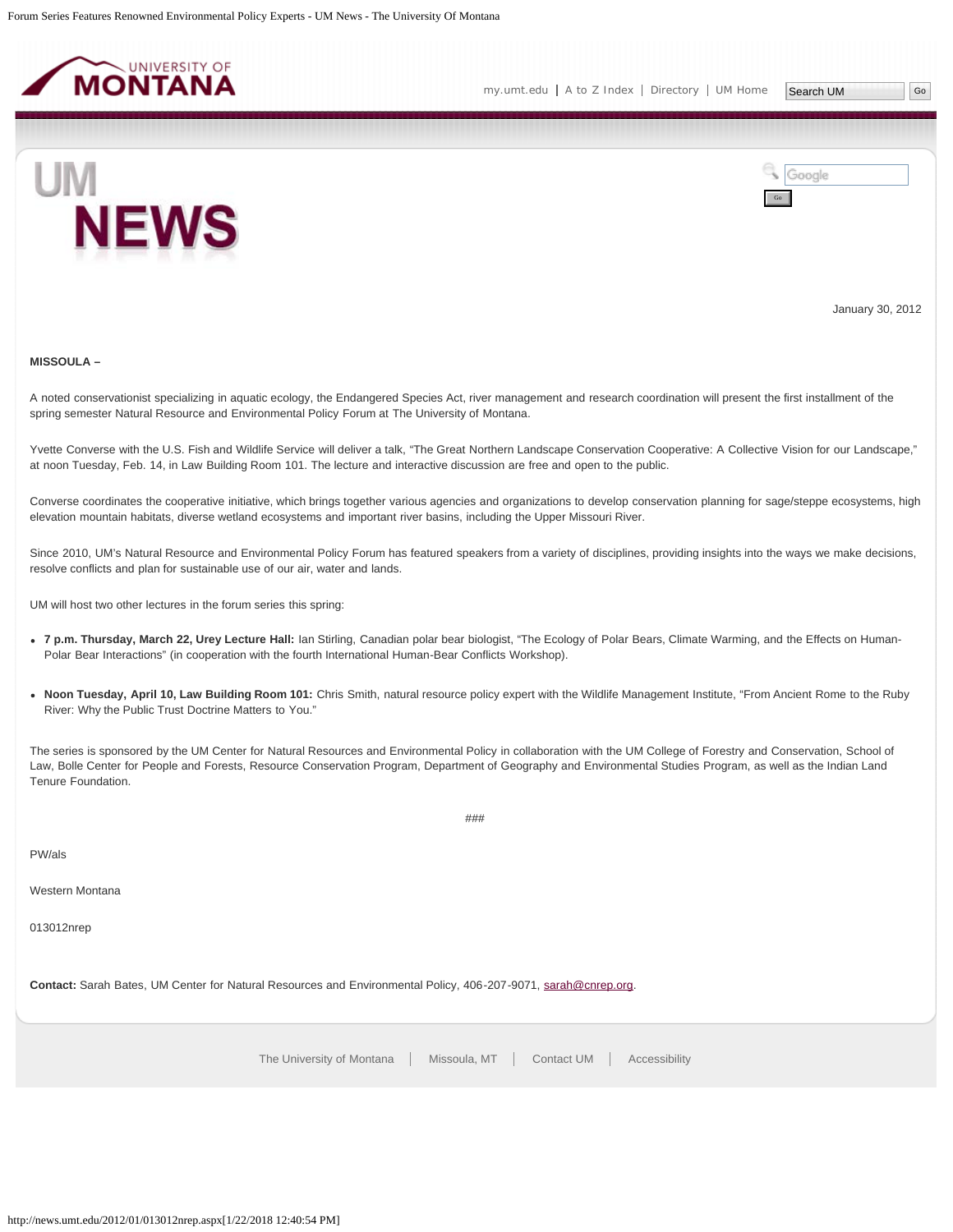<span id="page-10-0"></span>



January 30, 2012

## **MISSOULA –**

The campus bus service provided by the Associated Students of The University of Montana gave a record number of rides on the first day of spring semester.

Six buses that were on routes gave 3,744 rides on Jan. 23, breaking the old record of 3,246 rides. The average number of rides each day hovers around 2,900. The total number of rides given during autumn semester also broke records at 224,884 rides.

The ASUM Park-N-Ride system is free and open to the public. Parking is free at the Park-N-Ride lots. Lots are located at Benton Street and Higgins Avenue, South Avenue and Higgins Avenue, and on Broadway next to MonTEC.

###

Buses run every five to ten minutes. Also, a bus runs from the mountain campus to the east location at UM's College of Technology every 15 minutes.

UM students own and operate the bus service.

For more information, call 406-243-4599 or visit [http://www.asumbus.com](http://www.asumbus.com/).

AB

Local

012712bus

**Contact:** Nancy Wilson, ASUM Office of Transportation director, 406-243-4599, [nancy.wilson@mso.umt.edu.](mailto:nancy.wilson@mso.umt.edu)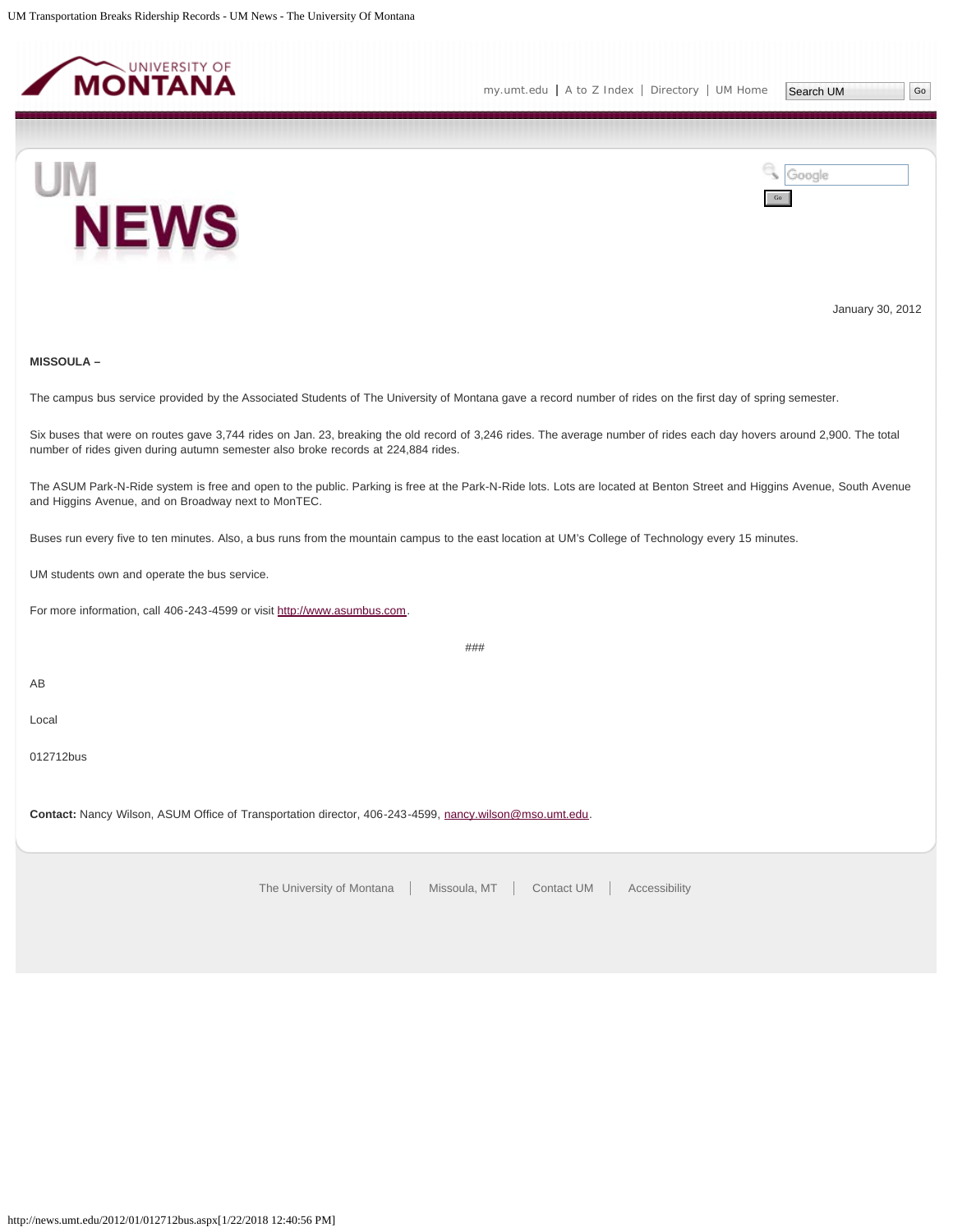<span id="page-11-0"></span>



January 30, 2012

## **MISSOULA –**

The University Center Gallery at The University of Montana will display works by expressionist action painter Mur Quaglia through Friday, Feb. 24 in an exhibition titled "Bridge of Dreams."

An opening reception for the collection of abstract paintings will be held in the UC Gallery from 5 to 7 p.m. on Thursday, Feb. 9, with an artist talk starting at 5:30 p.m. Quaglia, a **Billings** artist, will discuss her work and express what has fueled her artistically for more than 30 years.

The exhibition is free and open to the public. The gallery is open from 10 a.m. to 4 p.m. Monday through Friday and is located in UC Room 227.

For more information call 406-243-5564 or visit [http://www.umt.edu/uc/ucg.](http://www.umt.edu/uc/ucg)

###

GL/all

Local, campus, Billings-area media

013012brdg

**Contact:** Gwen Landquist, marketing and art manager, UC Gallery, 406-243-5555, [qwen.landquist@mso.umt.edu](mailto:qwen.landquist@mso.umt.edu).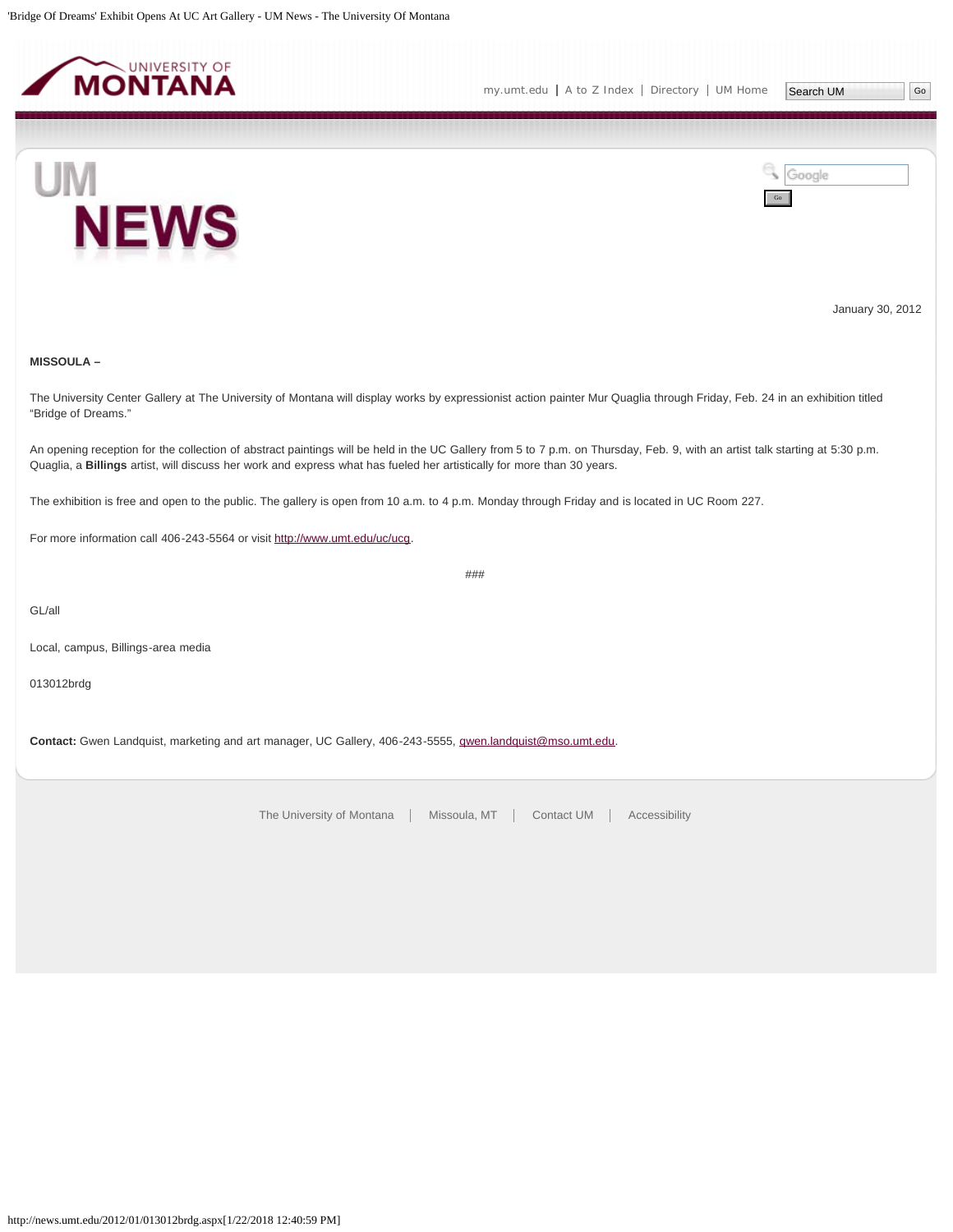<span id="page-12-0"></span>



January 27, 2012

#### **MISSOULA —**

The Montana Museum of Art & Culture at The University of Montana will present a lecture, "The Fra Dana Legacy," by UM art history and criticism Associate Professor Valerie Hedquist at 7 p.m. Thursday, Feb. 2, in the Performing Arts and Radio/Television Center's Masquer Theatre.

Hedquist co-authored the first-ever full biography on Dana with Sue Hart, a professor of English at Montana State University-Billings. Dana is the subject of the current MMAC exhibition "Fra Dana: American Impressionist in the Rockies," on display through Feb. 25 in the PAR/TV Center Meloy Gallery.

Hedquist earned her art history doctorate with honors at the University of Kansas and has taught and written for more than 20 years. In addition to her publications on Vermeer, Gainsborough and Rembrandt, Hedquist has completed reviews and catalog essays for museum exhibitions and has presented papers at local, regional and international meetings.

The exhibition presents Dana's works alongside those of artists she collected, such as Alfred Maurer, William Merritt Chase and Joseph Henry Sharp. Dana's bequest to MMAC in 1948 is central to the richness of the MMAC Permanent Collection and chronicles an important chapter in the development of American art.

Dana, a cattle rancher who lived near Great Falls, was one of the leading artists of the Rocky Mountain northwest. Born in Terre Haute, Ind., in 1874, Dana studied art at the Cincinnati Art Academy, the Art Institute of Chicago and the New York School of Art. In 1893 she moved with her family to Wyoming, where she met her future husband, Edwin L. Dana. The two married in 1896 and worked together to develop in Montana and Wyoming what would become America's largest purebred Hereford operation by 1918. Her desire to study and create art often conflicted with her obligation as a ranch wife.

MMAC's hours are noon to 3 p.m. Tuesday, Wednesday and Saturday and noon to 6 p.m. Thursday and Friday. For more information call 406-243-2019 or go online to [http://www.umt.edu/montanamuseum.](http://www.umt.edu/montanamuseum)

###

**NOTE TO MEDIA:** Digital images of select items included in the exhibition are available upon request by calling 406-243-2019.

BK/als

Western Montana

012712dana

**Contact:** Brandon Reintjes, curator of art, Montana Museum of Art and Culture, 406-243-2019, [brandon.reintjes@mso.umt.edu.](mailto:brandon.reintjes@mso.umt.edu)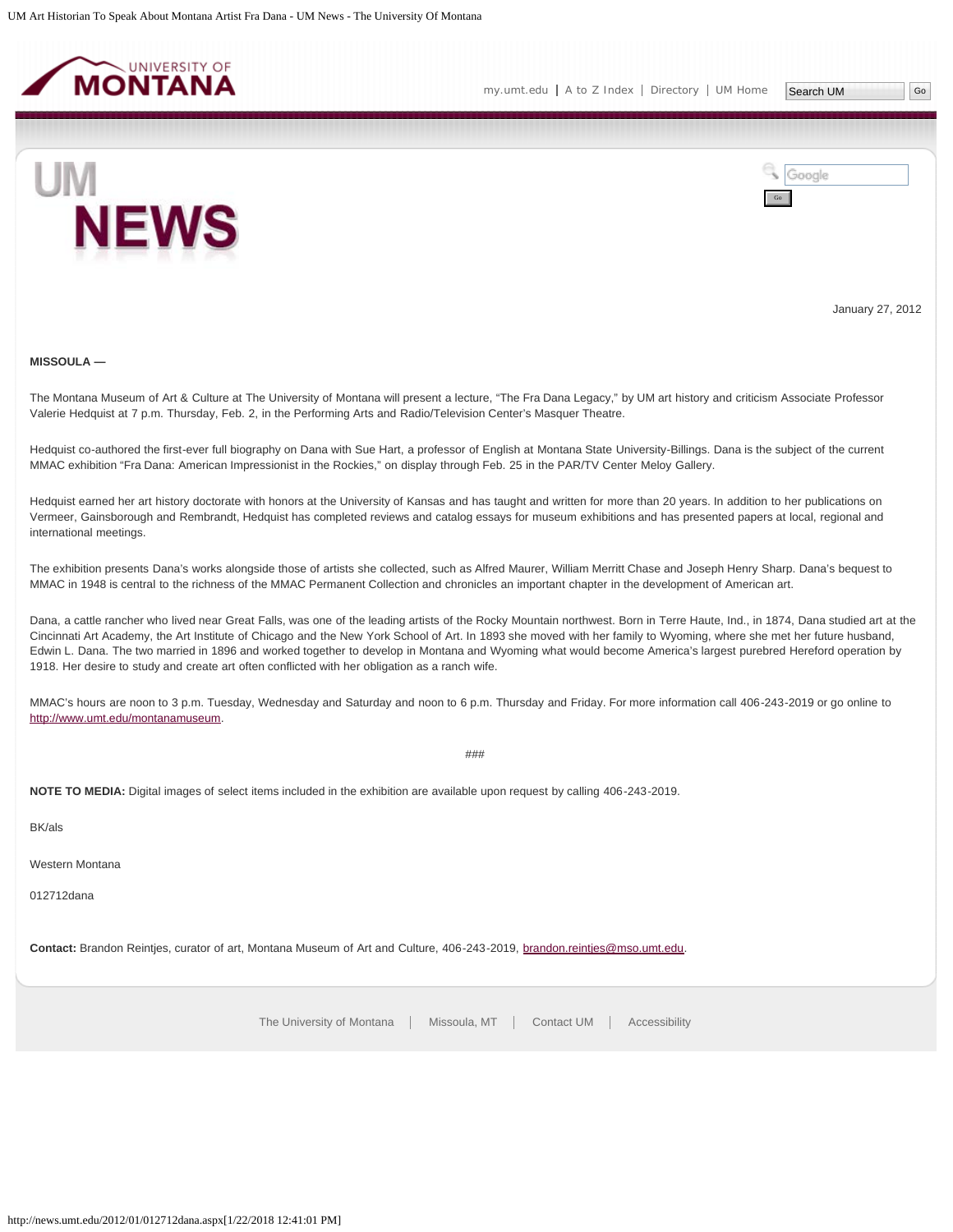<span id="page-13-0"></span>



January 27, 2012

#### **MISSOULA –**

The Seventh Annual Missoula Labor Film Festival will take place Friday and Saturday, Feb. 3-4, at the Roxy Theater, located at 718 S. Higgins Ave. in Missoula.

Two films will be shown each day, beginning at 6:30 p.m. The recommended donation is \$5 for one night; \$9 for both nights. There will be a comment period for the audience after each screening.

The film festival is sponsored by the Missoula Area Central Labor Council, The University of Montana Faculty Association, the Montana Public Employees Association and International Programs at UM.

Following is the film festival schedule:

- **6:30 p.m. Friday, Feb. 3:** "Locked Out." This film tells the story of 560 unionized borax miners in the desert town of Boron, Calif., who faced off against Rio Tinto, a British-Australian multibillion dollar global corporation, which locked the miners out of work when they rejected drastic cuts to their pay and benefits.
- **8:10 p.m. Friday, Feb. 3:** "Made in Dagenham." This film chronicles the historic 1968 strike at a British Ford factory. Led by spunky Rita O'Grady, the women walked out when they learn that management has classified them as unskilled workers and substantially capped their wages. The film touches on issues, including the pay gap, collusion between bosses and union reps, global corporate power and sexism, that still influence society today.
- **6:30 p.m. Saturday, Feb. 4:** "The Dark Side of Chocolate." Two journalist-filmmakers traveled to West Africa, where they recorded illegal trafficking of children as young as 7 to the cocoa fields in Ivory Coast, the world's largest cocoa producer.
- **8 p.m. Saturday, Feb. 4:** "Jaffa, the Orange's Clockwork." This film narrates the visual history of the famous citrus fruit, which originated in Palestine and has been known worldwide for centuries as "Jaffa oranges," and how its cultivation brings together Palestinians and Israelis.

**###**

ALS

Western Montana

012712lbor

**Contact:** Clare Kelly, UM School of Extended and Lifelong Learning, 406-243-4626, [clare.kelly@mso.umt.edu.](mailto:clare.kelly@mso.umt.edu)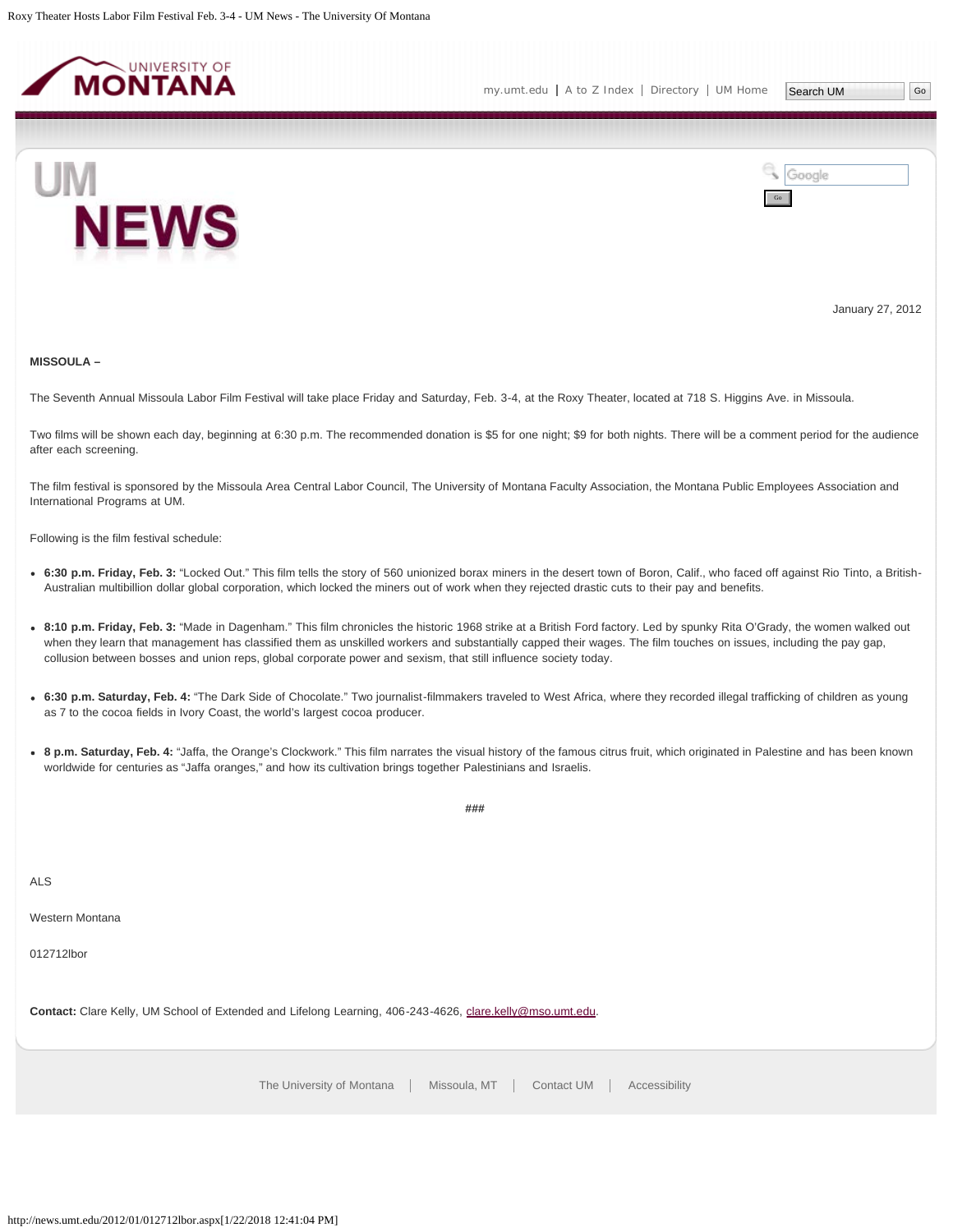<span id="page-14-0"></span>

**NEWS** 



January 27, 2012

## **MISSOULA –**

UM

A leading historian of the civil rights era will deliver the annual Martin Luther King Jr. Day celebration lecture at The University of Montana.

Ralph Luker will present "Editing Two Civil Rights Icons: Martin Luther King Jr. and Vernon Johns" at 7:30 p.m. Wednesday, Feb. 1, in the University Center Theater. The event is free and open to the public.

Luker is the editor of a forthcoming collection of papers of Vernon Johns, a minister who was an important figure in the American civil rights movement. Luker also is a former associate editor of the Martin Luther King Jr. papers.

Luker has taught in history departments at colleges and universities across the country and is the author of several books on race, religion and the African-American struggle for equality.

###

ALS

Western Montana

012712mlkd

**Contact:** Michael Mayer, UM history professor, 406-243-2088, [michael.mayer@mso.umt.edu.](mailto:michael.mayer@mso.umt.edu)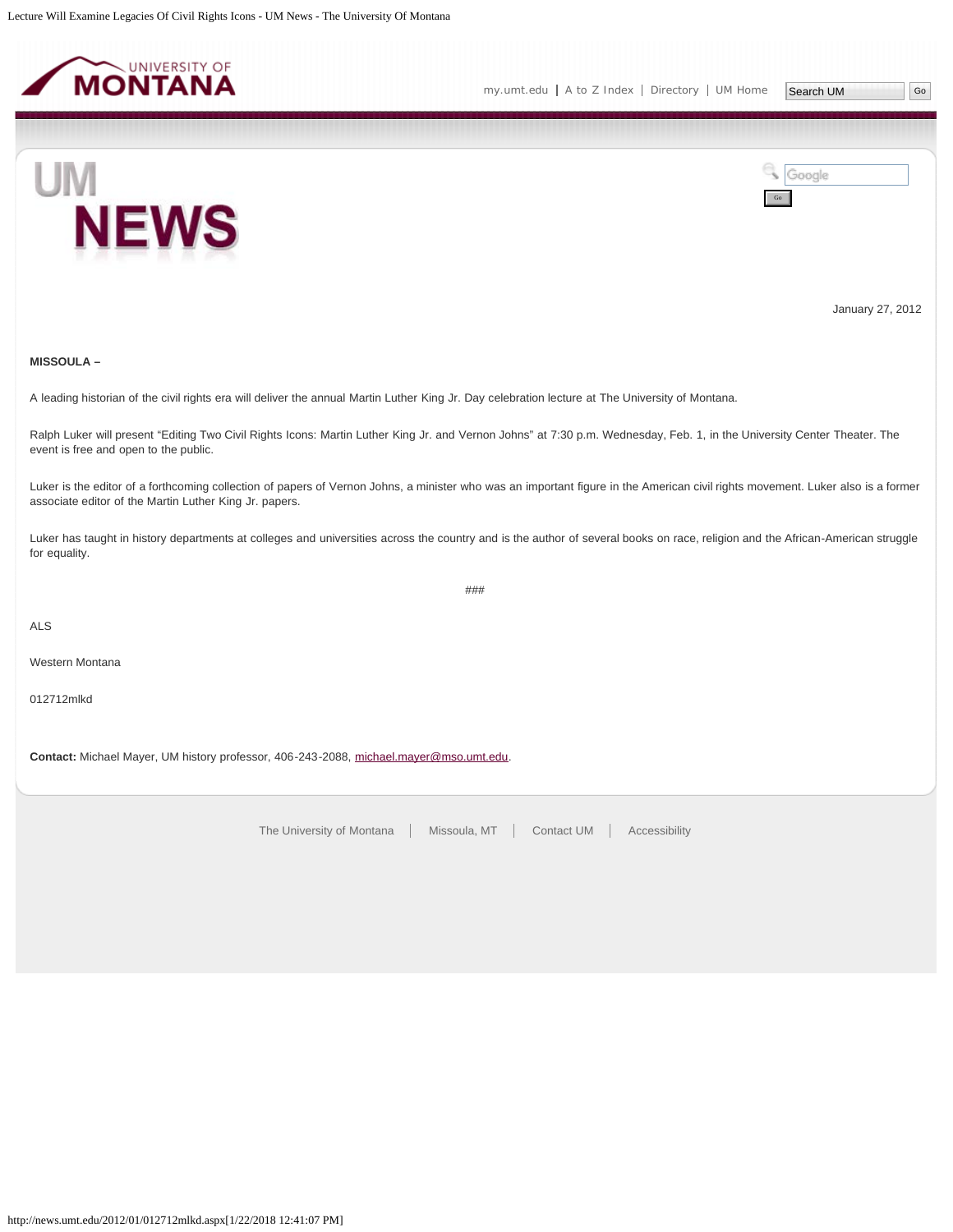<span id="page-15-0"></span>

Go

Google





January 27, 2012

## **MISSOULA —**

The University of Montana has 924 students who are degree candidates for autumn semester 2011. The total includes 49 certificates, 152 associate degrees, four education specialists, 548 bachelor's degrees, 130 master's degrees, two juris doctorates and 39 doctoral degrees. There were 31 candidates for double degrees.

See the full list online at [http://www.umt.edu/urelations/info/deanslist.php.](http://www.umt.edu/urelations/info/deanslist.php)

NOTE: An "\*" after the student's name indicates the student will graduate with honors by achieving a grade-point average of 3.4 or higher. A "\*\*" after the student's name indicates the student will graduate with high honors by achieving a 3.7 GPA or higher.

###

JK

Local, Dailies, Weeklies

012612grad

**Contact:** UM Registrar's Office, 406-243-2995, .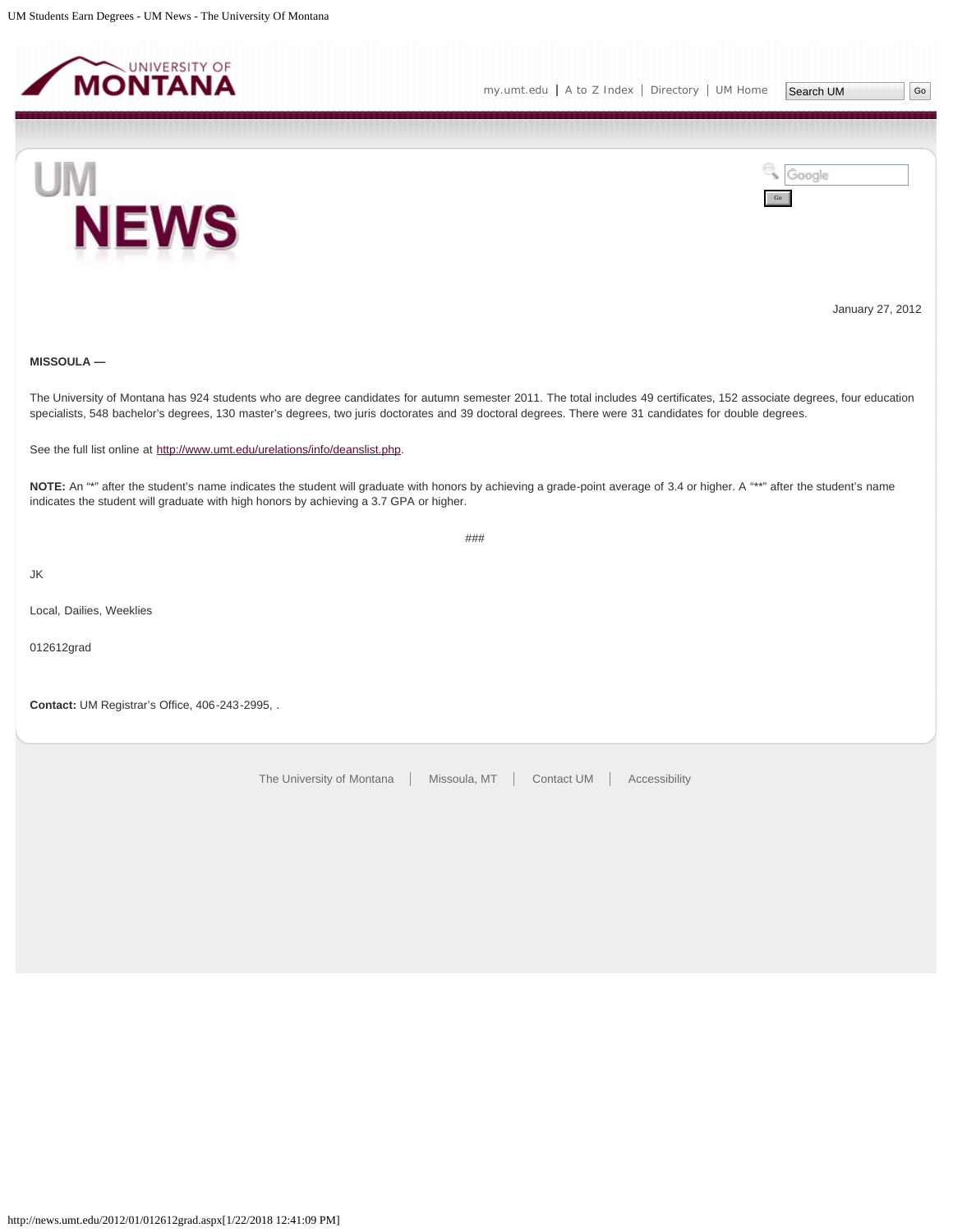<span id="page-16-0"></span>



January 26, 2012

#### **MISSOULA –**

The Spring 2012 Brown Bag Lecture Series hosted by the Maureen and Mike Mansfield Center at The University of Montana will begin Tuesday, Feb. 7, with a presentation by Paul Thompson, the W.K. Kellogg Chair in Agricultural, Food and Community Ethics at Michigan State University.

Thompson will present "What Makes Food Good? Three Problems in Food Ethics" from 11:10 a.m. to 12:15 p.m. in University Center Rooms 332-333.

All lectures in the series are free and open to the public.

Other lectures in the series will be held from noon to 1 p.m. in the Mansfield Conference Room, located in the Mansfield Library. Following is the series schedule:

- **Tuesday, Feb. 14:** "Geoengineering the Climate: Technologies for Rebalancing or Reinforcing Global Inequity" by Jason Blackstock, Senior Fellow for Energy and the Environment at the Centre for International Governance Innovation and visiting research scholar at the International Institute for Applied Systems Analysis in Austria.
- **Wednesday, Feb. 29:** "Literature and the Vietnam War: A Comparative Perspective" by Quan Manh, assistant professor of American literature and ethnic studies, UM Department of English.
- **Tuesday, March 13:** "Cultural Arts in Vietnam's Villages" by Do Thu Ha, visiting foreign scholar, Vietnam National University, Hanoi.
- **Tuesday, March 27:** "Chinese Collectivism: Myth or Reality?" by River Yang.
- **Tuesday, April 10:** "Social Characteristics of the Confucianism of Korea's Chosun Dynasty and Tokugawa Japan" by Tae Young Kim, Department of Japanology, Gangneung-Wonju National University, South Korea.
- **Tuesday, April 24:** "Reflections on Women's Empowerment Issues in Southeast Asia" by visiting State Department exchange professionals from Vietnam, Laos, Cambodia and Thailand.

###

For more information about the series, visit the Mansfield Center website at<http://www.umt.edu/mansfield> or call 406-243-2988.

JS

Local, specialized western

012612bbag

**Contact:** Deena Mansour, project manager, UM Maureen and Mike Mansfield Center, 406-243-2713, [deena.mansour@umontana.edu](mailto:deena.mansour@umontana.edu).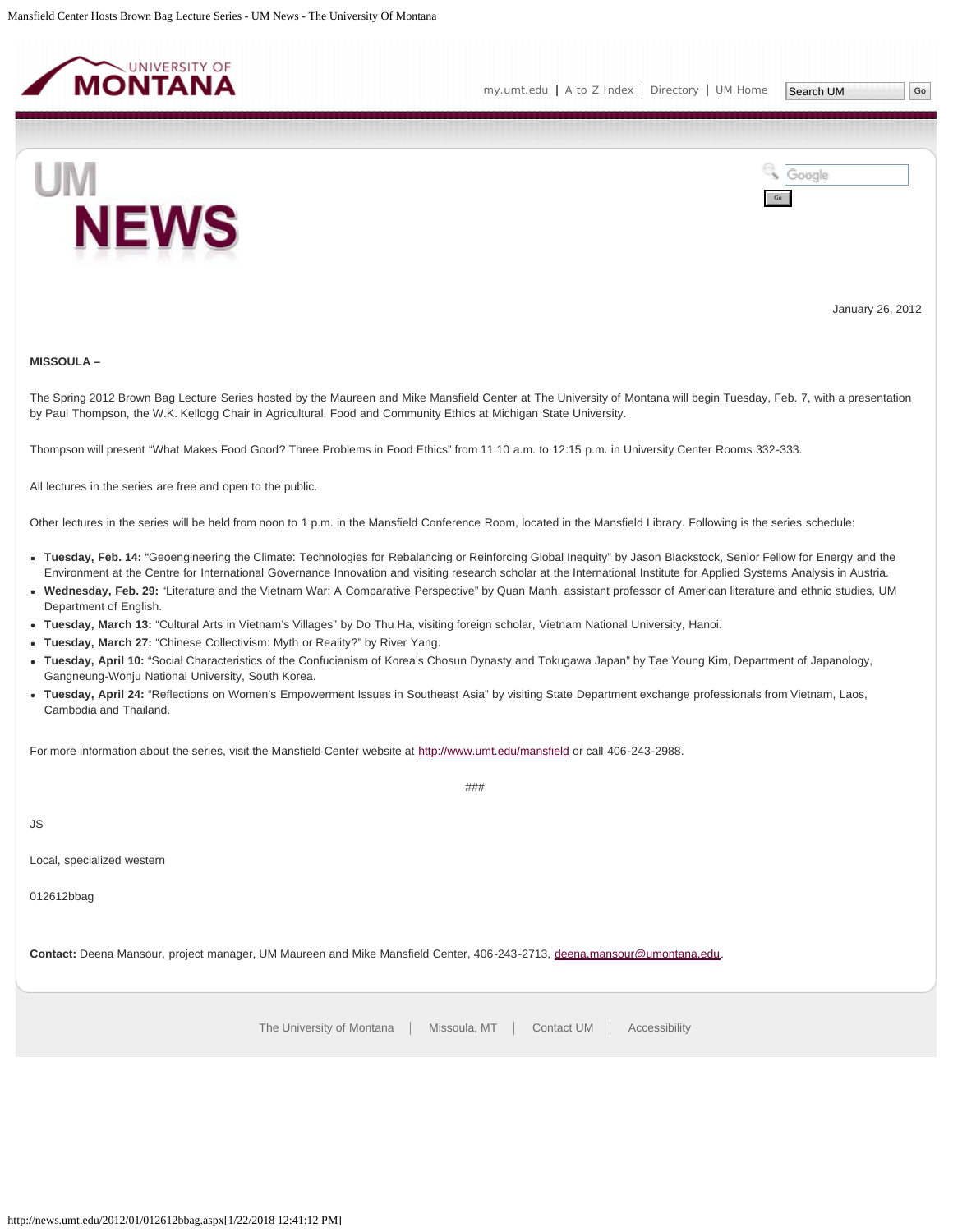<span id="page-17-0"></span>

Go

Google



January 26, 2012

## **MISSOULA –**

The School of Music at The University of Montana will host a Keyboard Society Benefit Concert featuring critically acclaimed pianist Barbara Blegen at 3 p.m. Sunday, Jan. 29, in the Music Recital Hall.

General admission tickets cost \$20 and advance reserved tickets cost \$25. They are available at UM Arts Box Office, by calling 406-243-4581 or online at [http://www.ummusic.org.](http://www.ummusic.org/) Student and senior tickets cost \$10 and are available at the UM Arts Box Office or at the door.

The event is a fundraiser for the Grand Matching Campaign, a project of the School of Music's Keyboard Division that is raising money to purchase a new Steinway Concert grand piano for the Music Recital Hall.

###

JS

Local

012612pian

Contact: Steven Hesla, UM School of Music, 406-243-6055, [steven.hesla@umontana.edu.](mailto:steven.hesla@umontana.edu)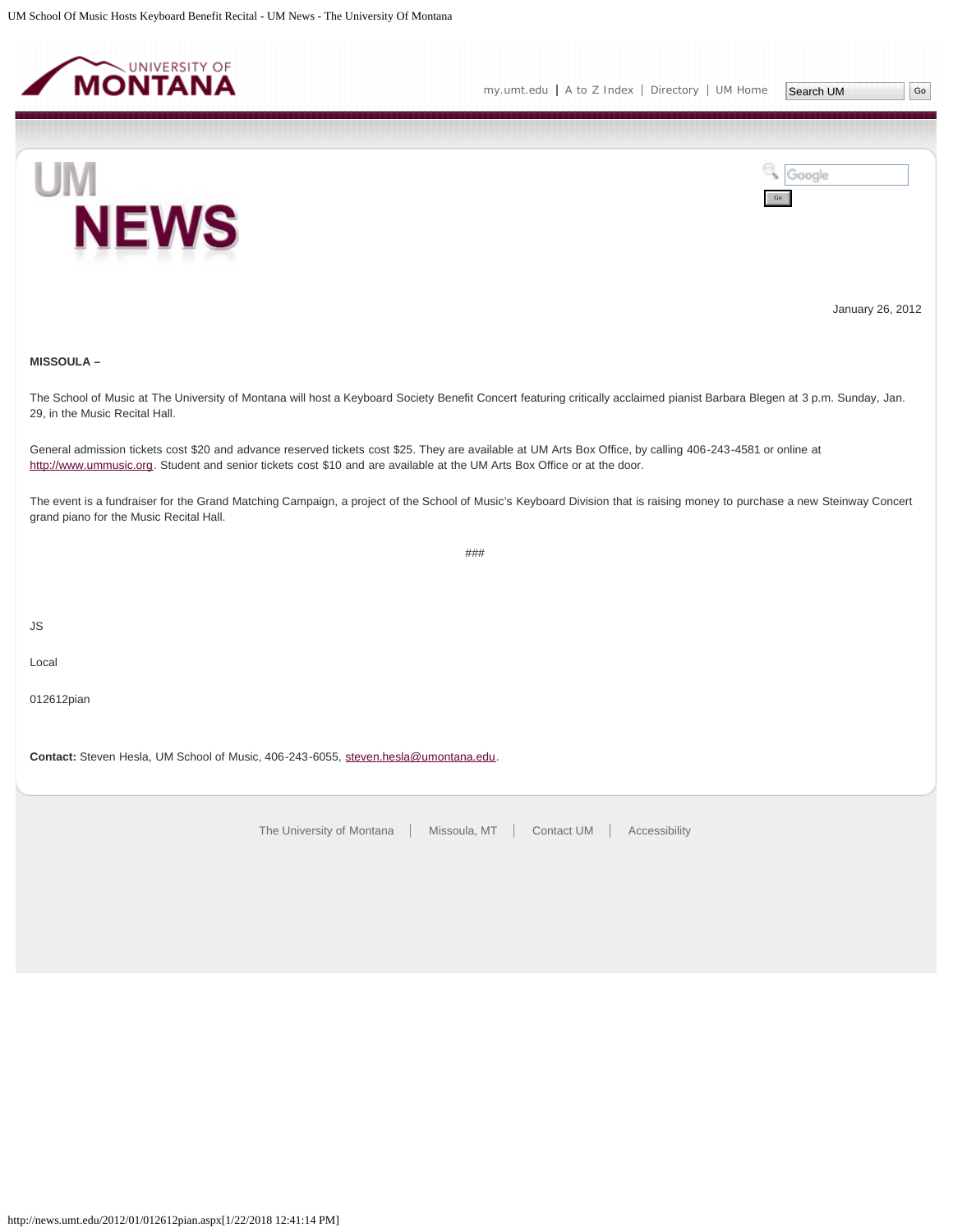<span id="page-18-0"></span>



January 26, 2012

## **MISSOULA –**

The University of Montana Office of Career Services is seeking nominations for the UM Student Employee of the Year award.

Applications are available at<https://www.umt.edu/ocs/seoty/SEOTYNomination.asp> and are due Friday, Feb. 17. Each department may nominate one student employee.

The winning student employee will be announced April 12 during National Student Employment Week. The student also will receive a \$500 scholarship from Career Services.

Students who work part time on campus tend to achieve higher grades, faster degree completion and greater satisfaction with school while posting lower dropout rates than their nonworking counterparts. In a recent survey, these positive findings were attributed to students interacting more frequently with the campus environment, fellow students, faculty and administrators. Students who work on campus possess a greater sense of belonging to the University community.

UM will celebrate National Student Employment Week April 9-13 to acknowledge the valuable contributions students make by working at UM and the benefits students derive from employment.

###

More information on student employment is online at<http://www.umt.edu/studentjobs/>.

JW/als

Campus

012412empl

**Contact:** Janay Whisman, UM student employment coordinator, 406-243-5627, [janay.whisman@umontana.edu](mailto:janay.whisman@umontana.edu).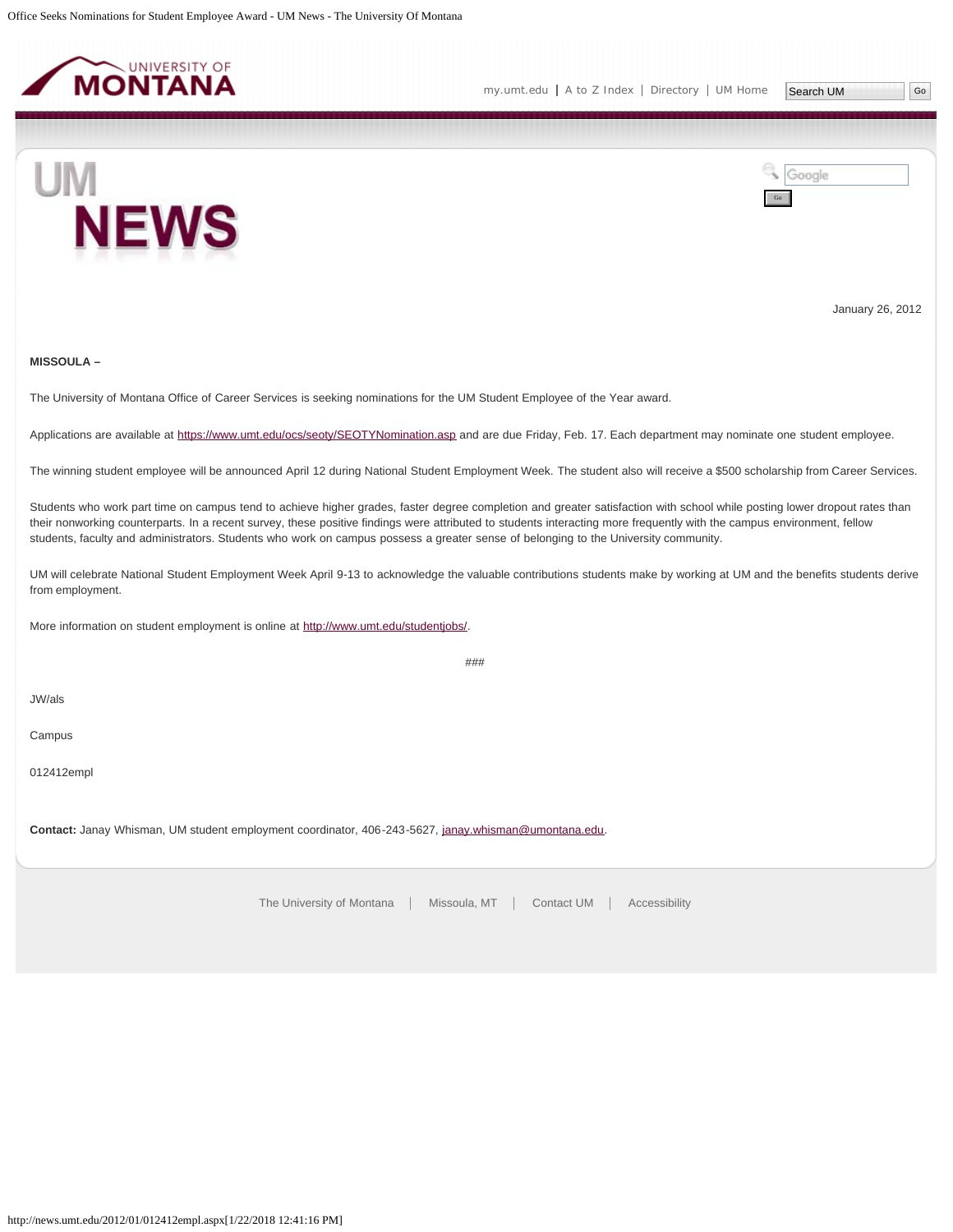<span id="page-19-0"></span>



January 26, 2012

## **MISSOULA –**

The University of Montana Cheer Squad will host the Griz Garden City Glam Jam cheerleading competition on Sunday, Jan. 29, at UM's Dahlberg Arena.

The event, which brings in more than 300 athletes and coaches to Missoula, is in its fifth year and is one of the largest cheer competitions in Montana. Teams competing this year will travel from Bozeman, Great Falls, Havre, Helena and Kalispell.

The competition begins at 9 a.m. and continues through the afternoon. The day includes solos, duos and stunt groups and concludes with the all-star competition.

The Glam Jam is open to the public, and tickets cost \$5. Admission for senior citizens, military personnel (with identification) and children ages 6 to 17 is \$3, and children 5 and under get in free. Parking also is free.

###

Proceeds from the Glam Jam benefit the UM Cheer Squad. The squad will perform at the event, along with UM mascot Monte.

JC/jh

012611glam

Western Montana

Contact: Christie Anderson, UM assistant athletic director for marketing, 406-243-4336, christie.anderson@mso.umt.edu.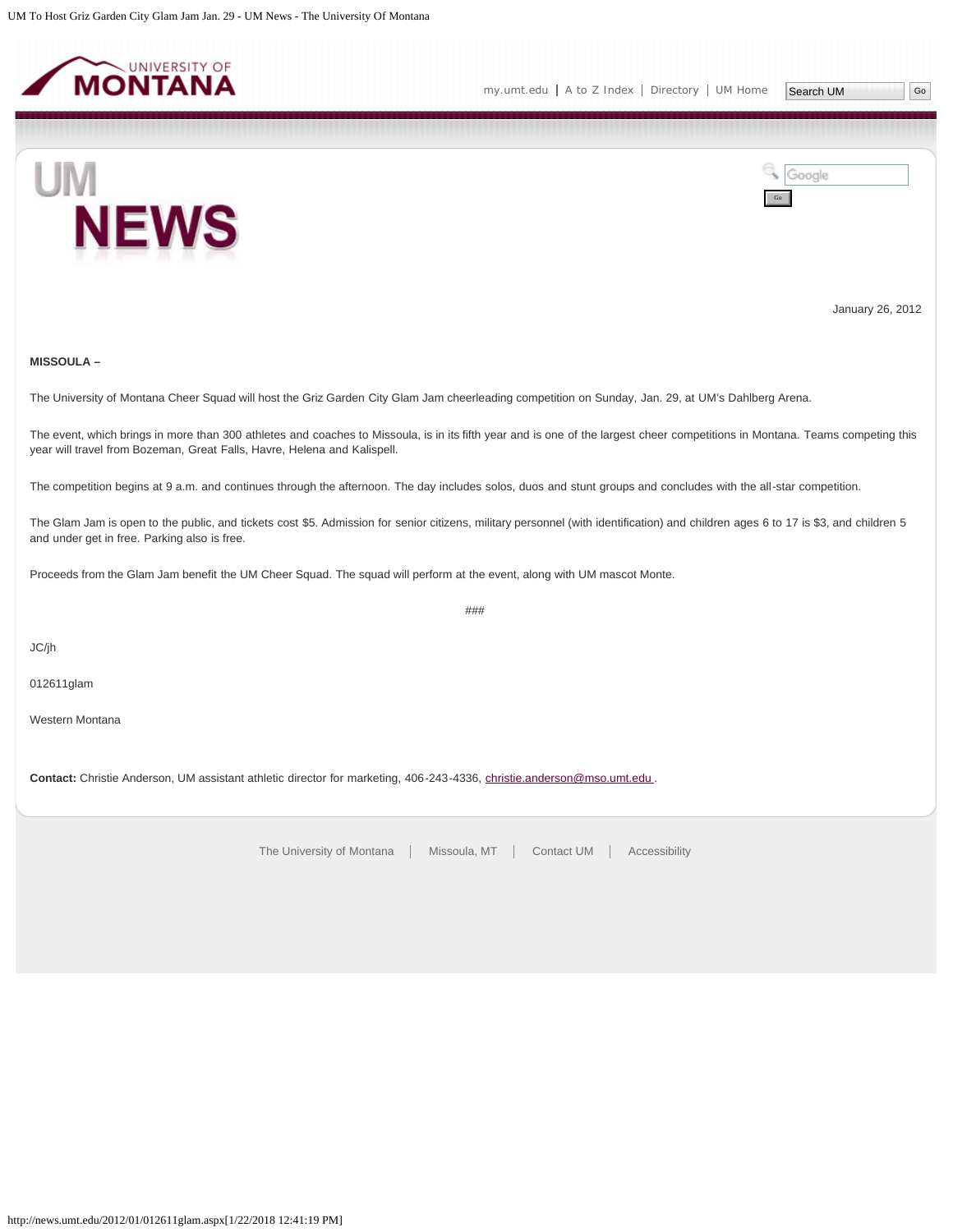<span id="page-20-0"></span>

**NEWS** 

UM



January 25, 2012

For the second year in a row, The University of Montana ranks No. 14 for producing Peace Corps volunteers among colleges and universities in the medium category, which includes schools with 5,001 to 15,000 undergraduates.

Currently, 32 UM undergraduate alumni serve as Peace Corps volunteers, down from 2011 when 33 undergraduate alumni served. Historically, 780 UM alumni have served as Peace Corps volunteers.

"Colleges and universities prepare thousands of talented undergraduate and graduate alumni for Peace Corps service every year," said Peace Corps Director Aaron Williams. "These alumni go on to serve as Peace Corps volunteers, applying the skills and knowledge they acquired during their studies to promote world peace and friendship and improve the lives of people around the world."

Since President John F. Kennedy established the Peace Corps in 1961, more than 200,000 Americans have served in 139 host countries. Today 9,095 Peace Corps volunteers work in 75 countries in the areas of education, youth and community development, health and HIV/AIDS, business information and communication technology, agriculture and environment.

George Washington University ranks No. 1 in the medium category for the fourth year in a row, with 78 undergraduate alumni serving overseas.

For more information about the Peace Corps at UM, visit the Office of Career Services, located in Lommasson Center Room 154, or go online to <http://www.umt.edu/peacecorps>.

###

MF/all

Western Montana

012512peac

**Contact:** Dana Foster, Peace Corps representative, UM Office of Career Services, 406-243-2839, [peacecorps@umontana.edu](mailto:peacecorps@umontana.edu).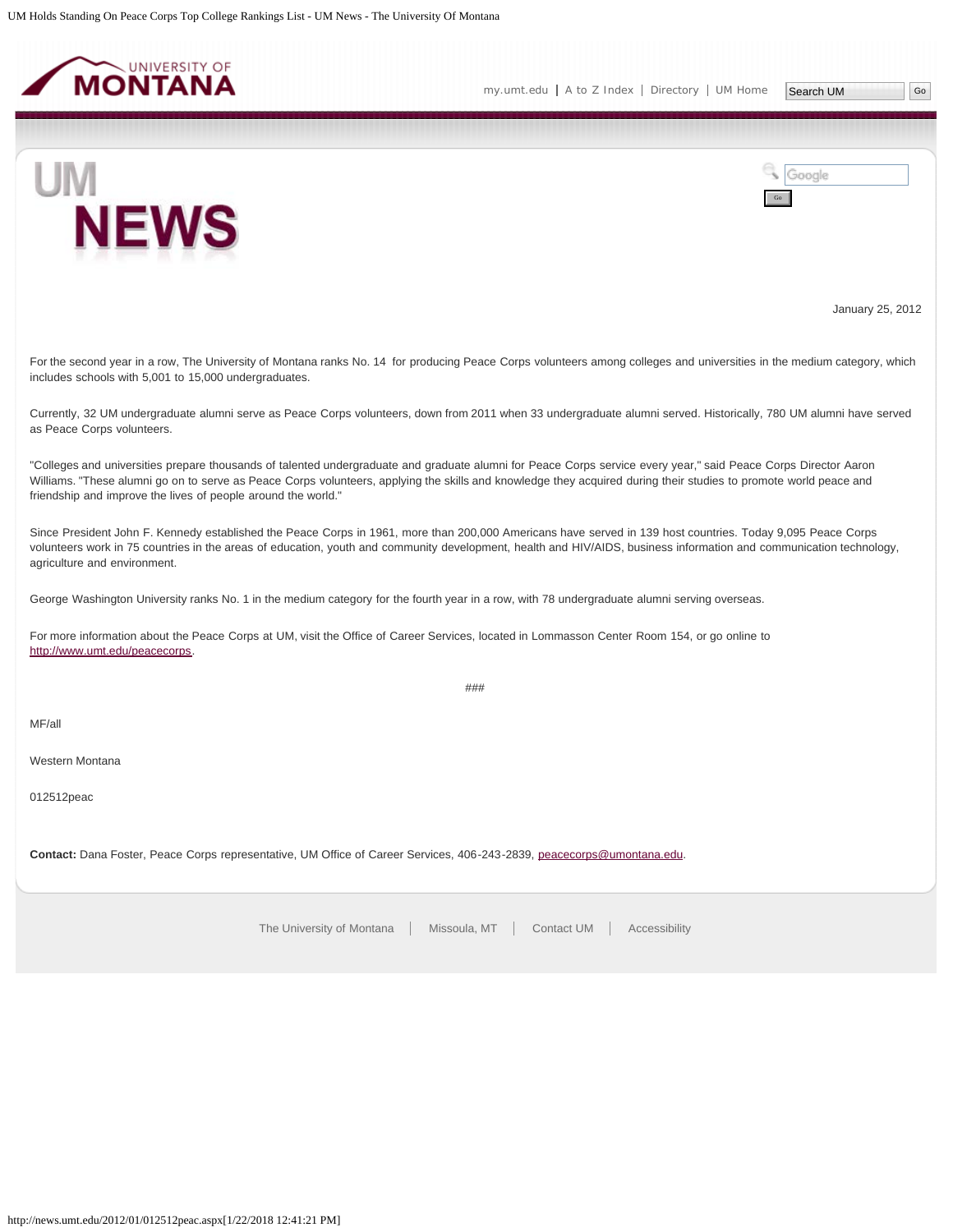<span id="page-21-0"></span>



January 25, 2012

## **MISSOULA –**

The University of Montana's Montana Cooperative Wildlife Research Unit has received \$150,000 from the Regina Bauer Frankenberg Foundation to study wolf populations in the Rocky Mountain region.

This gift will be used to study wolves across Alberta, Idaho and Yellowstone National Park. Mortality varies widely among the three areas and may impact pack behavior and ultimately population growth. Genetics will provide insight into how mortality might affect pack composition and stability.

"The Frankenberg Foundation's support was instrumental in helping us develop noninvasive survey methods for wolves," said David Ausband, research associate at MCWRU. "Now their continued generosity will allow us to use those cutting-edge tools to answer important and timely questions about wolf pack stability and wolf conservation in the Rocky Mountains."

"Support like this plays a pivotal role in the research mission of the Montana Cooperative Wildlife Research Unit," said Michael Mitchell, unit leader at MCWRU. "Working in partnership with the state, federal and tribal agencies, we are able to conduct the kind of research that strongly contributes to effective conservation of wildlife species such as wolves."

The Regina Bauer Frankenberg Foundation supports organizations and programs that promote the care, conservation, treatment, well-being and prevention of cruelty to animals.

###

**Contact:** Tara Jensen, news editor, UM Foundation, 406-461-5782, [tara.jensen@mso.umt.edu ;](mailto:tara.jensen@mso.umt.edu) David Ausband, research associate, Montana Cooperative Wildlife Research Unit, 406-243-4329, [david.ausband@mso.umt.edu.](mailto:david.ausband@mso.umt.edu)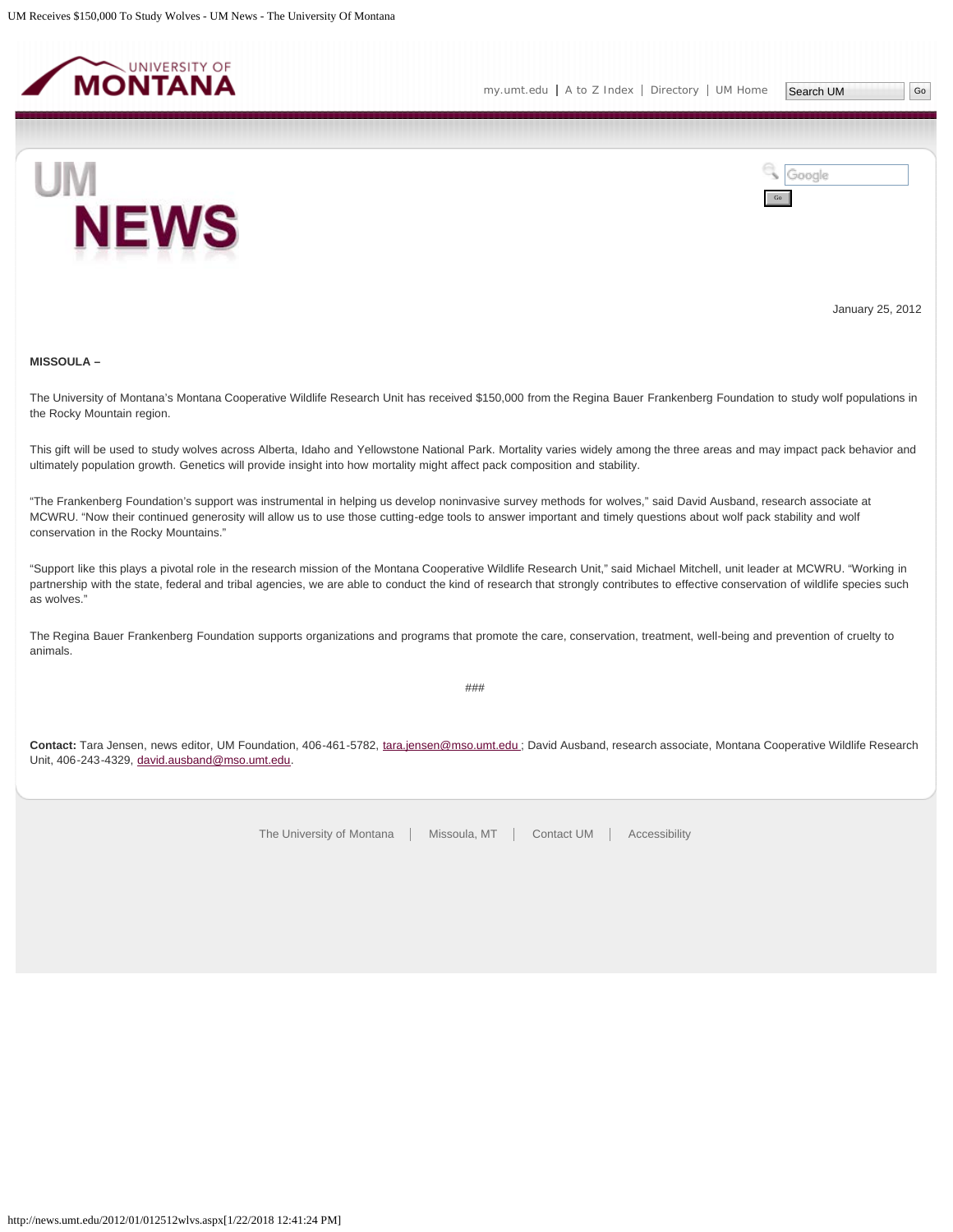<span id="page-22-0"></span>



January 24, 2012

**MISSOULA –**

Get ready, University of Montana. MOM is coming to visit.

MOM stands for Mind Over Media, the Pittsburgh-based consulting firm the University hired to assist with strengthening and enhancing UM's marketing and communication efforts through development of a brand strategy. MOM was selected for the job last fall after a national search conducted by UM's 20-member Brand Strategy Task Force.

The company will host what it's calling a "Campus Invasion" on Tuesday and Wednesday, Jan. 31-Feb. 1, to begin the process of determining UM's strengths and distinctive characteristics. Meetings and working sessions will invite input from students, UM employees and the public. Everyone is encouraged to participate.

"Everyone has their own perspective on what sets UM apart, so the more people who participate, the better," said Beth Hammock, co-chair of the Brand Strategy Task Force. "The input we receive in the next couple of months will form the basis of the development of key messages for the University.

"In the end, we would like all members of the campus community to be able to speak succinctly about UM's strengths and serve as brand ambassadors," Hammock said.

MOM will conduct a series of focused information gathering sessions both days with various campus constituents. Members of the public are invited to attend one of two interactive working sessions on Wednesday, Feb. 1, in the University Center North Ballroom. Interactive Working Session I will be held from 3 to 4 p.m., and Interactive Working Session II will be from 4:15 to 5:15 p.m. Campus officials hope for a big turnout from the community.

"The University has so many strong characteristics," UM President Royce Engstrom said, "but we have not had deliberate discussions about what those characteristics are and how we can use them to shape a message that is exciting, powerful and really communicates UM's strengths as a whole. This process will change that."

In addition to speaking with people in person, MOM's research team will send an electronic survey and conduct Web-based focus groups.

A full schedule of MOM's Campus Invasion follows. The MOM staff will gather data using two teams, which accounts for concurrent times.

## **Tuesday, Jan. 31**

**8-8:30 a.m.** – Morning kick-off with Brand Strategy Task Force Core Team (Main Hall 109)

**8:45-9:45 a.m.** – Royce Engstrom, president (Main Hall 109)

**9:50-10:30 a.m.** – Academic officers meeting (Main Hall 004)

**10-11 a.m.** – Faculty Group 1 (Mansfield Library Theta Rho Room)

**11:15 a.m-12:15 p.m.** – Faculty Group 2 (Theta Rho Room)

**11:15 a.m-12:15** p.m. – Teresa Branch, vice president for student affairs (Main Hall 022)

**1:45-2:45 p.m.** – Jim Foley, vice president for external relations (Main Hall 109)

**1:45-2:45 p.m.** – Athletics marketing team (Theta Rho Room)

**3-4 p.m.** – Campus tour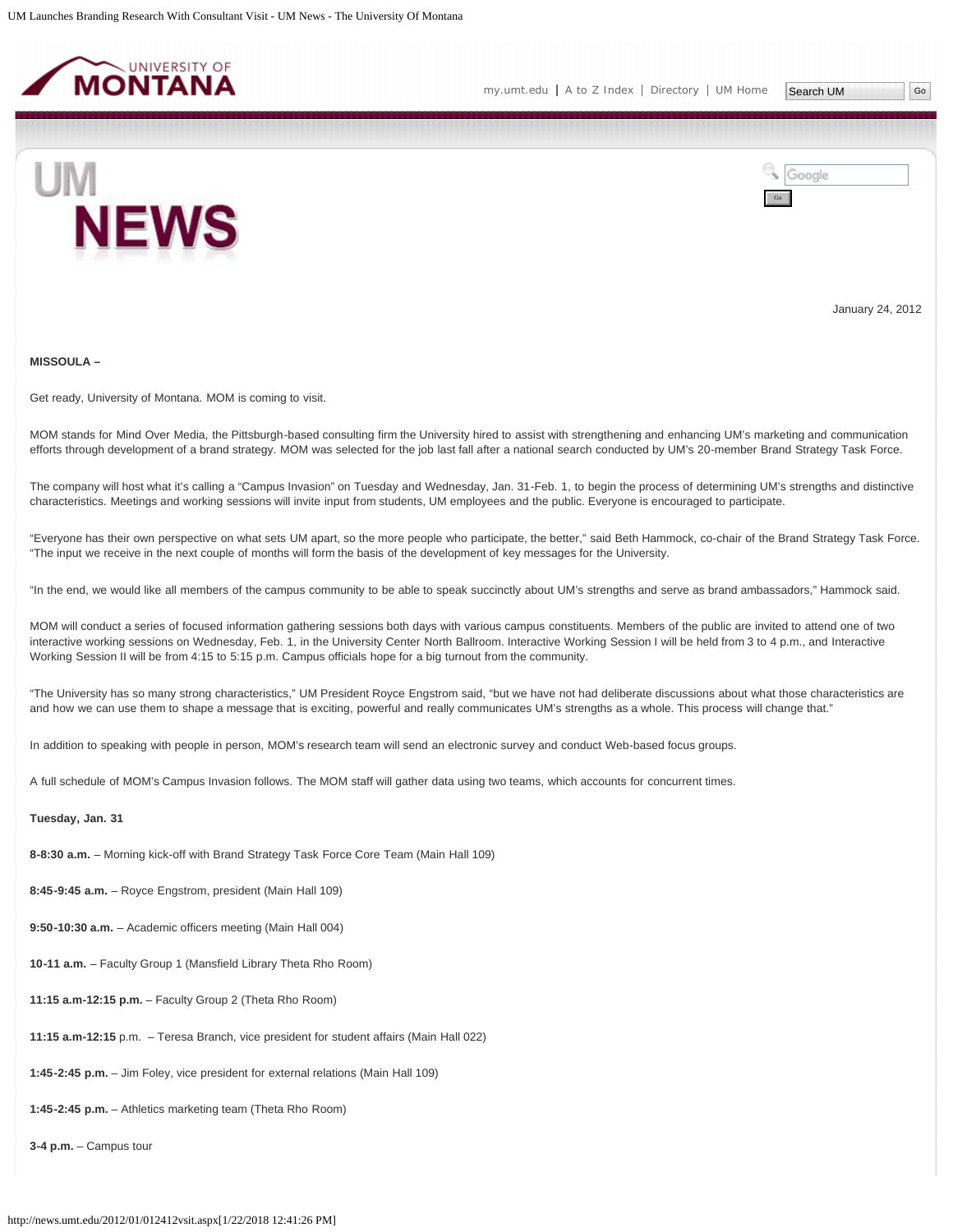| UM Launches Branding Research With Consultant Visit - UM News - The University Of Montana |                                                                                                                                                |
|-------------------------------------------------------------------------------------------|------------------------------------------------------------------------------------------------------------------------------------------------|
|                                                                                           | 4:15-5:15 p.m. - Student affairs directors and admissions team (Theta Rho Room)                                                                |
|                                                                                           | Wednesday, Feb. 1                                                                                                                              |
|                                                                                           | 7:30-8:30 a.m. - Breakfast with community leaders (University Center 330)                                                                      |
|                                                                                           | 8:45-9:45 a.m. - Campus administrators (Theta Rho Room)                                                                                        |
|                                                                                           | 8:45-9:45 a.m. - Staff Group 1 (UC 329)                                                                                                        |
|                                                                                           | 10-11 a.m. - Student Group 1 (UC 329)                                                                                                          |
|                                                                                           | 10-11 a.m. - President's cabinet meeting (Main Hall 004)                                                                                       |
|                                                                                           | 11:15 a.m.-12:15 p.m. - Staff Group 2 (UC 329 - Alumni Boardroom)                                                                              |
|                                                                                           | 11:15 a.m.-12:15 p.m. - Laura Brehm, president/CEO, UM Foundation (Brantly Hall 102)                                                           |
|                                                                                           | 1:45-2:45 p.m. - Perry Brown, provost/VP for academic affairs (Main Hall 126)                                                                  |
|                                                                                           | 1:45-2:45 p.m. - Student Group 2 (UC 329 - Alumni Boardroom)                                                                                   |
|                                                                                           | 3-4 p.m. - Interactive Working Session I (UC North Ballroom)                                                                                   |
|                                                                                           | 4:15-5:15 p.m. – Interactive Working Session II (UC North Ballroom)                                                                            |
|                                                                                           | 5:30-6:30 p.m. - Brand Strategy Task Force (UC 329)                                                                                            |
|                                                                                           | ###                                                                                                                                            |
|                                                                                           | <b>CBS</b>                                                                                                                                     |
|                                                                                           | Local                                                                                                                                          |
|                                                                                           | 012412vsit                                                                                                                                     |
|                                                                                           |                                                                                                                                                |
|                                                                                           | <b>Contact:</b> Beth Hammock, UM Foundation vice president for strategic communications and marketing, 406-243-4609, beth.hammock@mso.umt.edu. |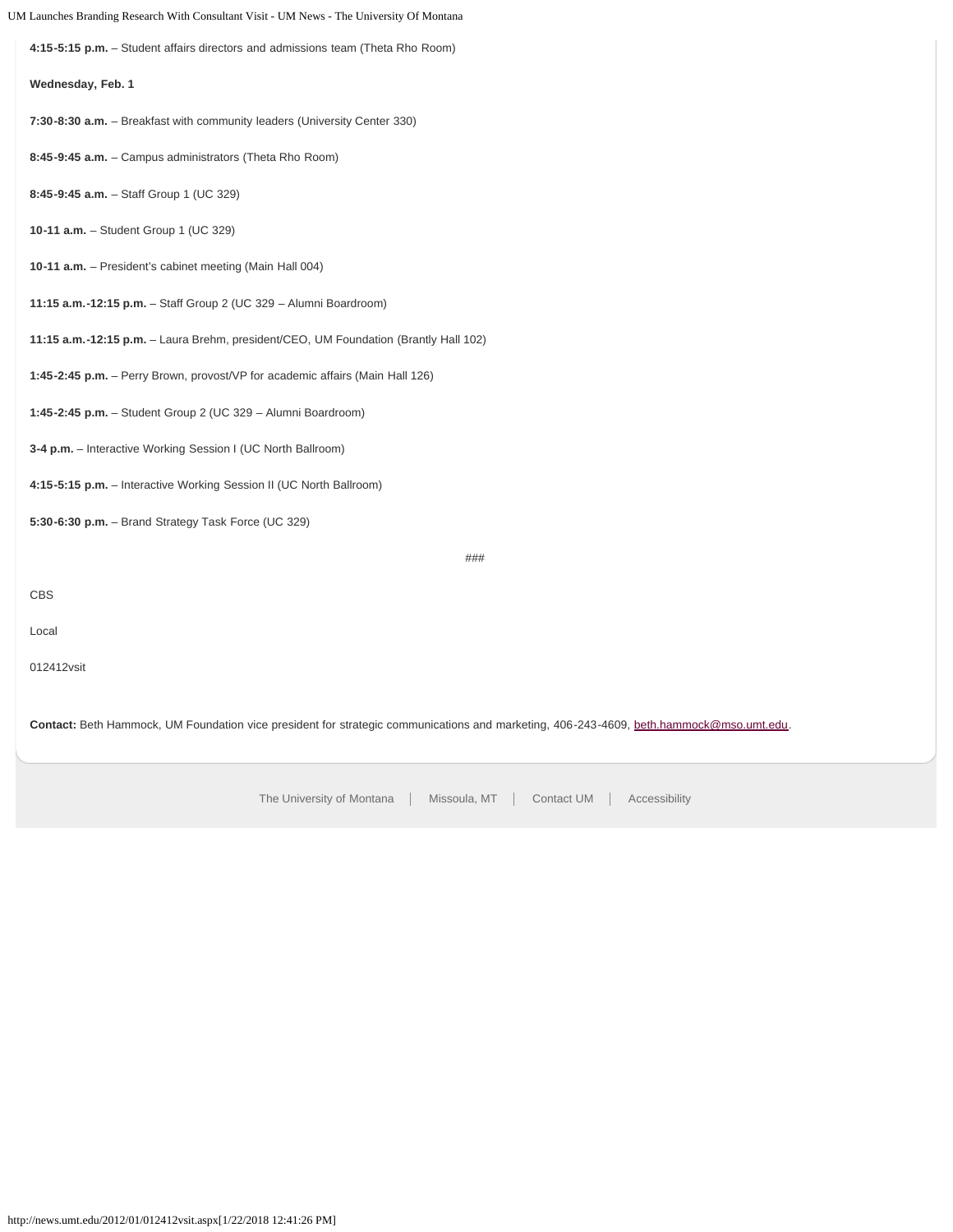<span id="page-24-0"></span>



January 24, 2012

## **MISSOULA –**

Prospective students and their families have a unique opportunity to experience life at The University of Montana during UM Days, the University's open house program. Prospective freshmen, transfer students and their families are welcome to participate in the free full-day events.

UM Days are scheduled for Friday, Feb. 17, March 16, 23 and 30, April 13 and 27. The event will also be offered during autumn semester on Friday, Oct. 19, Nov. 9 and 16.

The open house offers campus tours, residence hall viewings, academic sessions with faculty members, student service panels and financial aid presentations.

To register for UM Days or for more information, call 406-243-6266 or 800-462-8636 or visit [http://admissions.umt.edu/experience-um/schedule-a-visit.](http://admissions.umt.edu/experience-um/schedule-a-visit)

###

JS

Local, state

012412days

**Contact:** Kevin Molm, UM Enrollment Services-Admissions, 406-243-2071, [kevin.molm@mso.umt.edu.](mailto:kevin.molm@mso.umt.edu)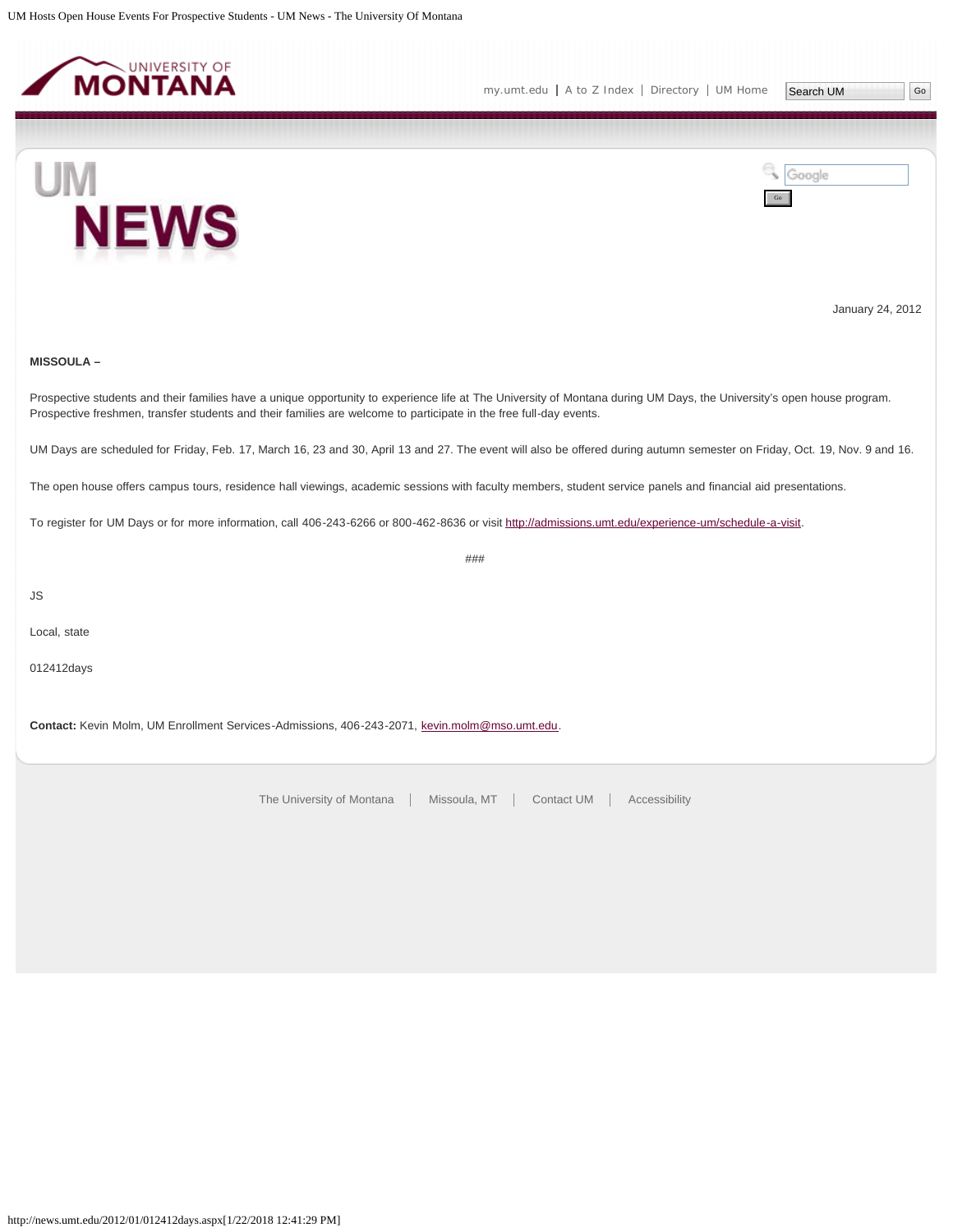<span id="page-25-0"></span>

[my.umt.edu](http://my.umt.edu/) | [A to Z Index](http://www.umt.edu/search/atoz/) | [Directory](http://www.umt.edu/directory/) | [UM Home](http://www.umt.edu/)

Search UM



Google Go

January 23, 2012

#### **MISSOULA –**

Recent visitor evaluations by the Montana Museum of Art & Culture show that since the fall of 2009, guests from 45 states and eight countries have visited its exhibitions and programs.

This information comes from visitors who signed the guest books at the museum's Meloy and Paxson galleries in the Performing Arts and Radio/Television Center at The University of Montana. MMAC estimates about 15 percent to 20 percent of visitors sign its guest book.

During that two-year period, MMAC presented exhibitions focused on Pulitzer Prize-winning photographs from 1942-2008, noted Montana architect A.J. Gibson, European prints from the MMAC Permanent Collection, European masterpieces including works by Renoir and others from a private collection, ceramic works by 60 artists in celebration of the 60th birthday of the Archie Bray Foundation, and Montana artist Ben Steele's POW Collection of paintings and drawings.

"We are extremely gratified to see this extended audience base for our exhibitions and programs," MMAC Director Barbara Koostra said. "For years, Montana's arts community has worked hard to realize a notable standing as a cultural destination, and we hope MMAC plays a role in these efforts. These trends indicate that more and more visitors are coming in with intellectual curiosity and a desire for educational value that inspires."

MMAC also reported that its gallery attendance has quadrupled since 2005. Additionally, since 2005, nearly a million visitors have viewed MMAC's national traveling exhibitions in places from Olympia, Wash., and Ocala, Fla., to Springfield, Mass.

MMAC's mission is to acquire and preserve art that expresses the spirit of the American West and its relationship to the world. As the only university and state museum devoted to art and culture in Montana, MMAC presents exhibitions and programs that explore local, regional and global themes.

MMAC's hours during the academic year are noon to 3 p.m. Tuesday, Wednesday and Saturday and noon to 6 p.m. Thursday and Friday. For more information call 406-243-2019 or go online to [http://www.umt.edu/montanamuseum.](http://www.umt.edu/montanamuseum)

BK/als

Western Montana

121211mmac

**Contact:** Barbara Koostra, director, Montana Museum of Art and Culture, 406-243-2019, [barbara.koostra@mso.umt.edu](mailto:barbara.koostra@mso.umt.edu).

[The University of Montana](http://www.umt.edu/) | Missoula, MT | [Contact UM](http://www.umt.edu/comments) | [Accessibility](http://www.umt.edu/home/accessibility)

###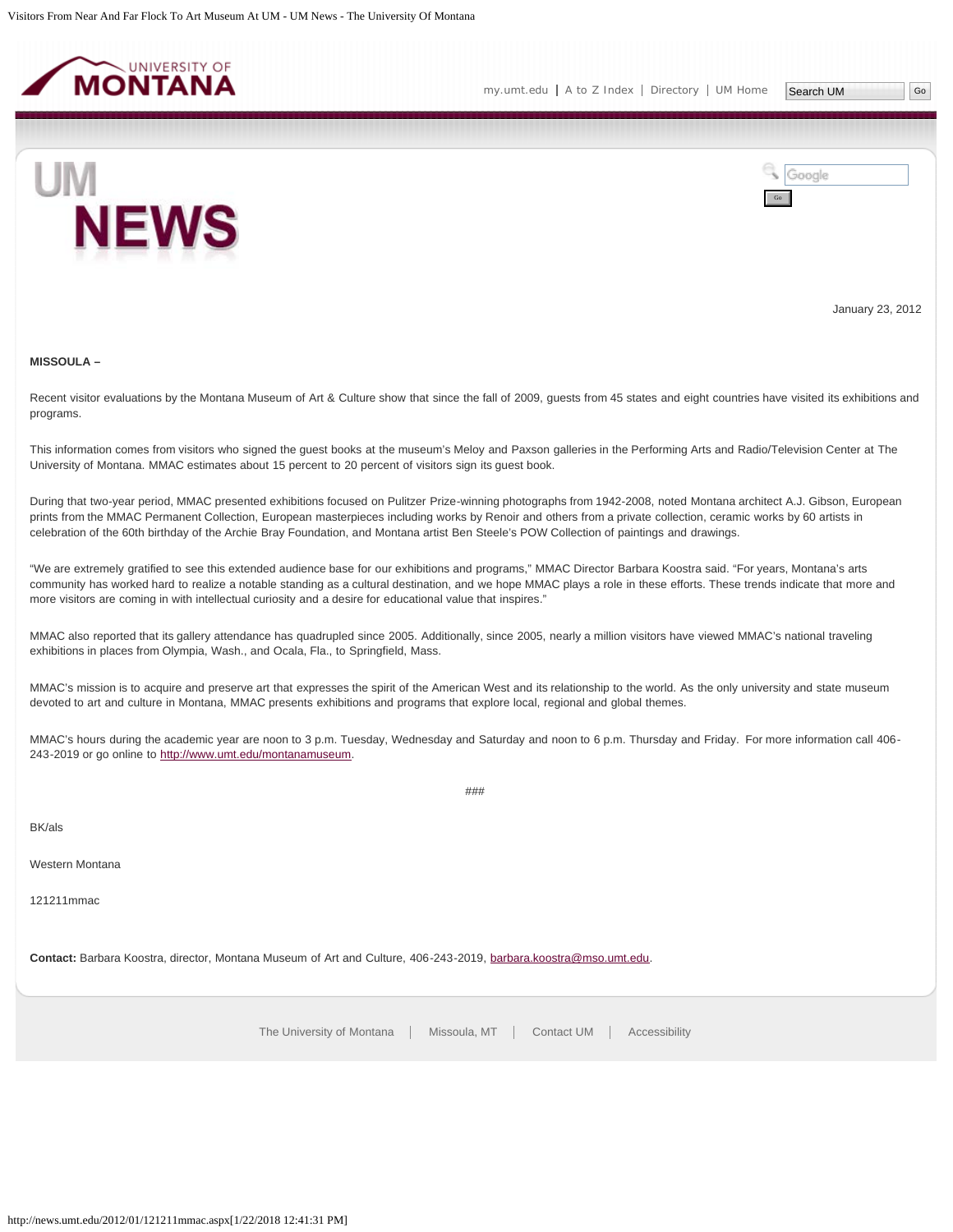<span id="page-26-0"></span>

Go

Google



January 23, 2012

## **MISSOULA —**

At The University of Montana, 3,037 students made the autumn semester 2011 Dean's List. To qualify for the Dean's List, students must be undergraduates, earn a semester grade point average of 3.50 or higher and receive grades of A or B in at least nine credits. No grades of C+, C, C-, D+, D, D-, F, NC or NCR are allowed.

See the full Dean's List online at [http://www.umt.edu/urelations/info/deanslist.php.](http://www.umt.edu/urelations/info/deanslist.php)

###

**NOTE:** The UM students listed made the autumn semester 2011 Dean's List. A "\*\*" indicates a grade-point average of 4.0. An "\*" indicates a GPA of greater than 3.5 but less than 4.0 was earned.

JK

Local, dailies, weeklies

012312dean

**Contact:** UM Registrar's Office, 406-243-2995, .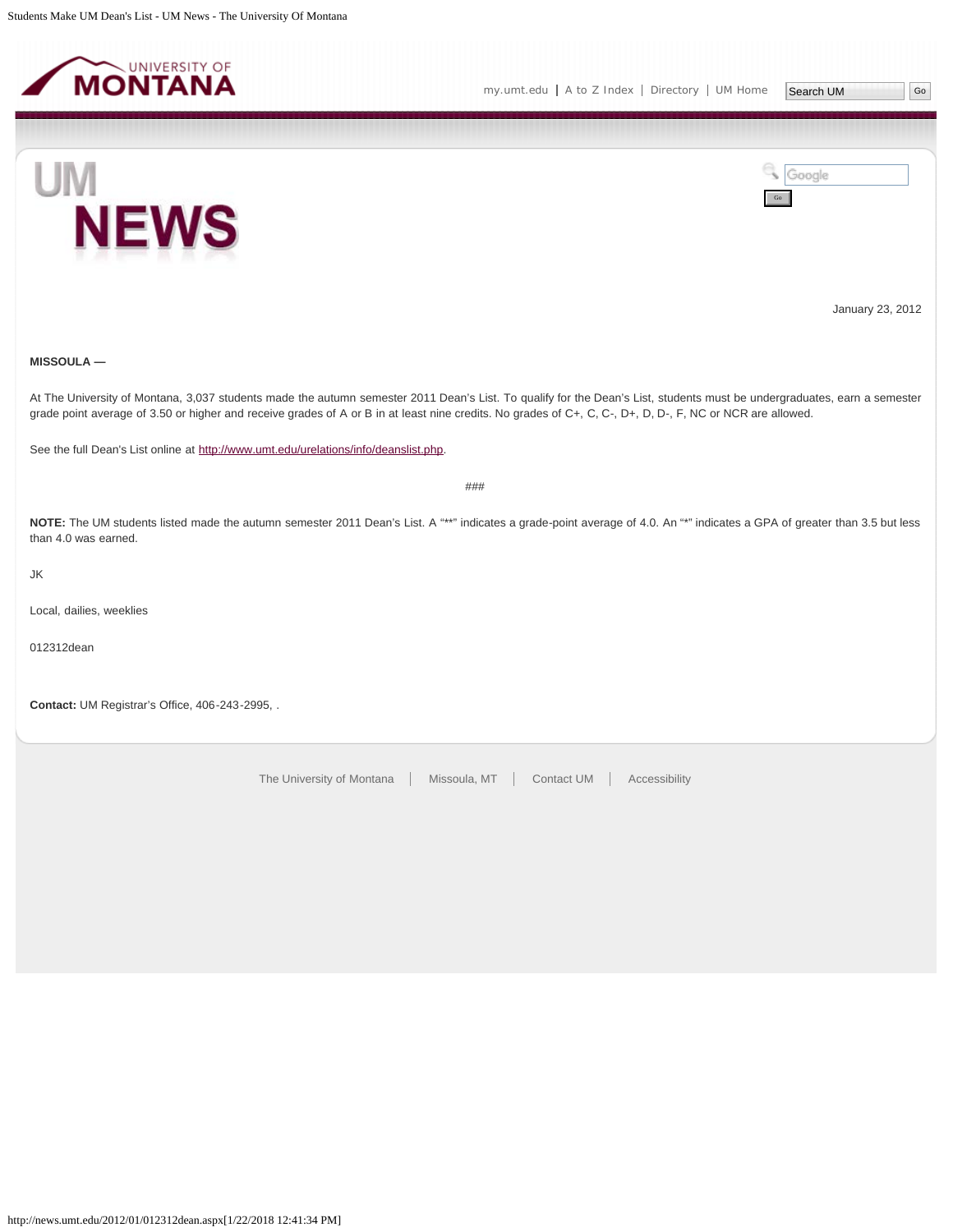<span id="page-27-0"></span>



Go

Google



January 20, 2012

Recently appointed Commissioner of Higher Education Clayton Christian will host a public listening session at The University of Montana from 2:30 to 3:30 p.m. Wednesday, Jan. 25, in the Turner Hall Dell Brown Room.

After a welcome and introduction by UM President Royce Engstrom, Christian will share a brief overview of system goals, and then invite questions, interests or concerns from the campus and Missoula communities regarding their perspectives of higher education in Montana.

Christian formerly served as Montana Board of Regents chairman. He recently was hired to replace Sheila Stearns as the new commissioner of higher education. Stearns announced her retirement last May after serving in the role since 2003.

For more information call UM Vice President for External Affairs Jim Foley at 406-243-2311.

###

**State** 

ALL

012012lstn

**Contact:** Kevin McRae, Montana University System, associate commissioner for communications and human resources, 406-444-0327, [kmcrae@montana.edu](mailto:kmcrae@montana.edu); Jim Foley, UM vice president for external relations, 406-243-2311, [james.foley@umontana.edu](mailto:james.foley@umontana.edu).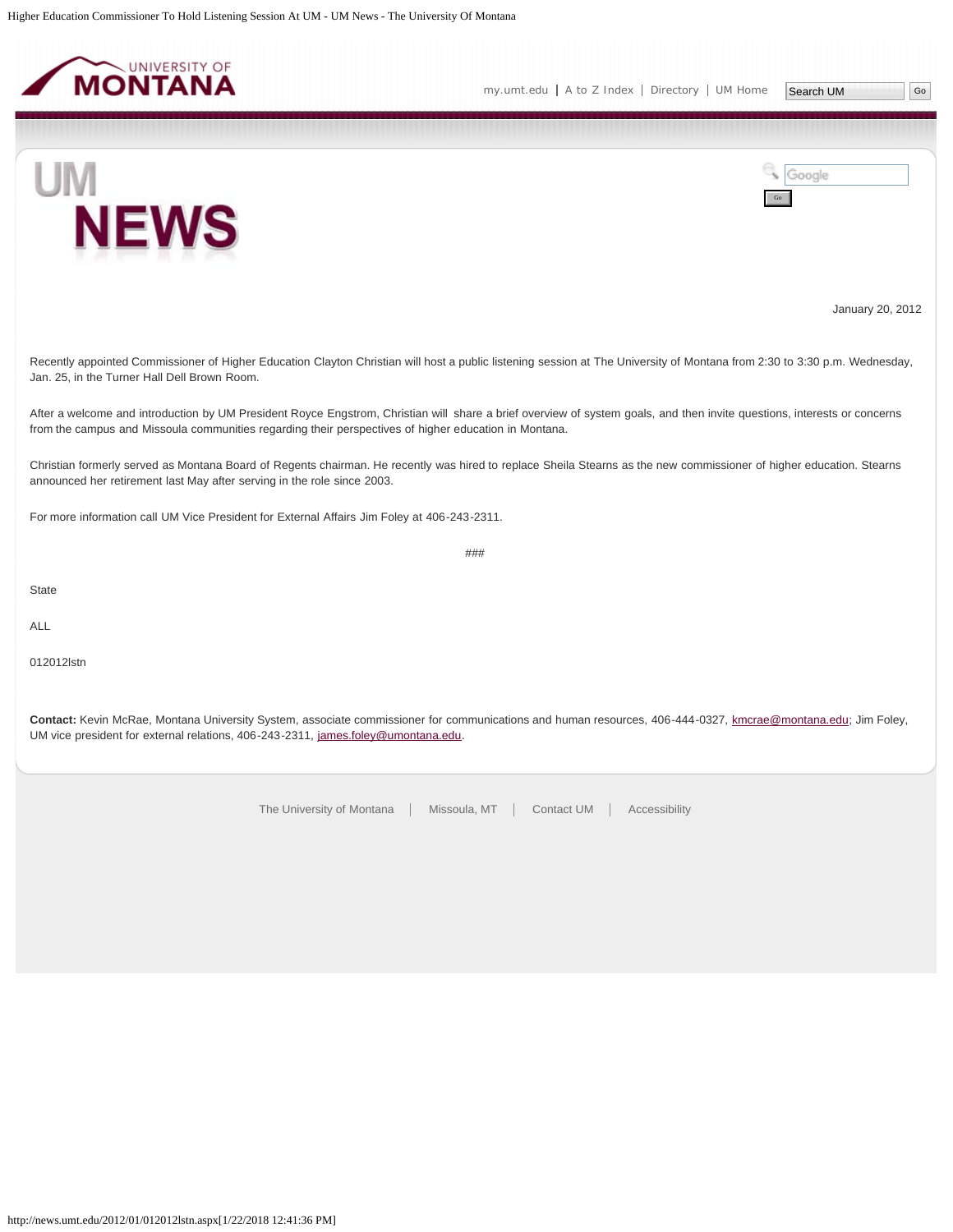<span id="page-28-0"></span>



January 19, 2012

## **MISSOULA –**

University of Montana President Royce Engstrom will host a mid-year update from 4 to 5 p.m. Wednesday, Jan. 25, in the University Center Theater. The event is free and open to students, faculty, staff and the public.

Engstrom will give updates on University initiatives as the spring semester begins and take questions from the audience on all topics. Those who cannot attend the event can watch the update through a live video stream online at [http://www.umt.edu/president/stream/midyear/.](http://www.umt.edu/president/stream/midyear/)

Additional student forums to address UM's sexual assault investigation will be held in the coming weeks. Those dates will be announced at the midyear update on Jan. 25.

###

JS

Local, campus

011912updt

**Contact:** Jim Foley, UM executive vice president, 406-544-9099, [james.foley@umontana.edu](mailto:james.foley@umontana.edu).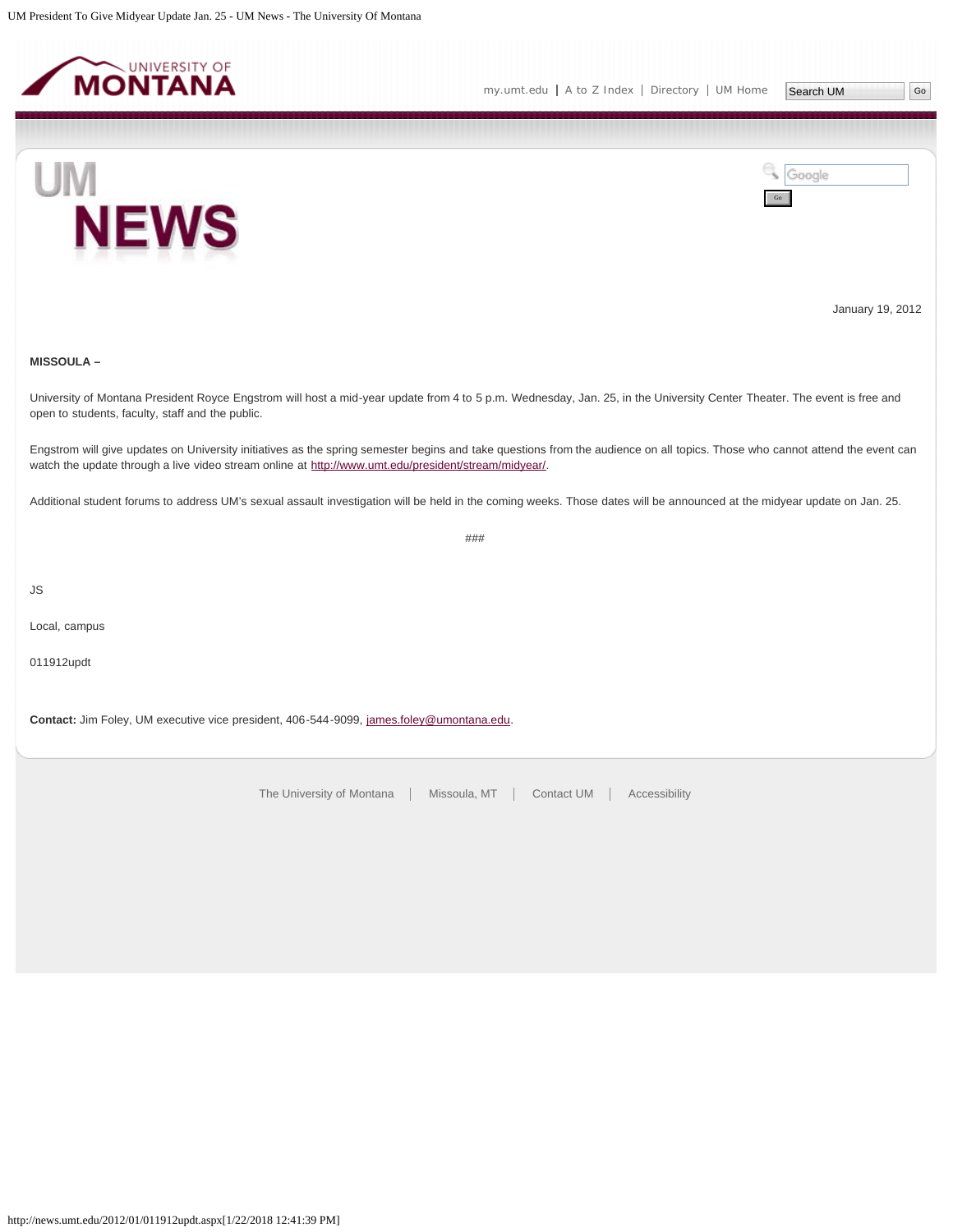<span id="page-29-0"></span>



January 19, 2012

## **MISSOULA –**

Contortionists, acrobats and comedians will highlight the New Shanghai Circus at 7:30 p.m. Friday, Feb. 10, in the University Theatre at The University of Montana.

Some of the circus acts date back to harvest festivals that took place 2000 years ago. The modern-day performance involves intricate choreography, amazing lighting, enchanting scenery and powerful music.

Sold out on Broadway, the circus has gotten rave reviews from The New York Times and The Los Angeles Times. The only Chinese acrobatic group to play on Broadway, the show has its own theater in Branson, Missouri.

Tickets cost \$29 for general public and \$13 for students. Tickets can also be purchased as a package that includes Damn Yankees and Solas. Visit [http://www.umproductions.org](http://www.umproductions.org/) for more information regarding package deals. Tickets can be purchased at the Adams Center Box Office, at GrizTix locations, by calling 406 243-4051 or online at [http://www.griztix.com.](http://www.griztix.com/) Tickets also will be available at the door.

###

The doors open at 6:30 p.m. The circus is presented by Artbeat Shows in cooperation with UM Productions.

AB

Local

011712circ

**Contact:** Aaron Reynolds, UM Productions marketing coordinator, 406-243-4719, [marketing@umproductions.org;](mailto:marketing@umproductions.org) Dan Torti, Artbeat Shows, 559-372-7966, [artbeatshows@gmail.com.](mailto:artbeatshows@gmail.com)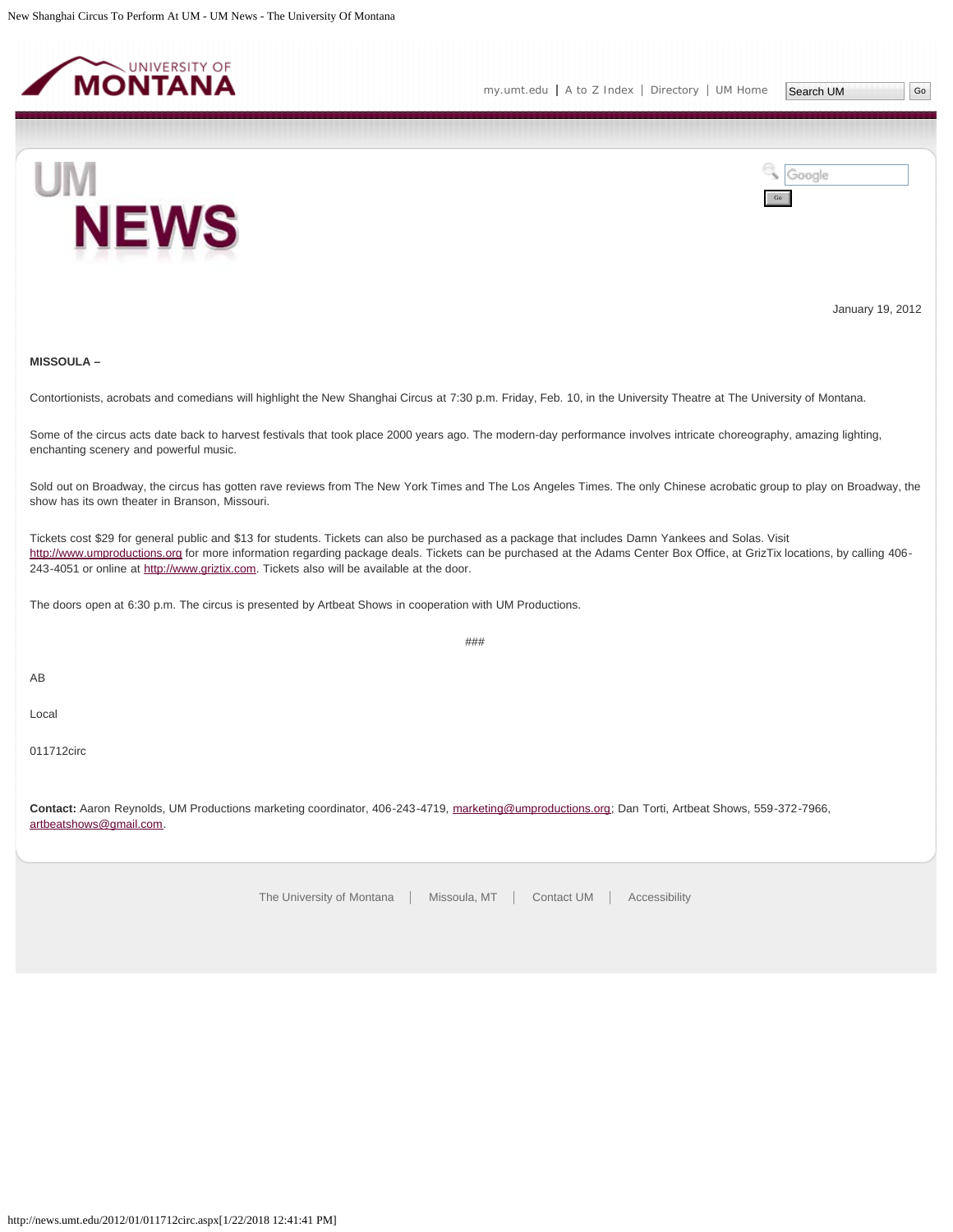<span id="page-30-0"></span>



January 18, 2012

### **MISSOULA –**

The University of Montana will team up with Montana State University to promote science, math, technology and engineering education for girls as part of the state's recent acceptance into the National Girls Collaborative Project.

Membership in the project, which is funded by the National Science Foundation, will give Montana the opportunity to host free or low-cost professional development opportunities by coordinating with organizations, educators and business professionals serving K-12 female students.

Holly Truitt, director of spectrUM Discovery Area, will work with Suzi Taylor of MSU's Extended University and Martha Peters, program director of Montana NSF EPSCoR, as well as other state leaders to coordinate the project's activities in Montana.

EPSCoR, the Experimental Program to Stimulate Competitive Research, is an NSF-funded collaborative project of the Montana University System with a mission of strengthening research and education in science and engineering.

With its acceptance, Montana becomes one of 24 projects serving 33 states and indirectly reaching more than 5 million girls.

MSU will host an informational meeting in February for people interested in the project and its presence in Montana. More information also is available online at [http://www.ngcproject.org/.](http://www.ngcproject.org/)

###

ALS

Local

011812ngcp

Contact: Jennifer Fredette, spectrUM Discovery Area marketing and public relations manager, 406-243-4828, [jennifer.gunther@umconnect.umt.edu](mailto:jennifer.gunther@umconnect.umt.edu).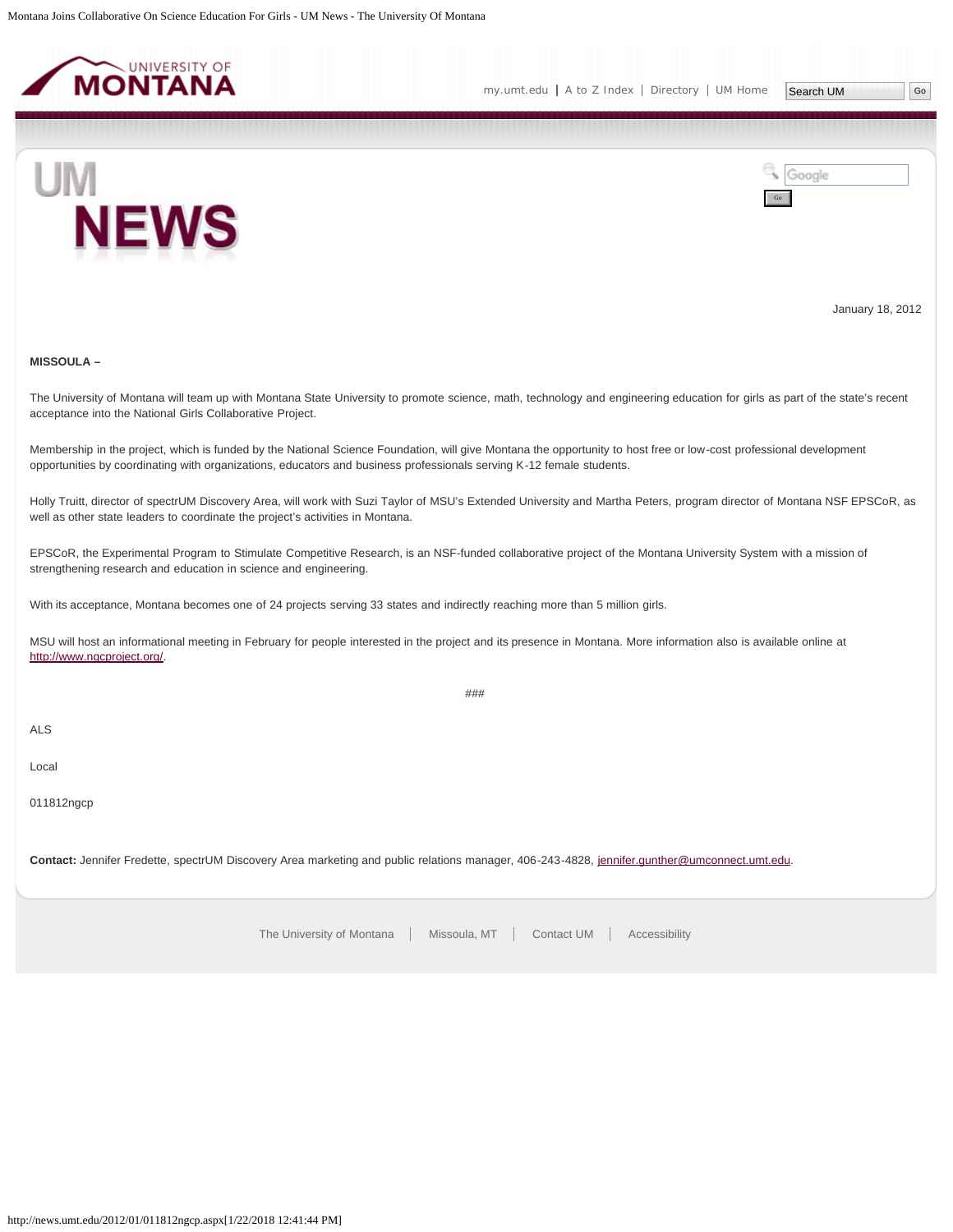<span id="page-31-0"></span>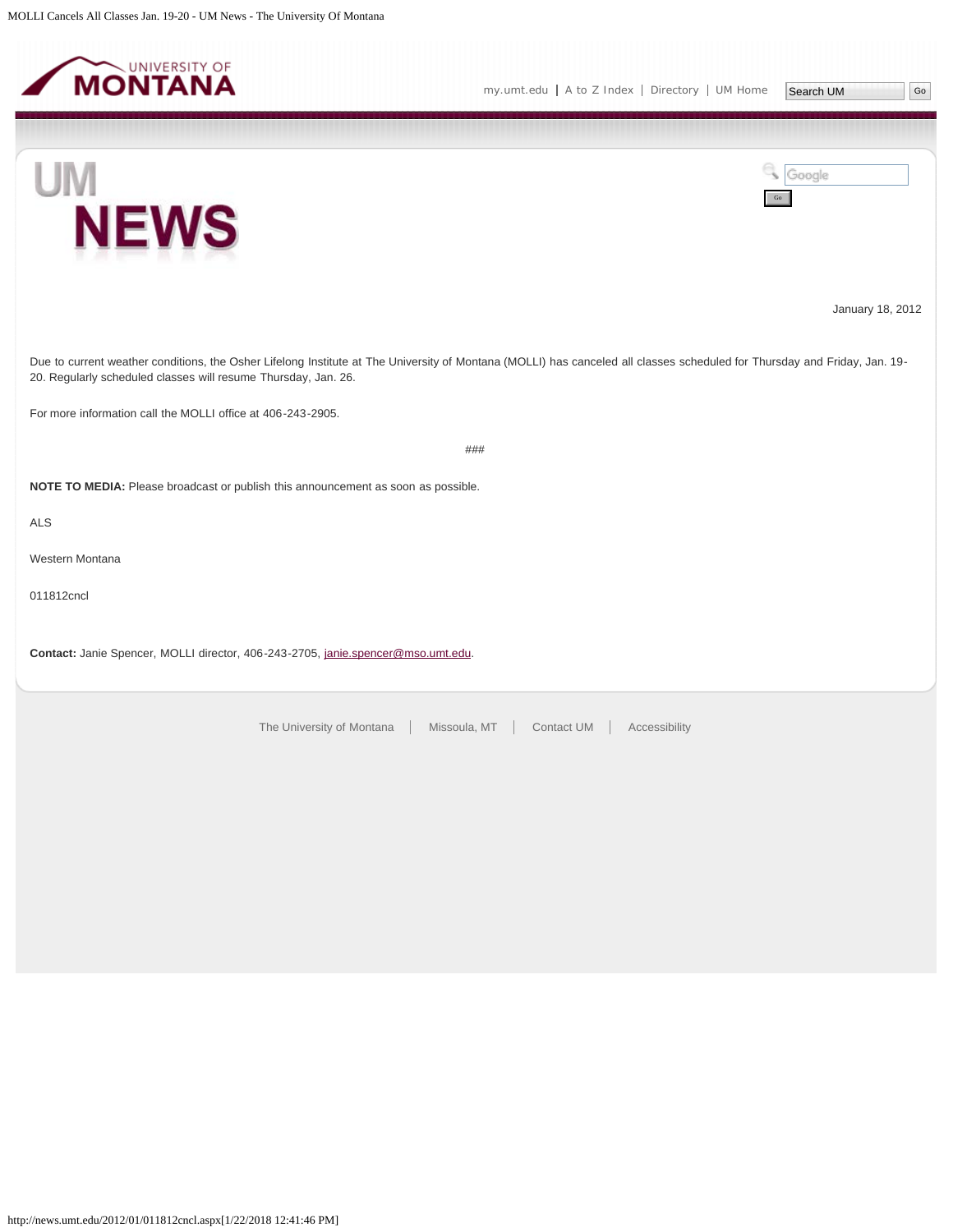<span id="page-32-0"></span>

Go

Google



January 17, 2012

## **GREAT FALLS –**

University of Montana journalism Assistant Professor Lee Banville will discuss evolving Web technologies and how they affect our perceptions of the world during the first installment of the 2012 Bringing the U to You Lecture Series in Great Falls.

Banville will present "The Net Effect: How Does the Internet Continue to Change Everything?" at 7 p.m. Thursday, Jan. 26, at Heritage Hall on the Montana State University-Great Falls College of Technology campus, located at 2100 16th Ave. S.

Tickets cost \$10 for the public, \$5 for students or \$25 for the entire series and can be purchased at Kaufmans Menswear Centre or by calling 406-899-0277.

In its 10th year, the Bringing the U to You Lecture Series is a collaborative effort of the UM and MSU-Bozeman alumni associations. This year's series features three lectures in addition to Banville's:

**Thursday, Feb. 9:** Brent Ruby, UM health and human performance professor, "Experiencing Extreme Human Physiology Outside of the Laboratory."

- **Thursday, Feb. 23:** Steve Holland, director of MSU's Montana Manufacturing Extension Center, "Traversing the Technology Valley of Death."
- **Thursday, March 8:** Scott Bryant, MSU associate professor of management, "Leading with Emotional Intelligence: Why Your EQ Might Be More Important Than Your IQ."

All lectures will take place at 7 p.m. in Heritage Hall. More information and complete lecture descriptions are available online at [http://umt.edu/alumni/events/cls/utoyou.aspx.](http://umt.edu/alumni/events/cls/utoyou.aspx)

###

ALS

Great Falls-area media

011712grtf

**Contact:** Jodi Moreau, outreach/volunteer coordinator, UM Office of Alumni Relations, 406-243-6124, [jodi.moreau@umontana.edu.](mailto:jodi.moreau@umontana.edu)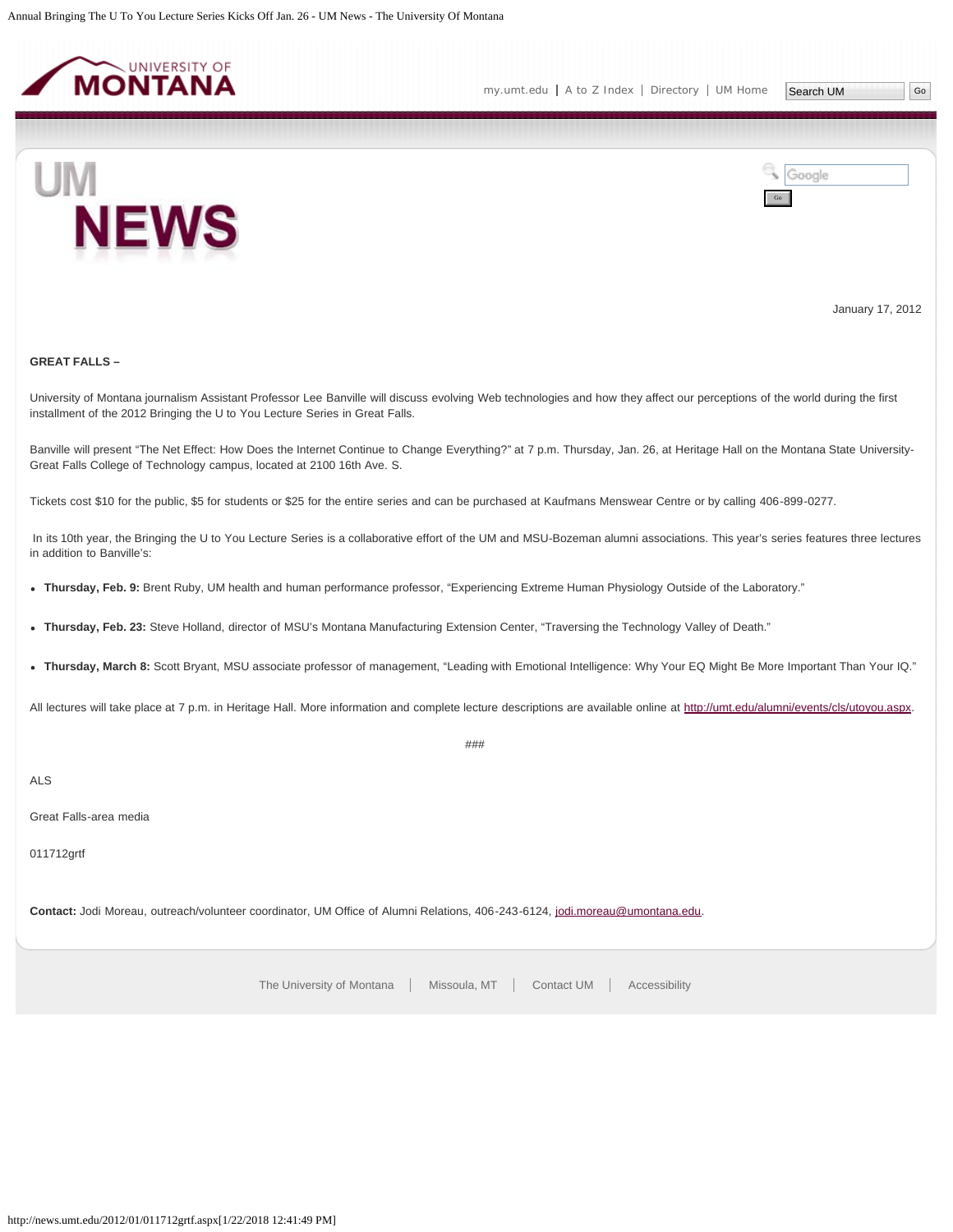<span id="page-33-0"></span>



January 17, 2012

#### **MISSOULA –**

The University of Montana Wilderness Institute will launch its spring 2012 Wilderness Issues Lecture Series, "Wild Waters in the West," on Tuesday, Jan. 31.

This series brings scholars, writers, scientists and explorers to UM to share stories of the ways in which water shapes natural landscapes, political boundaries and contemporary conservation initiatives. The guest lecturers also will explore how water continues to sculpt our natural, cultural and political environments across the globe.

The lectures will be held at 7 p.m. in Gallagher Business Building Room 122 and are free and open to the public. The schedule is as follows:

- **Tuesday, Jan. 31:** "Indian Tribal Interests and Activities Relating to Western Waters," Joseph Hovenkotter, staff attorney, Confederated Salish and Kootenai Tribes.
- **Tuesday, Feb. 7:** "Healing the Enlightenment Rift: Rationality, Spirituality and Shared Waters," Aaron T. Wolf, geography professor, Department of Geosciences, Oregon State University.
- **Tuesday, Feb.14:** "Jacob's Island, a Reading," Phil Condon, assistant professor, UM Environmental Studies Program and author of "Montana Surround: Land, Water, Nature and Place."
- **Tuesday, Feb. 21:** "Protecting America's Last, Best, Wild Rivers in the Era of Climate Change," Scott Bosse, director, Northern Rockies Region of American Rivers.
- **Tuesday, Feb. 28:** "Mega Fish Conservation in Central Asia," Dan Vermillion, owner, Sweetwater Travel Company and Montana Fish, Wildlife and Parks commissioner.
- **Tuesday, March 6:** "Oceans of Marine Debris: Rescuing Alaska's Shoreline," Chris Pallister, president, Gulf of Alaska Keeper.
- **Tuesday, March 13:** "An Entirely Synthetic Fish: How Rainbow Trout Beguiled America and Overran the World," Anders Halverson, ecologist and award-winning writer.
- **Tuesday, March 20:** "Ice and Water in the Clockworks: Kayak and Circumnavigation of Ellesmere Island," Jon Turk, scientist, writer and one of National Geographic's Top Ten Adventurers of 2012.
- **Tuesday, March 27:** "Reviving a River: What Does it Take to Make the Clark Fork Clean, Healthy and Whole?" Christine Brick, science director, Clark Fork Coalition.

For more information, call the Wilderness Institute at 406-243-5361 or email [wi@cfc.umt.edu](mailto:wi@cfc.umt.edu).

###

**Note to media:** Speakers are available to be interviewed for print and online media, and for television and radio broadcasts.

LY/all

Local, campus

011712wild

**Contact:** Laurie Yung, assistant professor, UM College of Forestry and Conservation, laurie.yung@cfc.umt.edu, [406-243-6934](mailto:406-243-6934).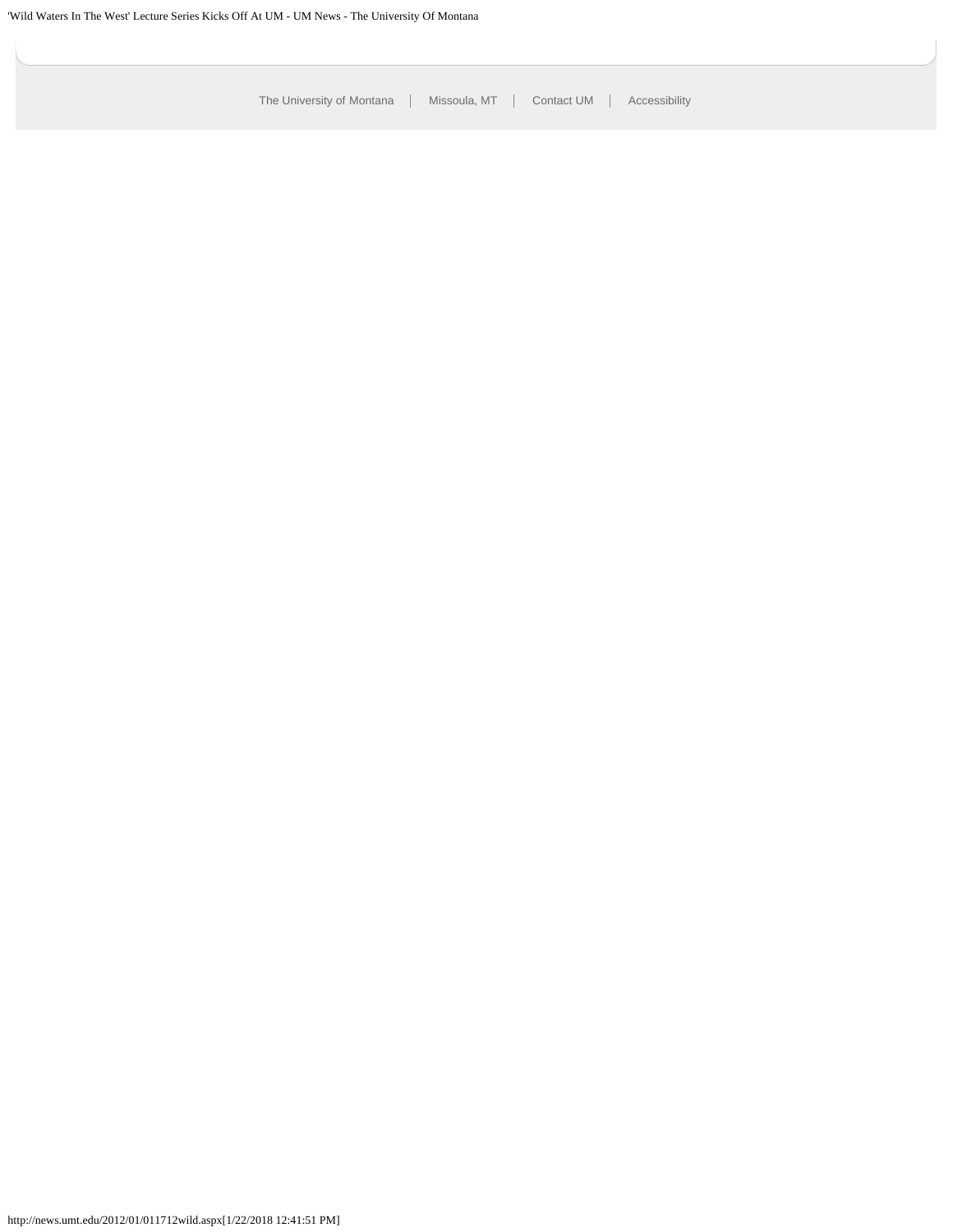<span id="page-35-0"></span>



January 17, 2012

## **MISSOULA –**

Southside Johnny and the Asbury Jukes will perform at 8 p.m. Saturday, April 14, at the Wilma Theater.

This will be the band's first performance west of the Mississippi River. Southside Johnny and the Asbury Jukes rose out of the New Jersey Shore music scene in the 1970s, the same place their friend and music legend Bruce Springsteen got his start.

Southside's first three albums were produced by band co-founder Steven Van Zandt, who was part of the E Street Band. Most of the songs on the albums were either written by Van Zandt or Springsteen. The band blends together hard-core R&B and rock with soulful guitar and a blistering horn section. Johnny and his Jukes continue to create a unique twist to the Jersey Shore sound.

A local singer/songwriter will open for the band. Kira Means is a Missoula high school student whose acoustic pop sound has helped her play at local benefit events, talent shows and concerts. In 2009, Means won the First Night Idol contest at the Wilma on New Year's Eve.

Tickets for the concert are one sale now at Rockin Rudy's, at Ear Candy Music, at The Source in the University Center and online at [http://www.inticketing.com.](http://www.inticketing.com/) All tickets cost \$33.

###

AB/ar

Local

011712john

**Contact:** Aaron Reynolds, UM Productions marketing coordinator, 406-243-4719, [marketing@umproductions.org.](mailto:marketing@umproductions.org)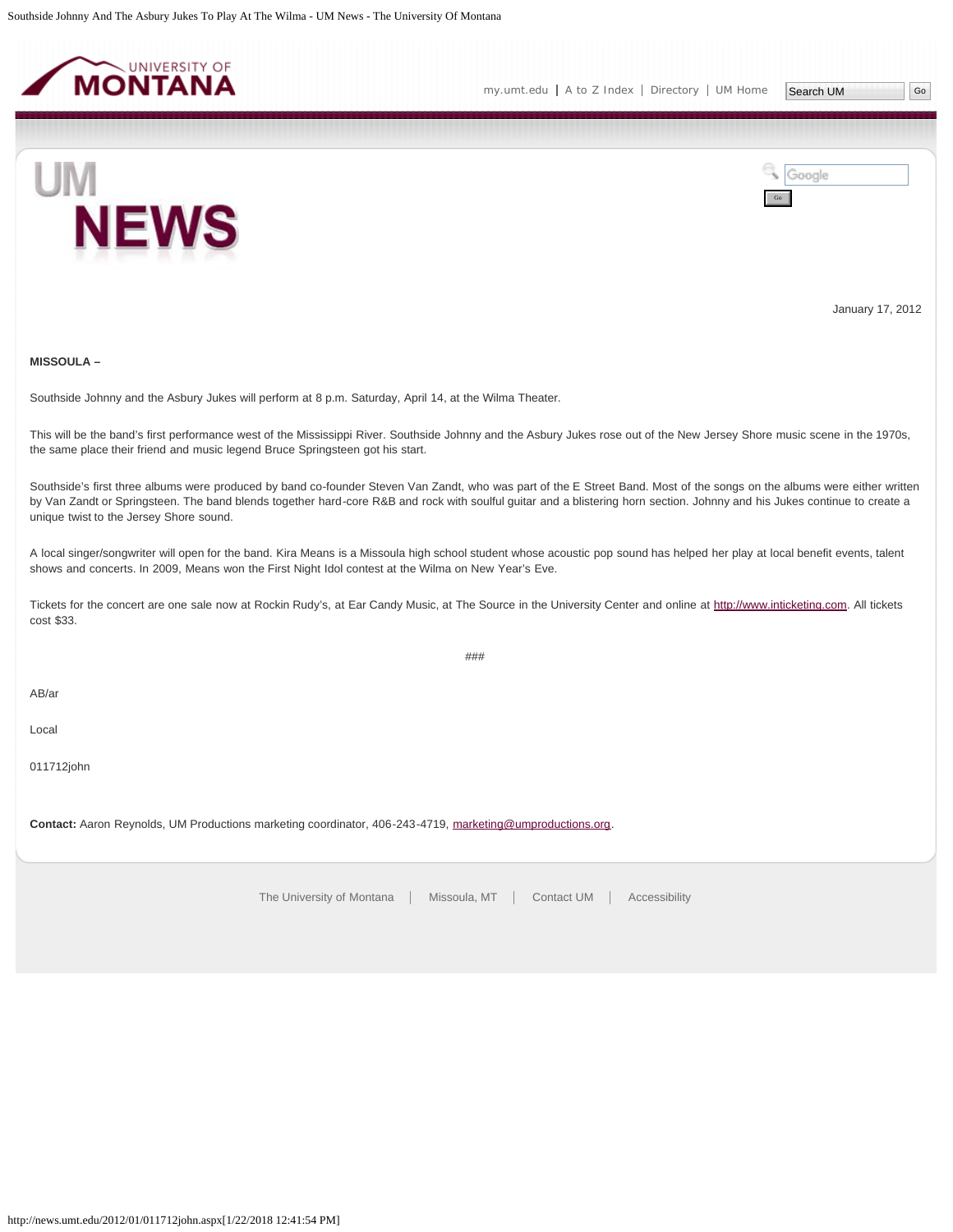<span id="page-36-0"></span>



January 17, 2012

## **MISSOULA --**

The University of Montana will hold a community forum at 5:30 p.m. Tuesday, Jan. 17, to discuss and answer questions about the University's ongoing investigation into alleged sexual assaults on and off campus.

The forum will take place in parlors C and D at the Holiday Inn Downtown, located at 200 S. Pattee St. in Missoula. It is free and open to the public.

The forum will include a statement from UM President Royce Engstrom, and he and other administrators then will take questions from the public.

For more information call UM Vice President Jim Foley at 406-544-9099.

###

ALS Local 011612form

**Contact:** Jim Foley, UM executive vice president, 406-544-9099, .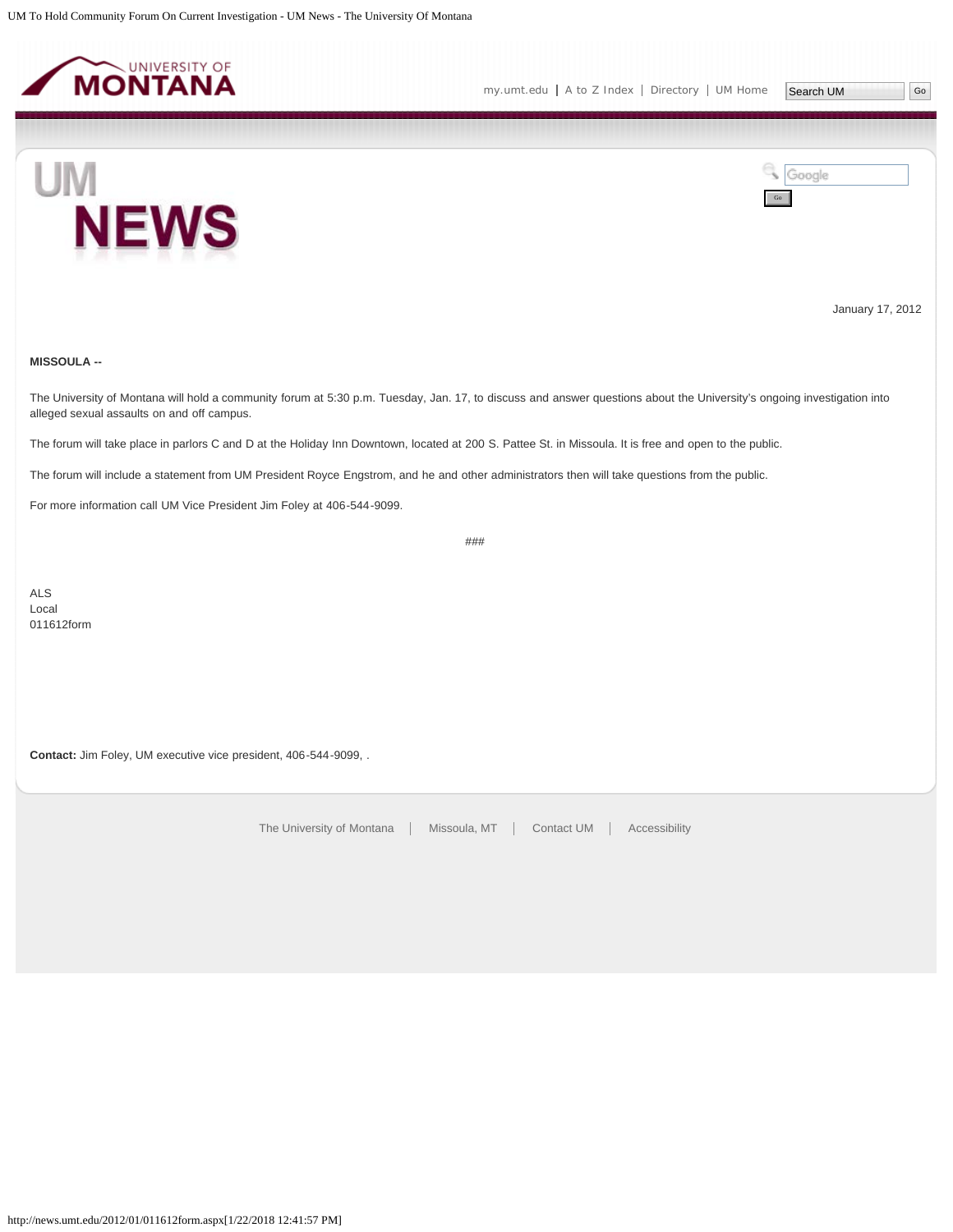<span id="page-37-0"></span>

**NEWS** 



January 13, 2012

## **MISSOULA –**

UM

The University of Montana's Office for Civic Engagement will host a clothing drive Monday, Jan. 16, in conjunction with Martin Luther King Jr. Day activities in Missoula.

The clothing drive will take place during the Martin Luther King Jr. Day rally, which starts at 5 p.m. in Caras Park in downtown Missoula and continues with a candlelit march to St. Paul Lutheran Church, located at 202 Brooks St.

The drive will benefit Project Homeless Connect, a one-day event on Thursday, Jan. 26, that will pair Missoula's homeless with crucial social services.

Gently used clothing can be dropped it off at the park or the church during the rally. A complete schedule of the rally is online at<http://www.ncbimissoula.org/>.

###

ALS

Local

011312mlkd

**Contact:** Shanna Ungate, UM Office for Civic Engagement, 406-243-5531, [shanna.ungate@mso.umt.edu.](mailto:shanna.ungate@mso.umt.edu)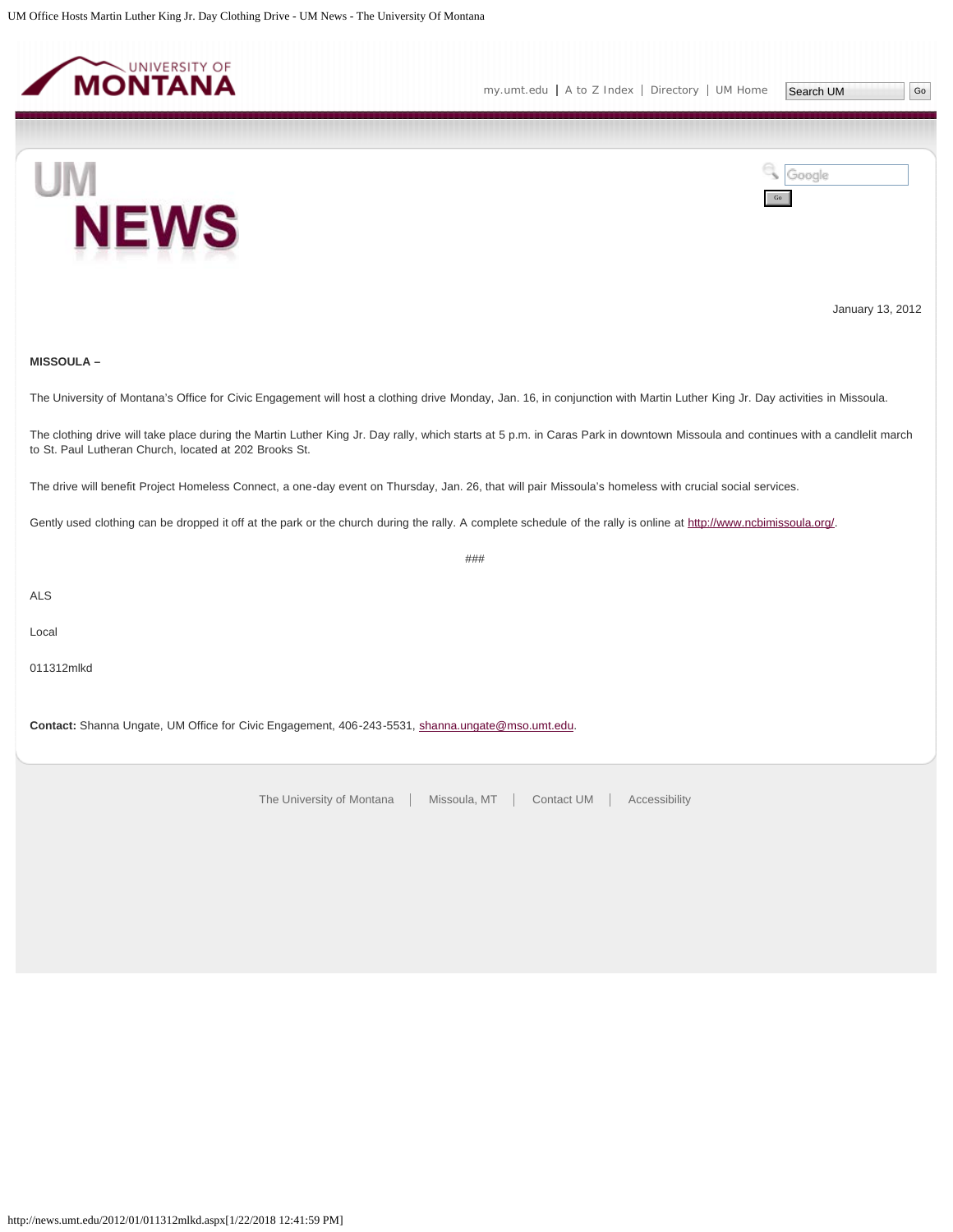<span id="page-38-0"></span>



January 11, 2012

#### **MISSOULA —**

The Montana Museum of Art & Culture at The University of Montana will present a lecture by David Emmons, UM history professor emeritus, on Copper King Marcus Daly at 7 p.m. Thursday, Jan. 19, in the Performing Arts and Radio/Television Center's Masquer Theatre.

Brandon Reintjes, MMAC curator of art, will offer opening remarks on Frances Carroll Brown, Daly's granddaughter and subject of the MMAC exhibition, "Frances Carroll Brown: Bitterroot Portraits," on display until Feb. 25 in the PAR/TV Center's Paxson Gallery.

Emmons has written extensively about the Irish in Montana, including Marcus Daly and the Anaconda Copper Mining Company. He is the author of three books and numerous articles and received the Outstanding Teacher Award and the Burlington Northern Faculty research award during his 37-year tenure at UM.

Brown (1909-2002), despite the prominence of her family name, has never been the subject of art historical inquiry or had biographical information compiled.

"To discover a previously little-known artist of the aesthetic caliber of Frances Carroll Brown with direct ties to Missoula and the Bitterroot is enormously exciting," MMAC Director Barbara Koostra said. "Celebrating and preserving the history of art in Montana through works such as these is central to our mission."

Brown's paintings were recently cleaned and conserved, and the drawings were reframed and stabilized using archival materials thanks to a grant from the F. Morris and Helen Silver Foundation.

"Fra Dana: American Impressionist in the Rockies" also is on display through Feb. 25 in the PAR/TV Center Meloy Gallery. Dana's bequest to the museum in 1948 enhances the richness of the MMAC Permanent Collection and chronicles an important chapter in the development of American art.

The exhibition accompanies the first-ever full biography of Dana, co-written by Montana State University-Billings English Professor Sue Hart and UM art history and criticism Associate Professor Valerie Hedquist.

MMAC's gallery hours are noon to 3 p.m. Tuesday, Wednesday and Saturday and noon to 6 p.m. Thursday and Friday. For more information call 406-243-2019 or go online to [http://www.umt.edu/montanamuseum.](http://www.umt.edu/montanamuseum)

###

**NOTE TO MEDIA:** Digital images of select items included in the exhibitions are available upon request by calling 406-243-2019.

BK/als

Western Montana

011112mmac

**Contact:** Brandon Reintjes, curator of art, Montana Museum of Art and Culture, 406-243-2019, [brandon.reintjes@mso.umt.edu.](mailto:brandon.reintjes@mso.umt.edu)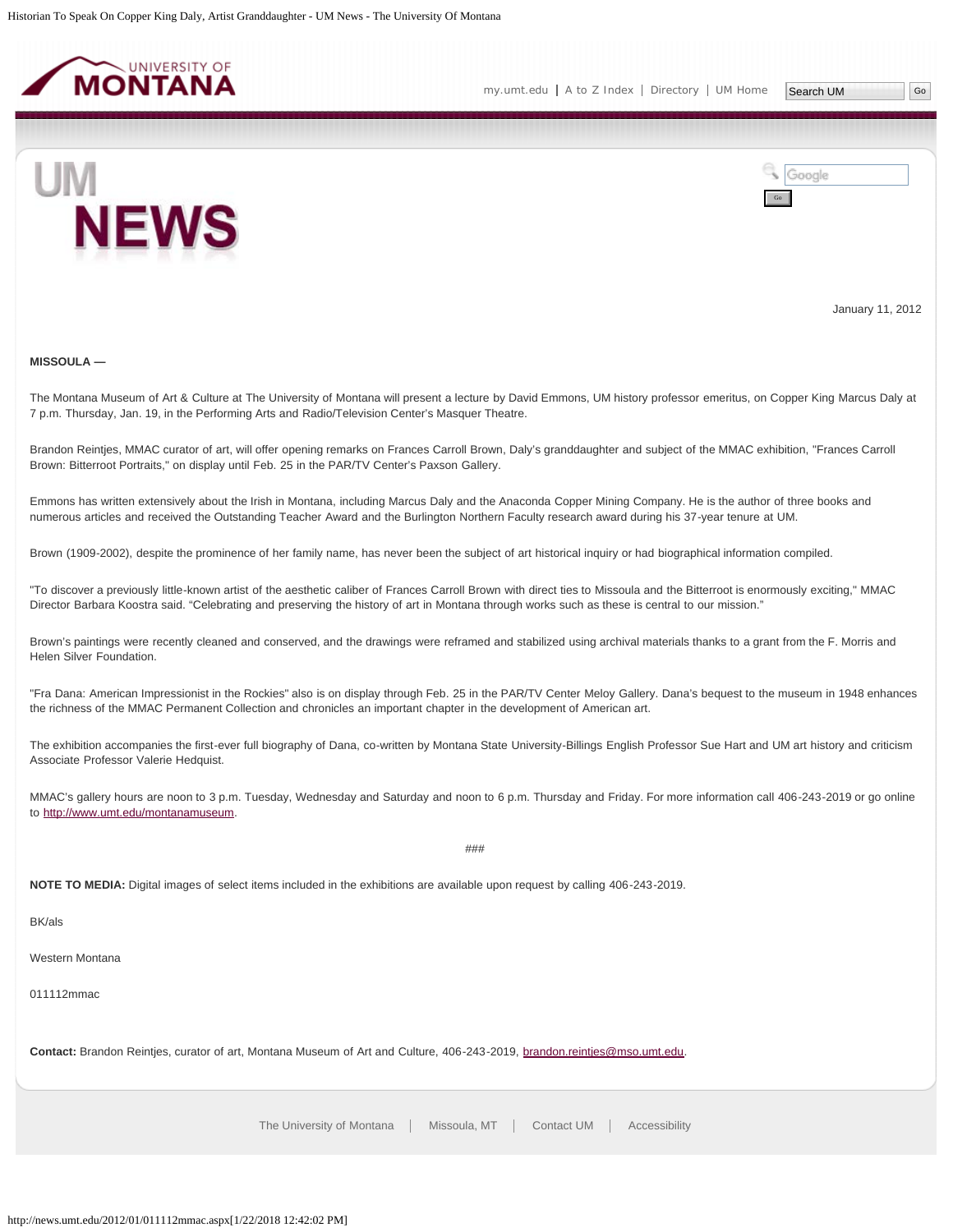<span id="page-39-0"></span>



January 11, 2012

## **MISSOULA --**

Award-winning singer and storyteller Bill Harley will perform selections from his new CD, "High Dive," Sunday, Jan. 29, at The University of Montana.

The event begins at 2 p.m. in the University Theatre. Tickets are \$15 for adults and \$10 for students. Limited premium seating costs \$20 for adults and \$15 for students.

A nationally recognized family entertainer, Harley has won two Grammy awards for his humorous stories and songs about growing up. His tales of school bus adventures, the mysterious teachers' lounge and the treacherous high dive at the public swimming pool delight audiences of all ages. The Boston Globe describes Harley as a performer who has the gift to turn a fight with his kids over control of the car radio into an uproarious tale -- combining wry observation with well-crafted folk, pop and rock music to tell tales that tickle the funny bone and tease the brain.

Tickets can be purchased online at [http://www.griztix.com,](http://www.griztix.com/) at all GrizTix locations or by calling 406-243-4051 or 888-MONTANA.

Harley also will perform in Butte at 2 p.m. Saturday, Jan. 28, at the Mother Lode Theatre. Tickets cost \$15 and are available at the Mother Lode Theater Box Office or by calling 406-723-3602. Proceeds will benefit the Butte Center for the Performing Arts.

###

AB/ao

Western Montana

011012harl

**Contact:** Montana Public Radio, 406-243-4247, .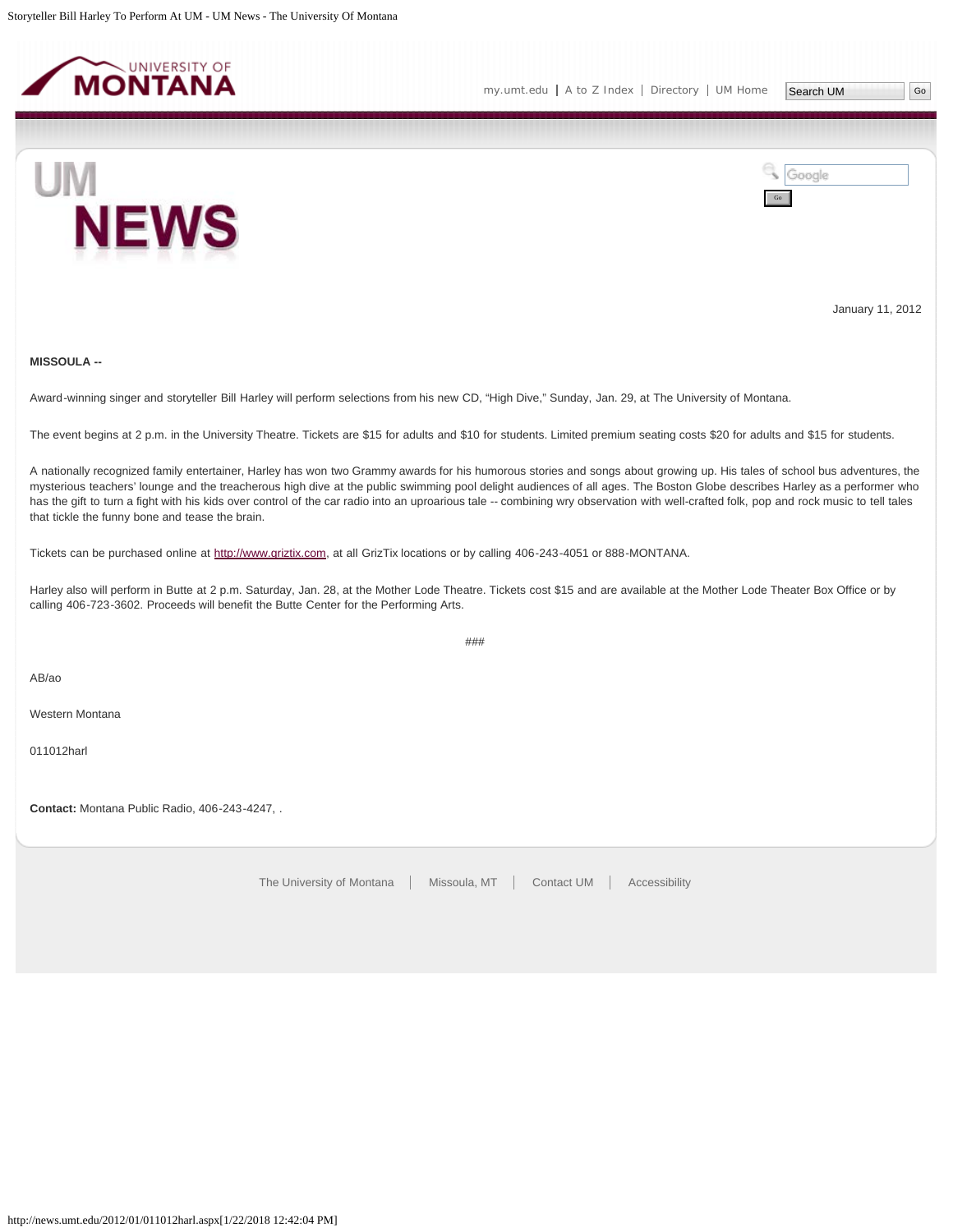<span id="page-40-0"></span>



January 11, 2012

## **MISSOULA –**

Dr. Carla Fritz, a physician at The University of Montana's Curry Health Center, will serve as medical staff at the 2012 Winter Youth Olympics taking place Jan.13-22 in Innsbruck, Austria.

Fritz, who is board-certified in family and sports medicine, will treat sports injuries and illness for the U.S. team, coaches and support staff at various venues throughout western Austria. The medical team for the United States Olympic Committee chose Fritz because of her outstanding work as a volunteer team physician for the U.S. junior weight lifting team.

"I am honored to be chosen to serve the athletes who represent the United States during these competitive games that bring together the best in young winter athletes," said Fritz, who also works in the UM Department of Intercollegiate Athletics and is the lead physician for the Grizzlies football team.

The Youth Olympic Games will bring together 1,059 top athletes ages 14 to 18 who represent more than 60 countries. Athletes will compete in 15 winter sporting events and participate in a variety of cultural and educational programs.

The 2012 event is the first Winter Youth Olympic Games held since their creation in 2007 by the 119th session of the International Olympic Committee. The first Summer Youth Olympics were held in Singapore in 2010.

The committee created the Youth Olympic Games with the vision of a new event designed to inspire young people around the world to participate in sports and adopt and live by the Olympic values of excellence, respect and friendship.

###

DB/als

Western Montana, dailies

011112olym

**Contact:** Dave Bell, UM Curry Health Center director, 406-243-2244, [david1.bell@umontana.edu](mailto:david1.bell@umontana.edu).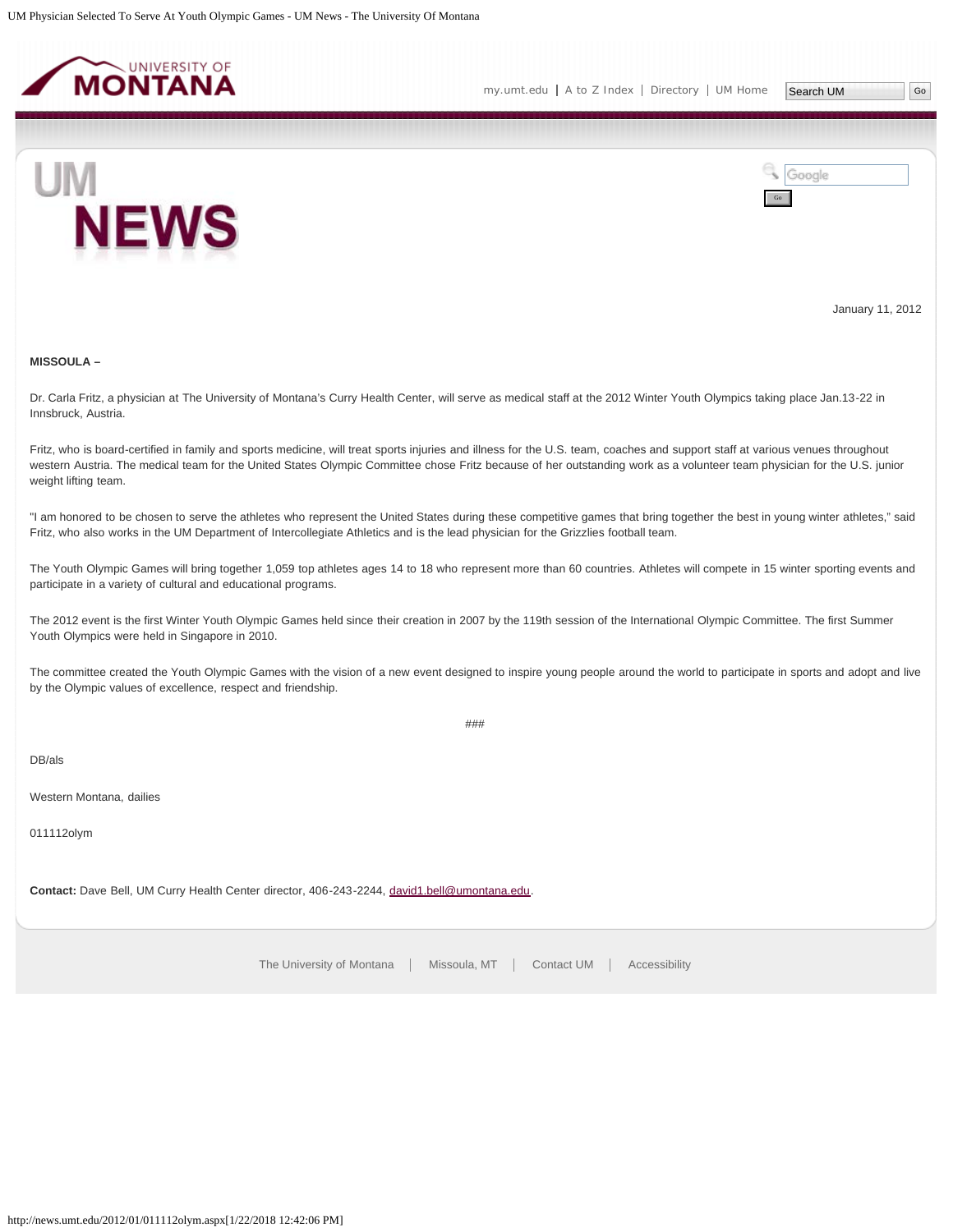<span id="page-41-0"></span>



January 11, 2012

#### **MISSOULA –**

Social media creates a paradox for college campuses. While Facebook, Twitter and other networks help build communities at The University of Montana, those communities have been disconnected from the University's Web pages.

Now there's a new tool at UM that facilitates a connection between the two. It's called Community Hub and is online at [http://www.umt.edu/communityhub/.](http://www.umt.edu/communityhub/) The first release of Community Hub includes about 40 campus social media communities.

Community Hub is a searchable directory of UM-related social media channels developed by the IT web team that can be used to find UM content on Facebook, Twitter, Flickr and YouTube. It also catalogs UM blogs and email listservs. Sites are searchable by keywords and categorized by subject and social media platform.

"For incoming students it's a great way to get involved," says Jamie Robertson, a Community Hub developer. "You might not know that there's a backcountry ski club, but you can find out that there's a group and they have a blog. Or you can search by type, so if you want your Facebook page to have all of the cool stuff going on at UM, you can just look at who has Facebook pages."

Robertson points out that Community Hub is not a tool to consume content from social media sites. Rather, it's a way to find communities and feeds and subscribe to them with one click.

UM departments and clubs that would like to have their social media sites listed in the directory can submit a request from the Community Hub homepage at [http://umt.edu/communityhub/contact\\_form.php.](http://umt.edu/communityhub/contact_form.php) Only University-sponsored activities and interests will be included on the site.

"The burden is on people who have something to put in the Community Hub to let us know," said Tom Battaglia, assistant CIO for Technology Support Services in IT. "We can't do that for them, but we've provided the tool."

"The hope is that some of these communities that are languishing because of no exposure will benefit from this," Robertson said. "We think Community Hub will encourage campus collaboration and community, which is something that any university wants."

 $#HH$ 

GP/js

Campus, local

011012socl

**Contact:** Gordy Pace, UM director of IT Communications, 406-243-2371, [gordy.pace@umontana.edu](mailto:gordy.pace@umontana.edu); Tom Battaglia, assistant CIO for Technology Support Services, 406 243-2555, [tom.battaglia@umontana.edu](mailto:tom.battaglia@umontana.edu).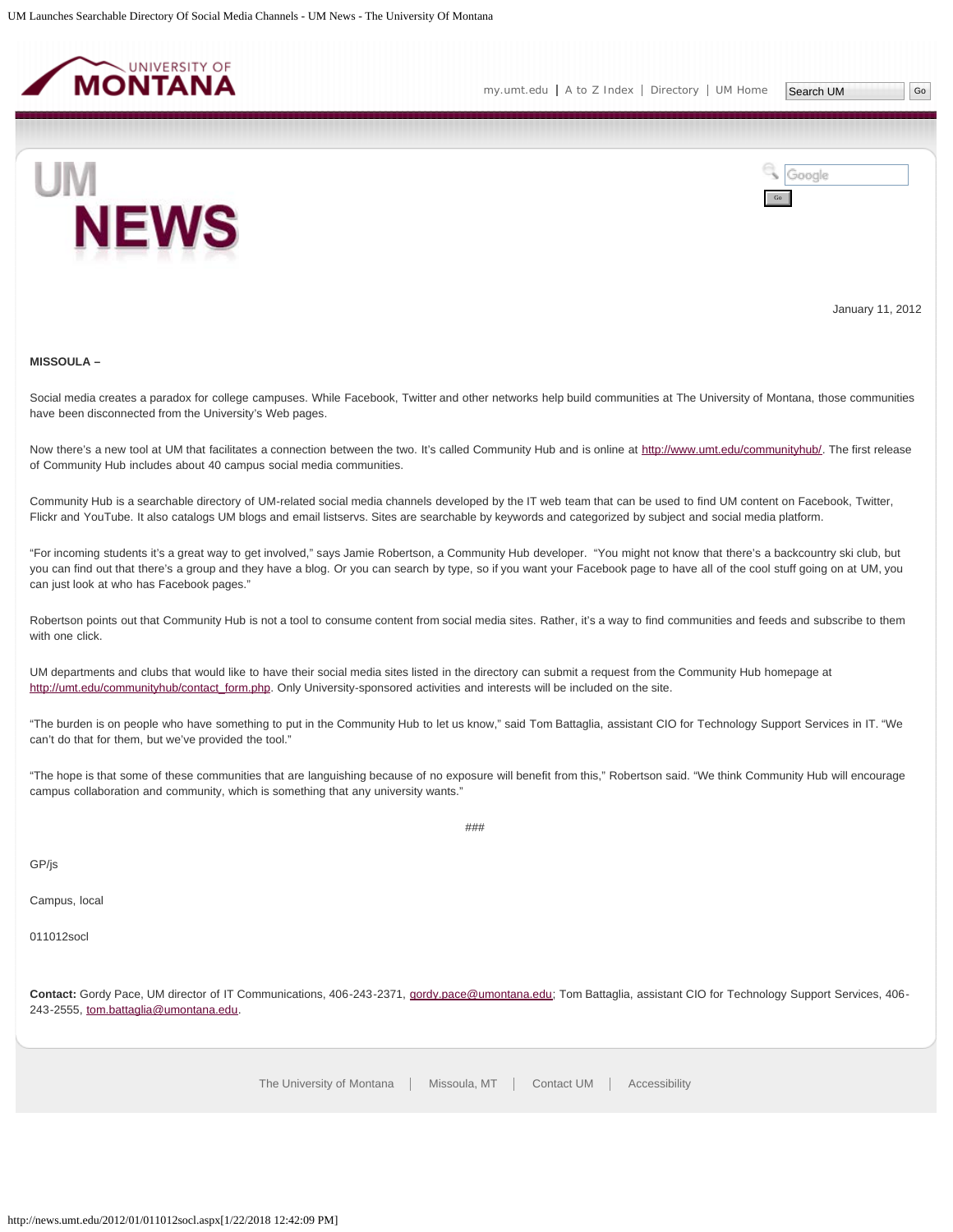<span id="page-42-0"></span>





January 10, 2012

## **MISSOULA –**

A new bus service offered by the Associated Students of The University of Montana is providing transportation options for students taking classes during Wintersession.

Buses run from the Lewis and Clark Park-N-Ride to campus from 8:25 a.m. to 5:25 p.m. Monday through Friday.

The late-night bus service, UDASH, also is running on weekends through the winter break. The service is free and open to the public.

Regular bus service will resume Monday, Jan. 23, with service every five minutes from south campus, every 15 minutes from the College of Technology to main campus and every 10 minutes from the East Broadway lot. UDASH will run Monday through Wednesday until midnight and Thursday through Sunday until 2:30 a.m.

###

More information can be found at<http://www.umt.edu/asum/ot>, and live bus routes can be seen at [http://www.asumbus.com.](http://www.asumbus.com/)

AB

Local

011012bus

**Contact:** Nancy Wilson, director, Associated Students of UM Office of Transportation, 406-243-4599, [nancy.wilson@mso.umt.edu.](mailto:nancy.wilson@mso.umt.edu)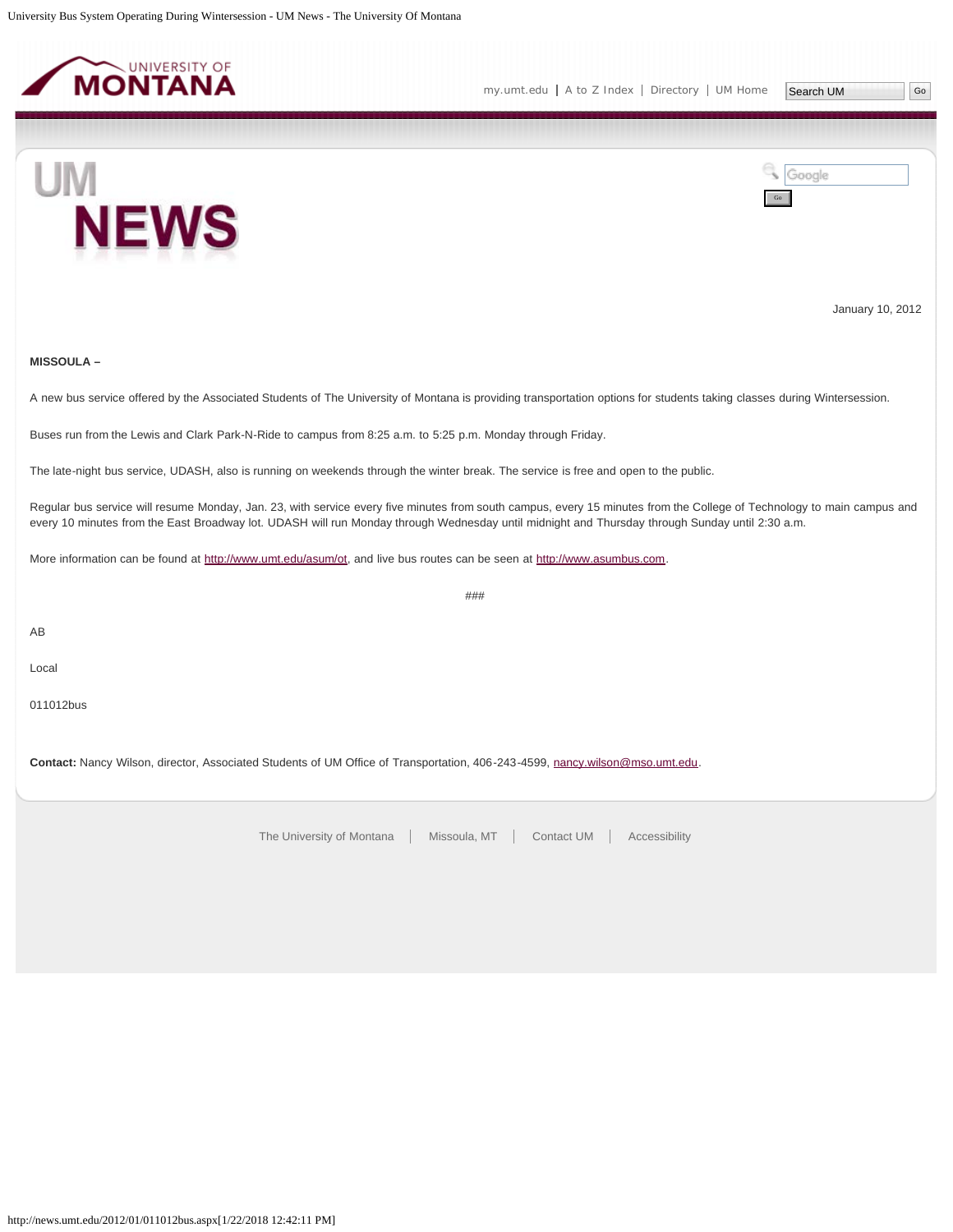<span id="page-43-0"></span>



January 10, 2012

#### **MISSOULA –**

Ranchers in Sidney are receiving \$1 million royalty checks. Homeowners are renting unheated garages to oil workers for \$600 a month. And new technology has opened up billions of barrels of oil in the Bakken, arguably the largest inland oil find in the U.S. in the past 50 years. Is Montana's eastern energy boom here to stay? What does it mean for statewide employment? Tax revenues? Are we next in line for North Dakota's payday?

Tom Richmond, administrator and petroleum engineer for the Montana Board of Oil and Gas, will discuss these developments in Montana's energy sector and the state's prospects for future growth at the 37th Annual Economic Outlook Seminar, "Montana's New Energy Frontier: What are the Prospects?"

The half-day seminar and luncheon will highlight economic trends for local, state and national economies. Economists Patrick Barkey and Paul Polzin from the Bureau of Business and Economic Research at The University of Montana will present economic forecasts for each seminar city. Industry experts will provide the outlook for Montana's important sectors: nonresident travel, health care, agriculture, real estate, manufacturing and forest products.

Longtime Montana journalist Ian Marquand will moderate a luncheon panel of community leaders and industry experts on local economic issues.

The seminar runs from 8 a.m. to 1 p.m and will be held in nine Montana cities during January, February and March. Registration costs \$80, which includes a booklet, lunch and a one-year subscription to Montana Business Quarterly, BBER's award-winning business journal. Continuing education credits are available, and groups of five or more qualify for discounted registration.

###

The series begins in **Helena** on Tuesday, Jan. 24, at the Best Western Great Northern Hotel. Following is the schedule for other seminar cities:

- **Great Falls** Wednesday, Jan. 25, Hilton Garden Inn
- **Missoula** Friday, Jan. 27, Hilton Garden Inn
- **Billings** Tuesday, Jan. 31, Crowne Plaza
- **Bozeman** Wednesday, Feb. 1, Best Western GranTree
- **Butte** Thursday, Feb. 2, Express Ventures Inn/La Quinta Inn
- **Kalispell** Friday, Feb. 10, Hilton Garden Inn
- **Lewistown** Tuesday, March 13, Central Montana Education Center
- **Havre** Wednesday, March 14, Montana State University-Northern, Hensler Auditorium

The 2012 Montana Economic Outlook Seminars are sponsored by NorthWestern Energy and Benefis Health System.

For more information or to register for a seminar, visit the BBER website at [http://www.bber.umt.edu](http://www.bber.umt.edu/) or call 406-243-5113.

CH/js

Local, state

011012semi

**Contact:** Christina Henderson, UM Bureau of Business and Economic Research, 406-243-5113, [christina.henderson@business.umt.edu](mailto:christina.henderson@business.umt.edu).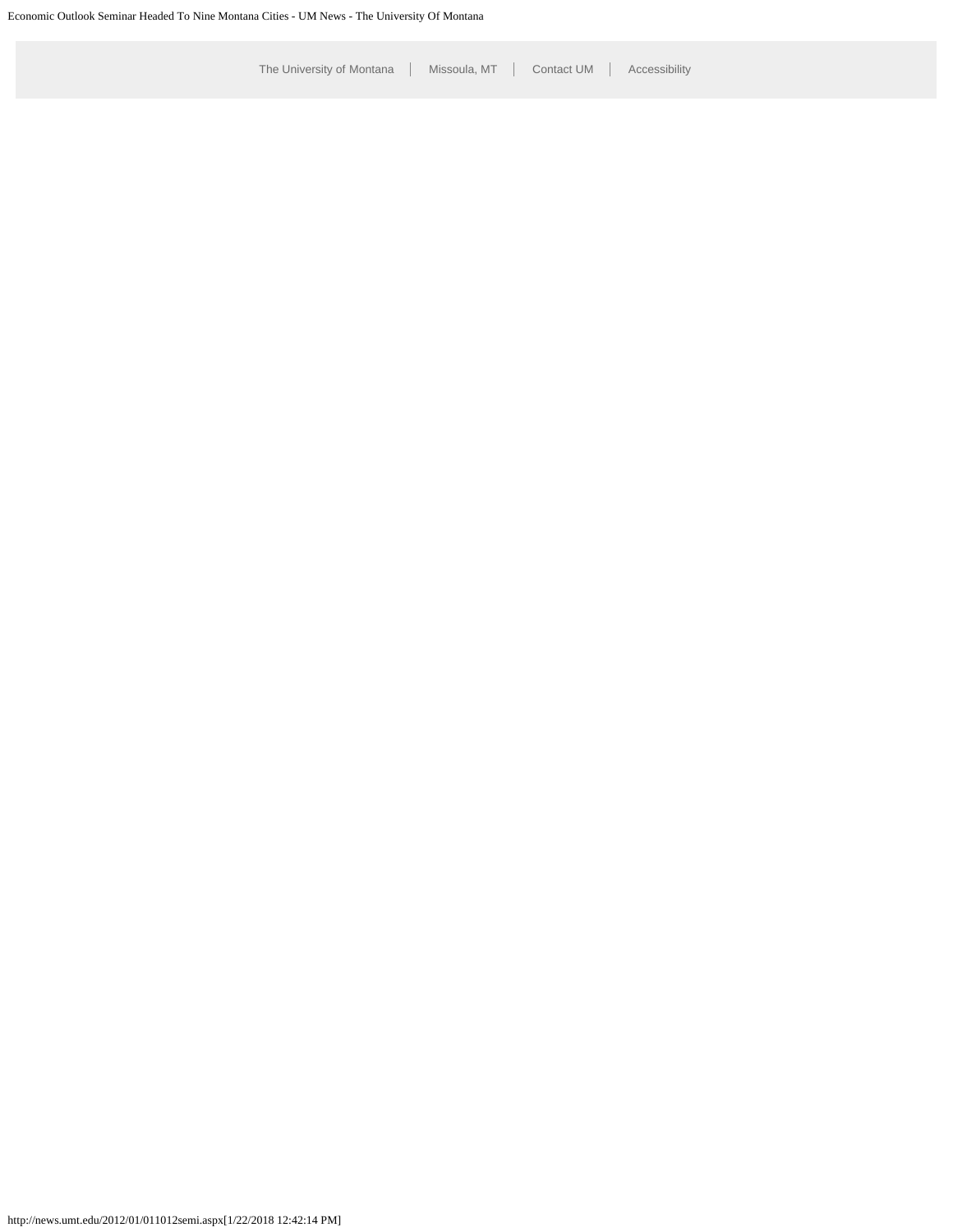<span id="page-45-0"></span>



January 09, 2012

**MISSOULA --**

Country music legend George Jones will perform Tuesday, March 6, at The University of Montana.

Jones will present his show, "The Possum," in the University Theatre. Doors open at 6 p.m., and the show begins at 7:30 p.m. Main floor tickets are \$75. Luge tickets are \$65, and balcony tickets are \$55.

The country star began his career as a young child, performing for tips on the streets near his hometown of Saratoga, Texas. In 1955 he recorded his first top-vive hit, "Why Baby Why." Jones continued to rise to the top, but his stardom didn't come without struggle. Bad management, tax problems, cocaine abuse, alcoholism and massive debt almost destroyed his career.

Jones bounced back to record his most successful single, "He Stopped Loving Her Today," in 1980. The song won him numerous awards, including a Grammy. In 1998 Jones sobered up for good and recorded his "Cold Hard Truth" project, which won him a second Grammy. He was inducted into the Country Music Hall of Fame in 1992 and became a living legend of country music. Today, Jones is 76 and performs about a 100 shows a year.

###

Tickets for the March show can be purchased at the University Theatre Box Office, all GrizTix locations, by calling 406-243-4051 or 888-MONTANA, or online at [http://www.griztix.com](http://www.griztix.com/).

AB

**State** 

010612jones

**Contact:** Thomas Webster, University Theatre director, 406-243-2853, [thomas.webster@umontana.edu](mailto:thomas.webster@umontana.edu).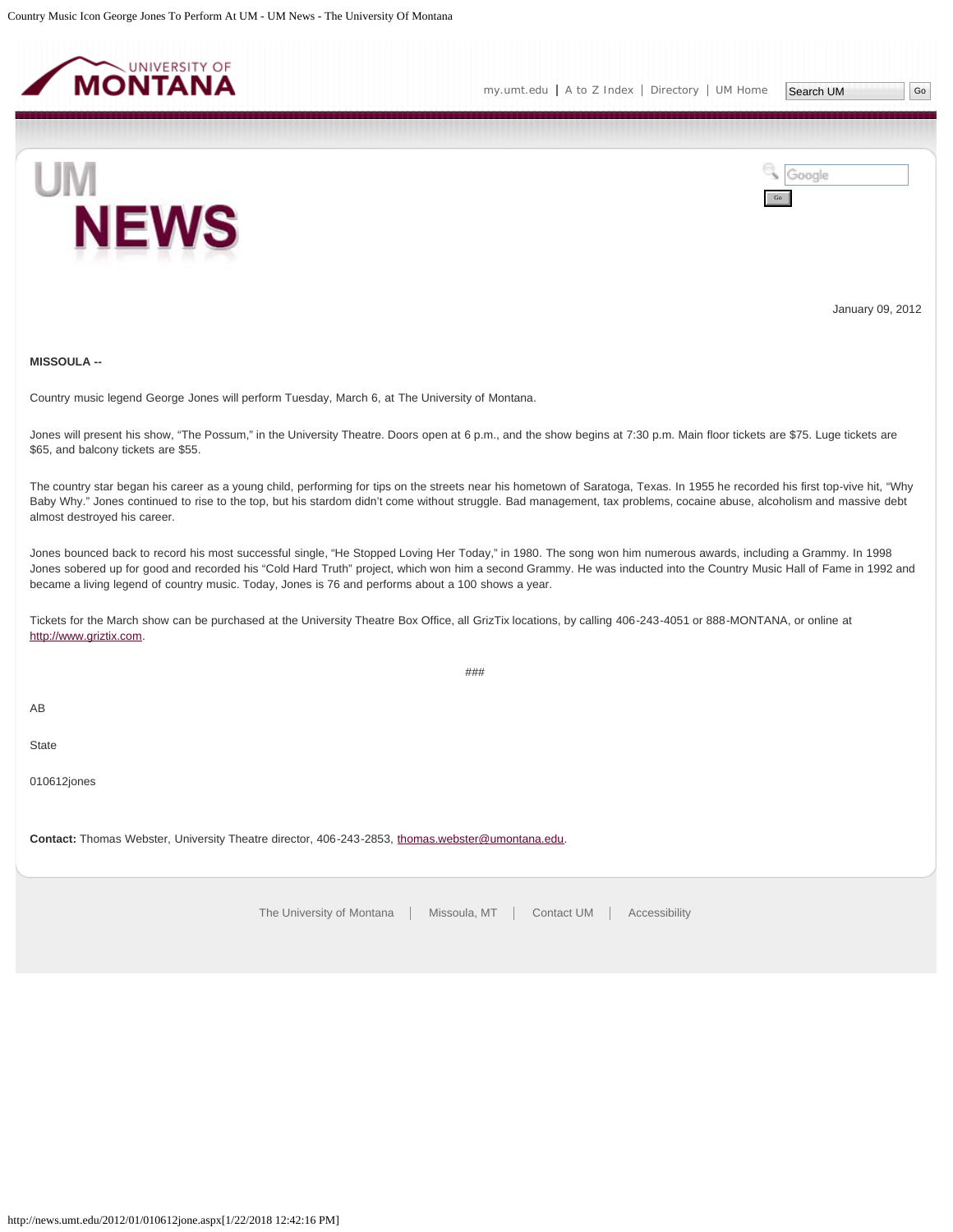<span id="page-46-0"></span>



January 09, 2012

#### **MISSOULA –**

Climate change in the form of reduced snowfall in mountains is causing powerful and cascading shifts in mountainous plant and bird communities through the increased ability of elk to stay at high elevations over winter and consume plants, according to a groundbreaking study by University of Montana scientists.

The study, "Climate impacts on bird and plant communities from altered animal-plant interactions," was published online Jan. 8 in the journal Nature Climate Change.

The study not only shows that the abundance of deciduous trees and their associated songbirds in mountainous Arizona have declined over the past 22 years as snowpack has declined, but it also experimentally demonstrates that declining snowfall indirectly affects plants and birds by enabling more winter browsing by elk. Increased winter browsing by elk results in trickle-down ecological effects such as lowering the quality of habitat for songbirds.

The authors are U.S. Geological Survey scientist Thomas Martin, who also is a UM biology professor, and UM biology Professor John Maron. They mimicked the effects of more snow on limiting the ability of elk to browse on plants by excluding the animals from large, fenced areas.

They compared bird and plant communities in these exclusion areas with nearby similar areas where elk had access, and found that during the six years of the study, multidecadal declines in plant and songbird populations were reversed in the areas where elk were prohibited from browsing.

The study demonstrates a classic ecological cascade, Martin said. For example, from an elk's perspective, less snow means an increased ability to freely browse on woody plants in winter in areas where they would not be inclined to forage in previous times because of high snowpack. Increased overwinter browsing led to a decline in deciduous trees, which reduced the number of birds that chose the habitat and increased predation on nests of those birds that did choose the habitat.

"This study demonstrates that the indirect effects of climate on plant communities may be just as important as the effects of climate-change-induced mismatches between migrating birds and food abundance because plants, including trees, provide the habitat birds need to survive," Martin said.

"This study illustrates that profound impacts of climate change on ecosystems arise over a time span of but two decades through unexplored feedbacks," USGS Director Marcia McNutt said. "The significance lies in the fact that humans and our economy are at the end of the same chain of cascading consequences."

 $#HH$ 

**NOTE TO EDITORS:** Four high-resolution images to accompany this story are available by emailing [cary.shimek@umontana.edu](mailto:cary.shimek@umontana.edu).

CP/cbs

**State** 

010912clim

**Contact:** Thomas Martin, UM professor and senior scientist and assistant unit leader, USGS Montana Cooperative Wildlife Research Unit, 406-243-5372, [tom.martin@umontana.edu](mailto:tom.martin@umontana.edu); John Maron, professor, UM Division of Biological Sciences, 406-243-6202, [john.maron@mso.umt.edu.](mailto:john.maron@mso.umt.edu)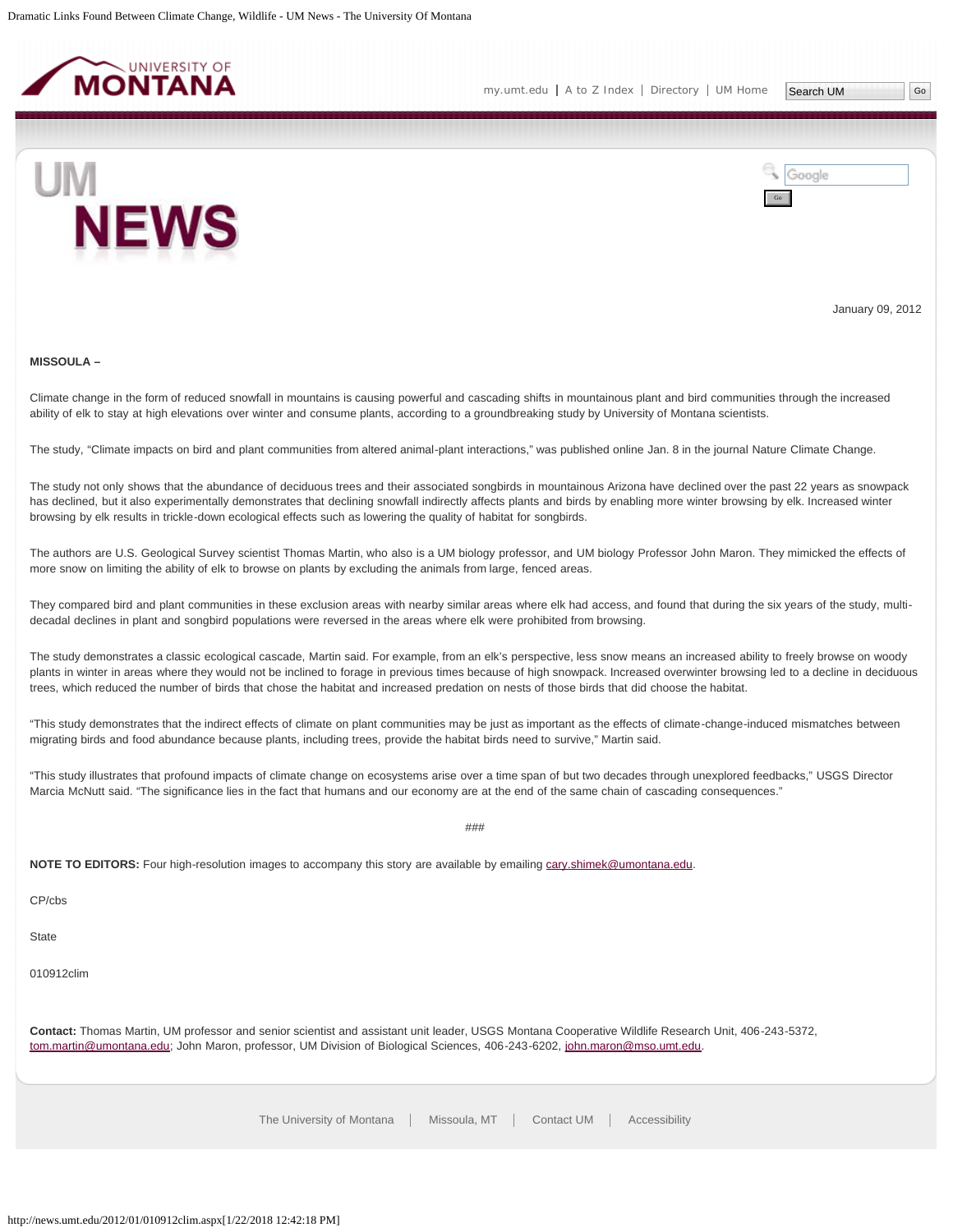<span id="page-47-0"></span>



January 05, 2012

## **MISSOULA –**

The University of Montana Jazz Band will continue a 42-year tradition when it travels to four Montana cities this month on its annual concert tour.

Residents of Whitehall, Bozeman, Big Timber and Billings will have the opportunity to hear the band perform many traditional big band favorites along with more contemporary jazz and rock selections. The performances will feature several outstanding student jazz soloists. All concerts are free and open to the public.

The tour schedule is as follows:

## **Wednesday, Jan. 18:**

- **1 p.m.:** Whitehall High School Gym
- **7:30 p.m.:** Grace Bible Church, Bozeman

## **Thursday, Jan. 19:**

- **1 p.m.:** Sweet Grass County High School Gym, Big Timber
- **6 p.m.:** Yellowstone Valley Brewery, Billings

## **Friday, Jan. 20:**

- **11:15 a.m.:** Billings Skyview High School Auditorium
- **2 p.m.:** Billings Senior High School Auditorium

The tour is sponsored by the Associated Students of UM and the UM School of Music.

For more information call Lance Boyd, jazz director, at 406-243-5071, the UM School of Music at 406-243-6880 or email [lance.boyd@umontana.edu.](mailto:lance.boyd@umontana.edu)

Information about the UM School of Music is online at [http://www.umt.edu/music.](http://www.umt.edu/music)

 $###$ 

Local, Big Timber, Billings, Bozeman, Whitehall media

LB/all

010512jazz

**Contact:** Lance Boyd, professor, UM School of Music, 406-243-5071, [boydlr@mso.umt.edu.](mailto:boydlr@mso.umt.edu)